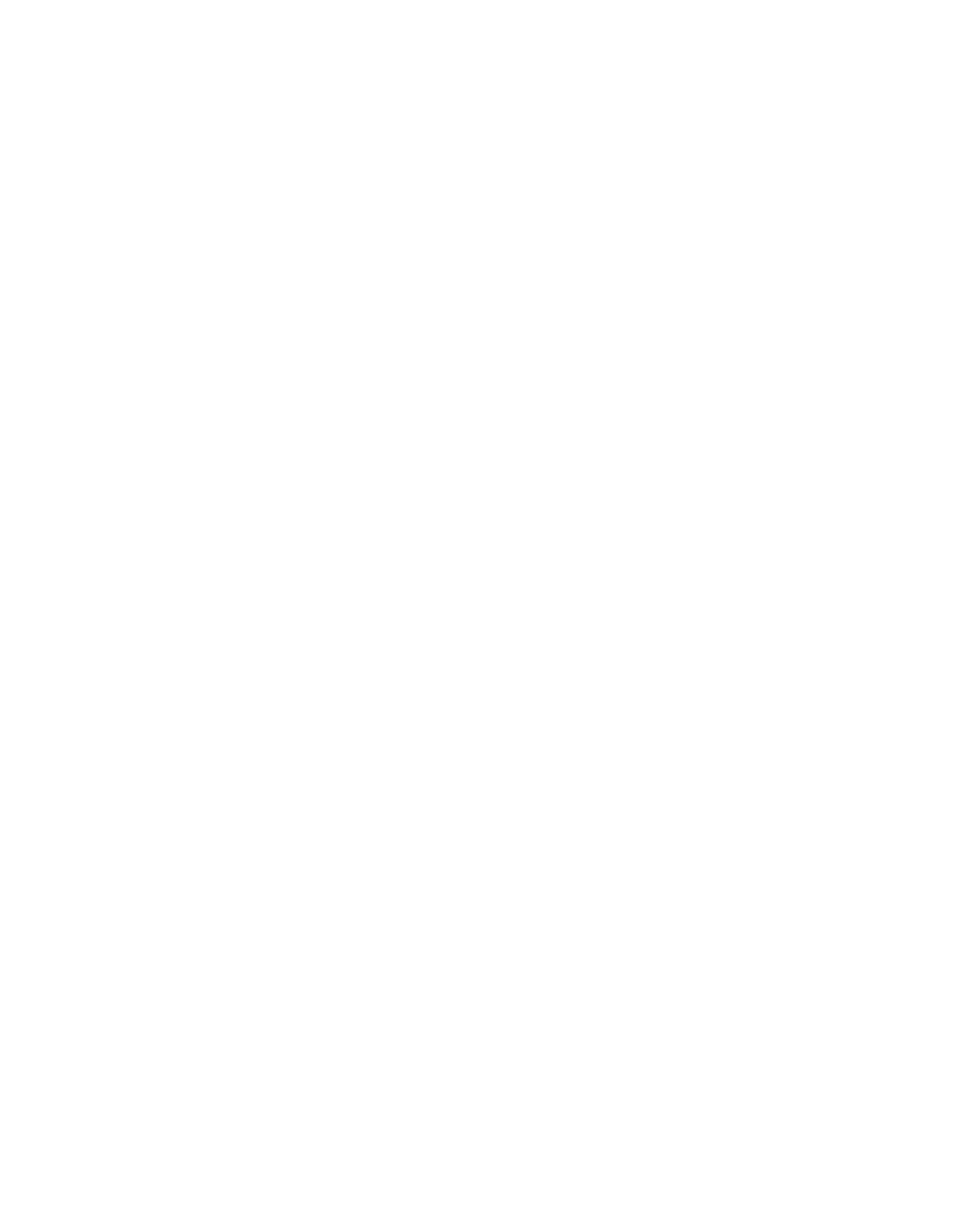*Udayi Sutta<sup>1</sup>*

# **Chapter 1 Making Iron into Steel**

#### *What does a healthy relationship with a teacher look like?*

These days in Sri Lanka and abroad, relationships between teachers and yogis is a fashion, a world created around themselves. I have little regard for teachers and yogis of today. And today's teachers have a lot of māna. I never saw māna in my teachers.

A teacher should be able to teach according to what is asked of them. I don't mean yogis who sit an hour or two a day. Yogis who honestly train many hours a day, maybe twenty hours. A yogi who trains in this way comes daily to ask questions from the teacher, and the teacher should be able to communicate with the yogi in a pleasant way and teach what the yogi wants to know. On a daily basis.

And usually, two or three minutes is enough to get across the main points of what needs to be taught. When the yogi comes like that, the teacher knows what is going on with the yogi. The teacher knows the yogi's state of training. The teacher knows what happened the previous day, what is happening that day and what is going to happen the following day. The teacher has a good idea of all that. When the yogi sees this, he or she gets more confidence in the teacher.

A yogi who trains intensively is allowed to approach the teacher at any time of the day or night. He or she comes to ask questions and discuss problems. This doesn't necessarily mean in a formal interview setting. Sometimes while walking about the premises or waiting for the bath, a discussion takes place. Or while doing any other work. That's how the teaching is done.

Even while on a journey with a group, they might discuss the yogi's practice. Of course, everyone in the group would be yogis. Otherwise, the teacher won't speak about the yogi's practice. Not that teacher and yogi speak for hours on the same topic. When a question on practice arises during casual discussion, the teacher and yogi discuss the question in same casual way.

Practice is the yogi's life. It becomes part of his or her daily activities. Practice is not treated differently in any way. For example, each morning, you sweep around your kuṭi. Even though sweeping, you're to remain a yogi in training. All activities are done as a yogi in training.

There are no teachers who teach in this way.

#### *You.*

And there are no yogis who train twenty hours a day. Today's yogis speak of meditation. They hold the view that meditation is an activity separate from all other activities of their lives. Only after separating themselves from everything and everyone, they meditate. These yogis cannot do the practice while doing everyday activities. After strenuous physical work, they do not finish work and sit and get into the practice. No. Before sitting, they must make an elaborate preparation, just for sitting. They're not integrating their practices into daily activities. Today's yogis see meditation in this way.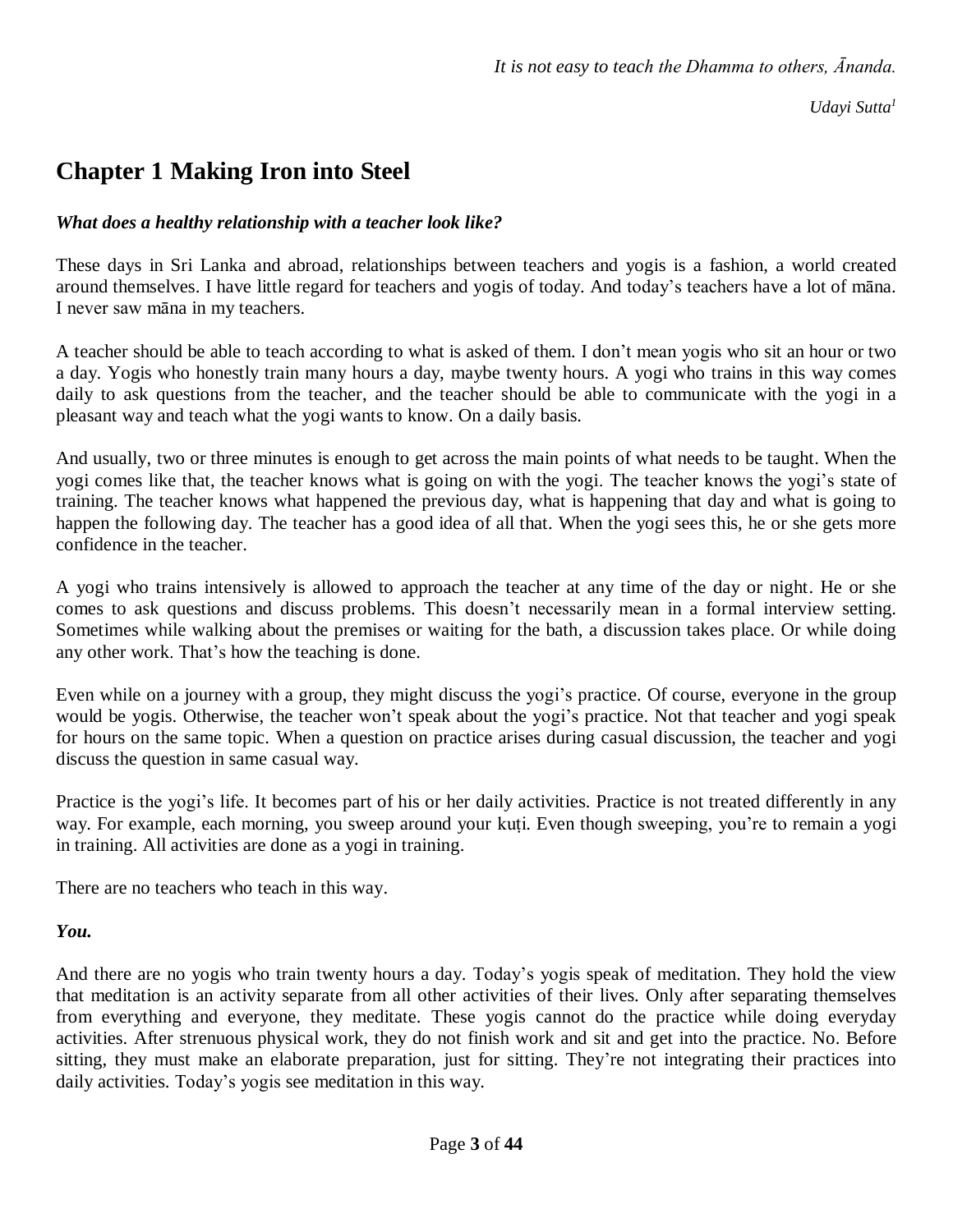#### *Was there a conscious decision to be a teacher?*

No. I never set out with the goal to be a teacher. It was a series of ordinary events. Days after my bhikkhu ordination, Sumathipāla Na Himi asked me to start teaching. With the useless, he asked for help. That kind! Many of the elderly, like those men and women here today, are strongly immersed in views. Unteachable. Anyone not able to train, he asked me to teach. The extremely old and frail. Those near death. Or those with disabilities. Can't hear. Can't see. I took this whole lot to a faraway place in the centre and spoke very loud to them. I shouted teachings! People in the area wondered if there was an argument going on.

I was twenty at the time, and had to report back to Sumathipāla Na Himi. He asked, "Did you teach these people?" Invariably, I had to say, "Yes." Some of these people understood teachings, but hearing was a problem. Occasionally, a yogi of seventy or eighty years or more turned out to be inspiring, had deep understanding, and trained like a twenty-year-old.

#### *Please explain.*

I remember one elderly man who exerted a lot of effort and gained strong concentration. He had a positive influence on the much younger yogis. When young yogis saw this old man training properly, the young yogis were energized. I got a clear insight. This elderly man wasn't strongly immersed in views or clinging to any system, and consequently teachable. He was easy to teach. He was also the exception, and the opposite of my father. With many strongly held views, my father — impossible.

There was also an old woman from Ambalangoda whose occupation was crushing coconut husks. This is hard work, and in her advanced age was bent in two with the work. She had no formal education. Very poor. Working in the hot sun, she had become black. It was with great pleasure that I taught her. Still, now more than fifty years later, thinking of this elderly woman's practice brings me joy. She was about seventy years of age. She could hear alright. Whatever teachings I gave, she understood quickly, and progressed. She progressed very quickly. Her grandchildren started coming for teachings when I was in Colombo.

You can't reject people thinking they are too old or too weak or too poor. Or not educated. Many good yogis do not know the suttas. They don't know Abhidhamma. Some don't even know how to read or write. These are not obstructions to progress. They may have never looked at a book on meditation. This old woman from Ambalangoda was very quick to grasp, despite her hard life.

With lots of experience teaching the elderly, I saw potential and introduced her to Sumathipāla Na Himi. He told her to come every day, and was also pleased with her progress. She didn't even have proper white clothes. We provided her with proper clothing. Rarely do you come across somebody like this.

#### *What are you trying to say?*

There's a difference in knowledge and wisdom among people. Our Ambalangoda grandmother had a good degree of wisdom. Also in the Buddha's time, many ordinary men and women of all ages were wise. They went about the training and progressed.

So it was, from those first days as a bhikkhu, I was teaching. It was a natural consequence of the situation at Kanduboda. Not that I wanted to be a teacher or be anything at all. While being with my teacher, it happened naturally. I started teaching.

Yogis from almost all walks of life stayed at Kanduboda Meditation Centre. Some were extremely poor uneducated farmers. Some, university professors. Yogis from across the social spectrum were there. While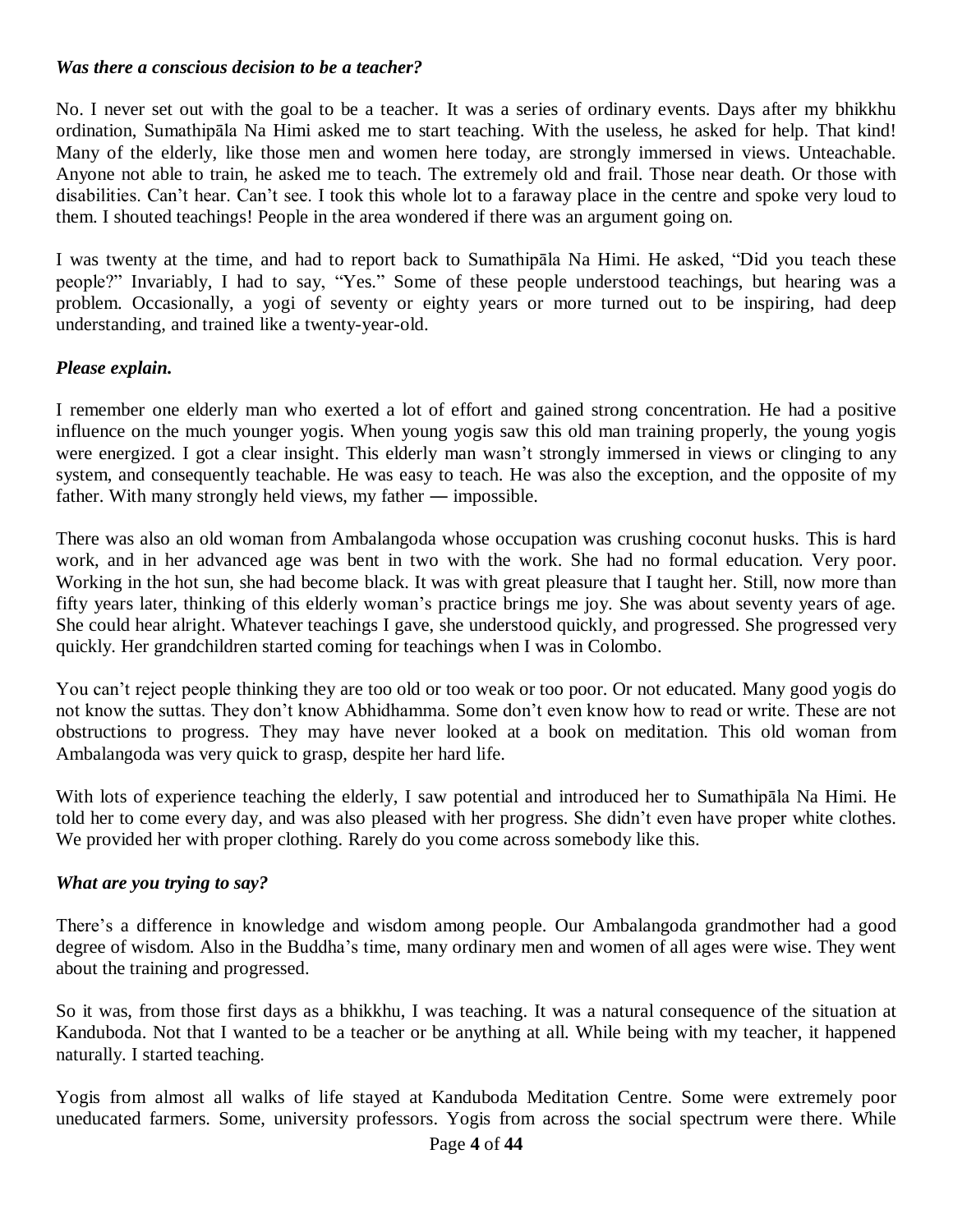Sumathipāla Na Himi spoke with them, I listened. And with this happening daily, I got used to Sumathipāla Na Himi's way of teaching. It became part of my life.

# *I won't be training any twenty hours a day. How important is a teacher?*

A teacher is important. When teachings work to the maximum, yogis attain path knowledge. Many people in the Buddha's time simply heard teachings and immediately attained path. The teachings of the Buddha are found in countless books and yogis use books for the preliminary stages of training. To go beyond preliminaries, it is essential for yogis to study with a good teacher.

#### *Where are the good teachers?*

There are good teachers to be found. Many teachers have a thorough knowledge and grammar of the suttas. By repeating what the Buddha said, they teach in a general and clear way about what is good and what is bad. There are also teachers who understand subtle aspects of dhamma, and go beyond repeating suttas. It's not exactly temple teachings. With sensitivity, they take the necessary time to assess each yogi's unique character and tailor teachings correctly.

A yogi working with these two types of teachers learns in a broad and useful way a great deal about reducing hindrances and defilements. Learns about developing spiritual faculties. These two types of teachers are common enough and easily found. Teachers of a third type, who recognize a yogi's nimitta and respond to it in the best possible way, are of course rare. These teachers know the yogi's precise level of practice and give the most worthwhile teachings.

A tree bearing fruit, you can throw stones at it. The stone may strike and something may fall, but it may not strike.

# *Is there a training program for teachers?*

I did this work for twenty-five years with Sumathipāla Na Himi. For the first three of those twenty-five, I listened to his teachings to the good yogis. I only listened to their discussions. The yogis did not see me and I did not see them, nor did I say a word of teachings. I stayed completely out of sight behind a curtain or wall or other object; this primarily to avoid distractions to the yogis. Sitting nearby in this way, I took in whatever was discussed between Sumathipāla Na Himi and his many excellent yogis. These were not useless yogis. They were teachable.

After three years of listening to Sumathipāla Na Himi teaching yogis, I was allowed, under his supervision, to give a few basic teachings. Sumathipāla Na Himi and I interviewed yogis together. Initially, I was hidden and only listened to discussions between Sumathipāla Na Himi and a yogi. In this next stage, I gave basic teachings with Sumathipāla Na Himi nearby. Once Sumathipāla Na Himi approved of my teaching abilities, soon afterwards, I was allowed without supervision to teach the yogi every fourth or fifth day. Sumathipāla Na Himi had that day off.

It's not that I only taught one yogi every fourth or fifth day. On any given day, there were roughly one hundred yogis staying at the Kanduboda Meditation Centre. Though I taught the same yogi once every four or five days, each day I taught twenty-five yogis out of that one hundred lot. I taught yogis every day, and taught the same yogi every fourth or fifth day. The yogi saw me on that fourth day rather than seeing Sumathipāla Na Himi.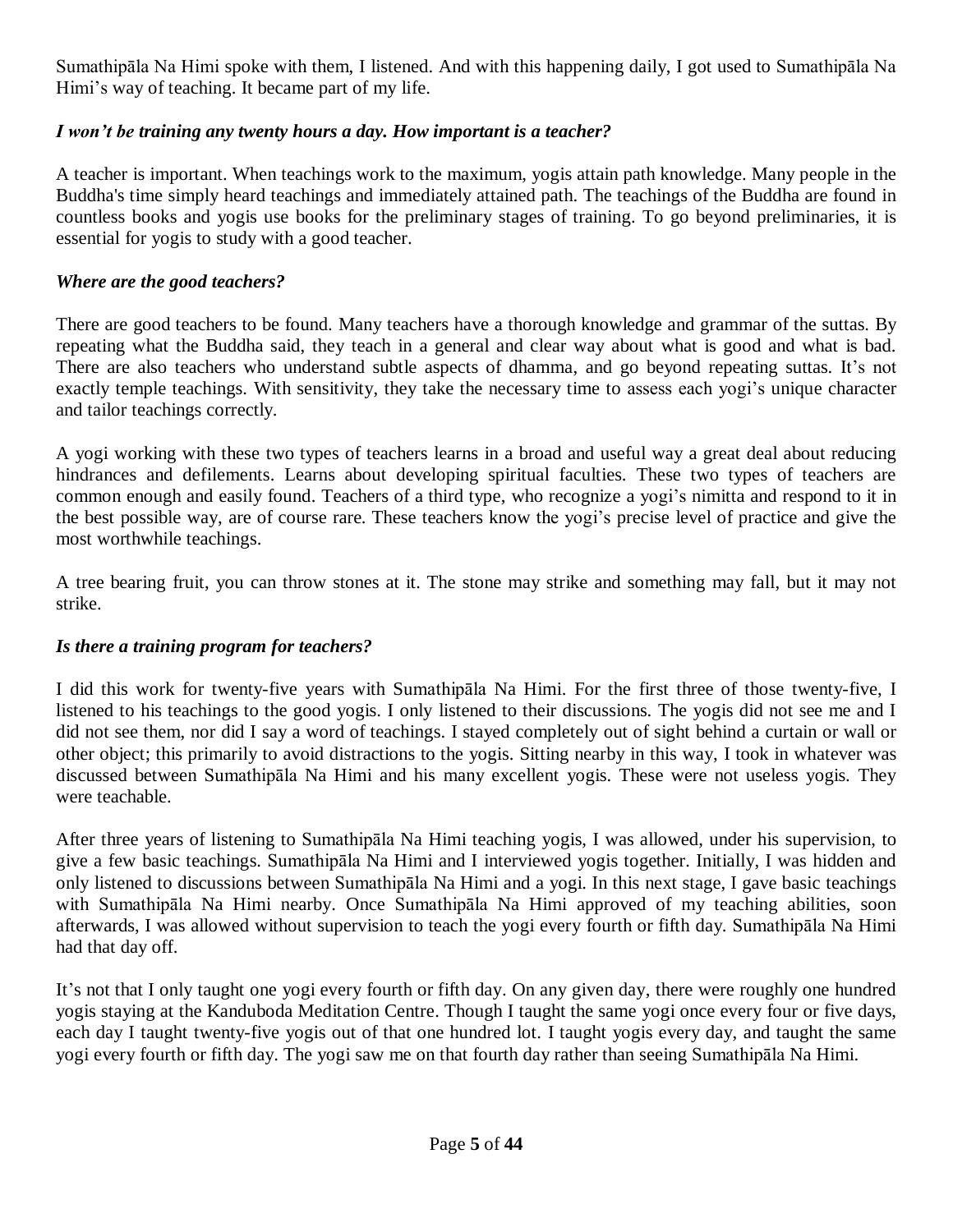In due course, this is after four to five years of teaching yogis every fourth or fifth day of their practices, I was allowed to teach yogis every second day of their practices. Sumathipāla Na Himi taught the yogi one day and I taught the same yogi the next day. Sometimes he taught for one day and I taught for the following two days.

Time passed. Sumathipāla Na Himi taught the yogi for his one day and I began teaching for the next four days in a row. Then this sharing of teachings became one day with Sumathipāla Na Himi and ten days with me.

After awhile, it made no difference whether Sumathipāla Na Himi or I taught the yogi. The ratio between us was threadbare. Separation blurred. When Sumathipāla Na Himi was free, he taught the yogi. When I was free, I taught the yogi. Training has to come to that level. Eventually, Sumathipāla Na Himi completely stopped teaching my yogis and let me go on my own. It has to progress in this way.

Teachers who learn in this way should be able to tell you something! You can find out. They might tell you success stories. They will likely enjoy talking about their own teachers. Many teachers trace their lineage back to the Buddha. If teachers have only seen a few yogis, then it's impossible to say. And if teachers, however advanced they appear, are holding onto activities outside the Buddha-Dhamma, say constantly appearing on TV, then it's difficult to have confidence in them as good teachers. Once in awhile, good teachers may do something on TV.

It takes years to learn the subtleties of teaching. During my time with Sumathipāla Na Himi, I was often at a loss as to why his teachings to one yogi were completely different from his teachings to a seemingly identical second yogi. Important questions about the training I did not ask straightaway. When Sumathipāla Na Himi was relaxed and free, I asked him to explain contradictory teachings. I waited for the appropriate time.

I once asked, "Both yogis are experiencing pain. Why are you teaching them differently?" Sumathipāla Na Himi said, "Correct, I told the first yogi to note painful feelings, the vedanā, and told the second yogi to avoid noting painful feelings." I asked, "Why?" Sumathipāla Na Himi said, "For this first yogi, right from her birth, due to her character, she can grow with vedanā-nupassanā. Whereas, this second yogi would probably start clinging to vedanā. For her, I didn't recommend vedanā-nupassanā."

# *Do you have success stories of yogis?*

Though I may or may not see defilements, I do not come to conclusions about attainment because the yogi who discovers my conclusions stops training. I may be able to lead the yogi to the point of seeing. It's possible to lead most yogis to that point.

I can tell you about one yogi whose practice was advanced. He ordained temporarily. For three months, he was there as a monk. With rains retreat approaching, he went to his mother and asked to stay on as a monk for the following three months. The mother said, "Yes. Okay. I'll wait another three months. Come back." The day after obtaining permission, he died. There are things like that. He died suddenly. Sometimes advanced minds are also born here. Created in this world.

# *Are the yogis here training properly?*

I know monks, nuns and yogis who trained in samatha, vipassanā, and both samatha and vipassanā. In kasiṇa, there are those who suppressed hindrances and went up to various levels. They trained in a sign. In vipassanā, up to the peak level others went ― that is saṅkhāra-upekkhā. There are also those here who trained in both together, samatha and vipassanā, to the same level. In monks, nuns and yogis that continue to train, their practices grow. They should all continuously train.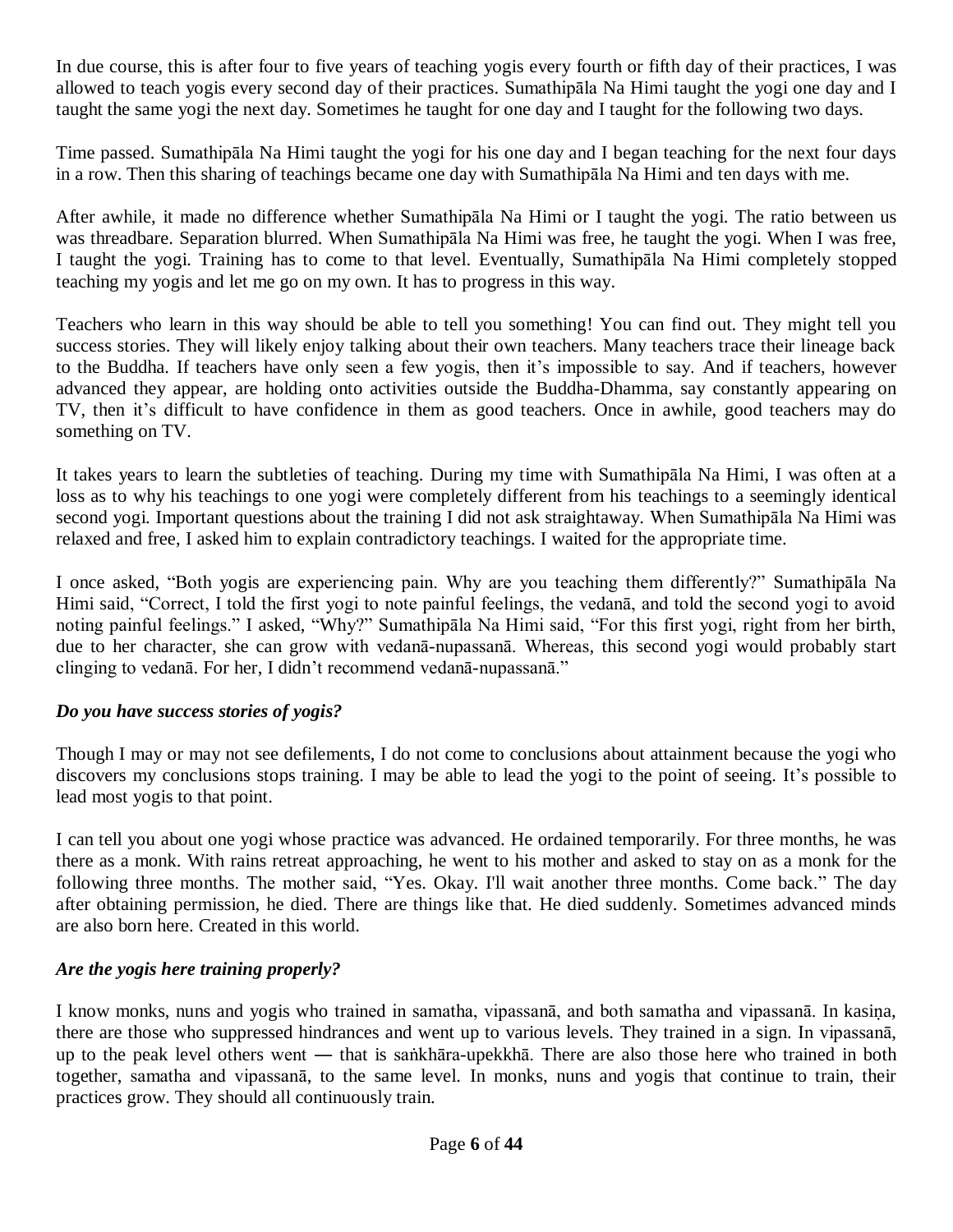When monks, nuns and yogis don't continuously train, they get stuck at that point. It could be the yogis find problems in their lay lives. They come to a point in their practices and stagnate. There are also monks, maybe not many monks, who have come to a peak level, and yet I cannot see their view is either straightened out or pure. They are also stuck. Even though their hindrances are suppressed in vipassanā up to saṅkhāra-upekkhā, some are doing rituals and horoscopes. A monk who is doing those things has not straightened out his view.

Although saṅkhāra-upekkhā is a certain level of progress, for many there is no going beyond that level. When a teacher is doing rituals and horoscopes, I can't say for sure he or she can teach properly. I cannot say anything definite about the teacher's ability to do it, to know the yogi is like this or that, and I would not recommend yogis study with this teacher. He or she can continue to train.

# *How to know a yogi?*

A teacher does not judge internal by external. Some yogis are restrained. They just look at the ground, and don't look around. They walk silently. These external signs do not reflect the internal. Eating slowly, and breathing slowly, from those the teacher cannot judge. Some yogis eat fast and are advanced in terms of defilements. By the external, it's difficult to judge a yogi's spiritual attainment. It takes a long time to make associations, and know the yogi.

Since arriving at Lanka Vipassanā ten years ago, I've worked closely with yogis who train properly. I never saw any defect in these good yogis, and I'm sometimes confident they have seen various things and attained path knowledges. However, even with good yogis, I never come to conclusions about attainments. I don't know. They may have attained. I'm not saying they haven't. Only saying I don't think in that way.

#### *Why?*

There are causes and conditions at work. Though a defect didn't arise in those ten years, when suitable causes and conditions come together, a defect may arise. So, I cannot know for sure even about good yogis. I cannot unequivocally declare a yogi has attained to path knowledge. Yogis who attain eventually come to realize they are free of this and that. When I speak in this way, do you feel depressed?

# *No. No. It's a relief.*

A yogi training in vipassanā to the peak level of saṅkhāra-upekkhā is comparable to heating a piece of iron to the point it is red hot. The colour of blood. And as long as the yogi is experiencing saṅkhāra-upekkhā, it's very good. The hindrances are suppressed.

Attaining to path knowledge is like making iron into steel. That piece of iron needs certain conditions and needs to undergo a process. Its elemental structure changes. The yogi needs to clearly see tilakkhaṇa.

# *Adding carbon is part of the process.*

If the elemental structure of the iron doesn't change, it is again iron when it cools down. Just heating a piece of iron to a high temperature does not make it steel. If the yogi doesn't see tilakkhaṇa, doesn't break through and leap the gap, he or she hasn't fundamentally changed. Experiencing saṅkhāra-upekkhā is not the attaining to path knowledge.

Teachers get fooled. There comes a time in a good vipassanā yogi's saṅkhāra-upekkhā practice when it appears he or she has attained to sotāpatti. Due to good sati, samādhi, viriya or thīna-middha, the yogi experiences a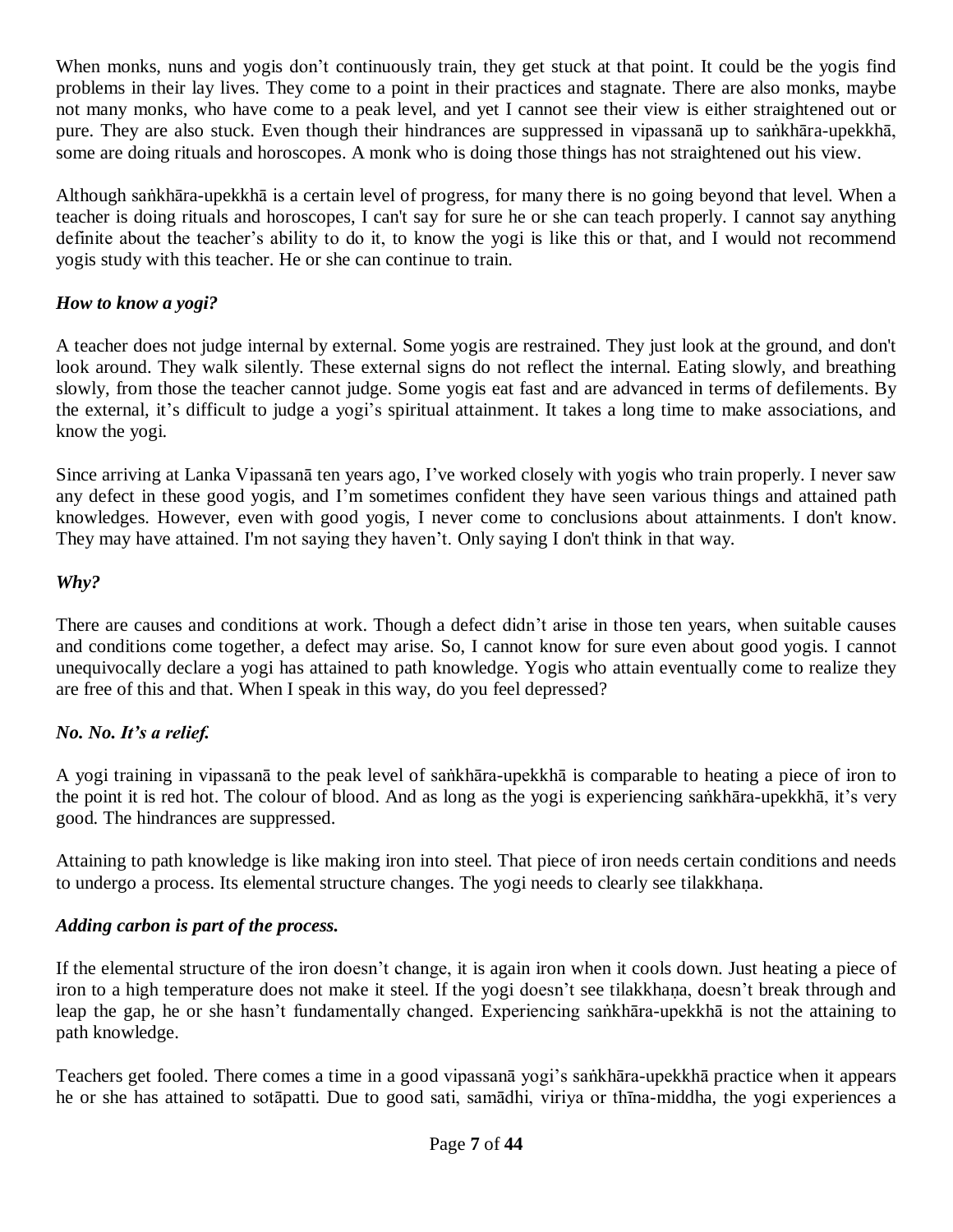state similar to having attained. His or her teacher concludes, "Attainment has happened. This a moment of path knowledge!"

Because of similarity in states of practice, teachers make mistakes. The state arising from clearly seeing tilakkhaṇa is path knowledge. The state arising from sati, samādhi, viriya or thīna-middha is not path knowledge. One state is correct and real. The other, incorrect. Yes, the yogi may have attained.

Heating iron to an extremely high temperature doesn't make steel. If the piece of iron doesn't change, then it's the same old piece of iron when it cools down. The peak level for vipassanā is saṅkhāra-upekkhā. Some monks, nuns and yogis remain at this high level of purity for years and years. They look advanced. It's a suppression of hindrances and defilements. If not overcome, hindrances and defilements tend to arise when suitable causes and conditions come together. It's for these reasons I never come to conclusions about attainments.

Theruwan Saranai. Suwapath Weava.

1998 Lanka Vipassanā International Meditation Centre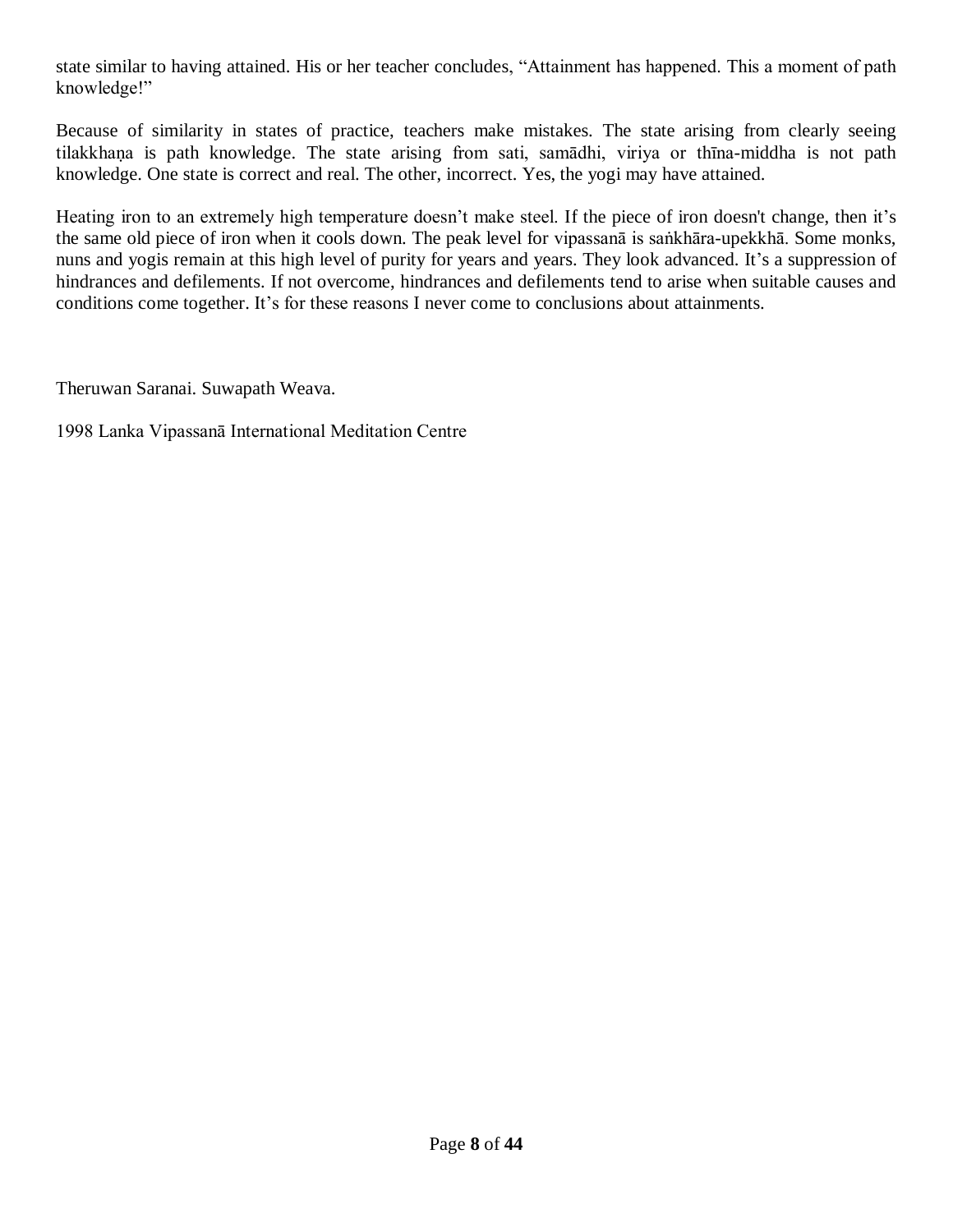*Their past (kamma) is spent, their new (kamma) no more arises, their mind to future becoming is unattached. Their germ (of rebirth-consciousness) has died, they have no more desire for re-living. Those wise men fade out (of existence) as the flame of this lamp (which has just faded away). This precious jewel is the Sangha. By this (asseveration of the) truth may there be happiness.*

*Ratana Sutta (Piyadassi Thera translation)*

# **Chapter 2 Beautiful Flame**

#### *What is nibbāna?*

Nibbāna is the blowing out of defilements. Or if you prefer, it's busting the dam of taṇhā.

Nibbāna is the highest goal of the Buddha's teachings. What he taught as nibbāna differs significantly from what many other teachers taught as nibbāna and differs significantly from the highest goals of all other religious traditions.

The word nibbāna was in use 6,000 years before the Buddha's enlightenment. People understood nibbāna in various ways. Some understood it to be a plane of existence, or a world, where gods and other beings live in peace for all eternity. Various teachers taught nibbāna in various ways. In the Upanishads, you find teachings similar to the Buddha's teachings on nibbāna. These teachings are incomplete because they were given by Pacceka-Buddhas who were unable to describe nibbāna as well as a fully enlightened Buddha. There is no complete description of nibbāna in the Upanishads.

The Buddha isn't talking about another kind of world. Nibbāna is reached through our present lives in this world. It is not necessary to talk about nibbāna as something we hope to attain in our future lives. In us, there are akusala along with kusala. We need to recognize our akusala and kusala. The practice is not initially about overcoming akusala. First, we recognize akusala. And then, only after clearly recognizing akusala, the overcoming of the akusala occurs. Even our kusala must be first recognized. And then, once recognized properly, the kusala is also overcome!

Both akusala and kusala have results, vipāka. The vipāka of akusala is punnabhava in a woeful state, duggati. The vipāka of kusala is punnabhava in a happy state, sugati. And punnabhava, this rebecoming or rebirth, is not happening in a future life — this result is happening in our current lives. Whether it's akusala or kusala, we are creating births in woeful and happy states now.

During those times akusala is overcome and no longer in our mental streams, punnabhava in the duggati is brought to an end. However, kusala continues, which means punnabhava in the sugati continues. We must also overcome kusala. If at any time in our mental streams, we overcome both akusala and kusala, then punnabhava based on these two streams is brought to an end, and we have a glimpse of nibbāna. If that state arises in our minds, at that moment, we see how nibbāna differs from the teachings of other religions.

Religions arise in this world because of fear. Schools of philosophy arise because of doubt. Free from fear and doubt, not allowed to fall to a lower level, that state of mind searches for nibbāna. While maintaining that mental state, we recognize the akusala of the five hindrances, nivarana, and recognize the kusala of the five spiritual faculties, the indriya-dhammas. At any point, with energy of hindrances destroyed and energy of spiritual faculties employed, our minds incline towards nibbāna. Nibbāna does not belong with religion and philosophy ― it's dhamma.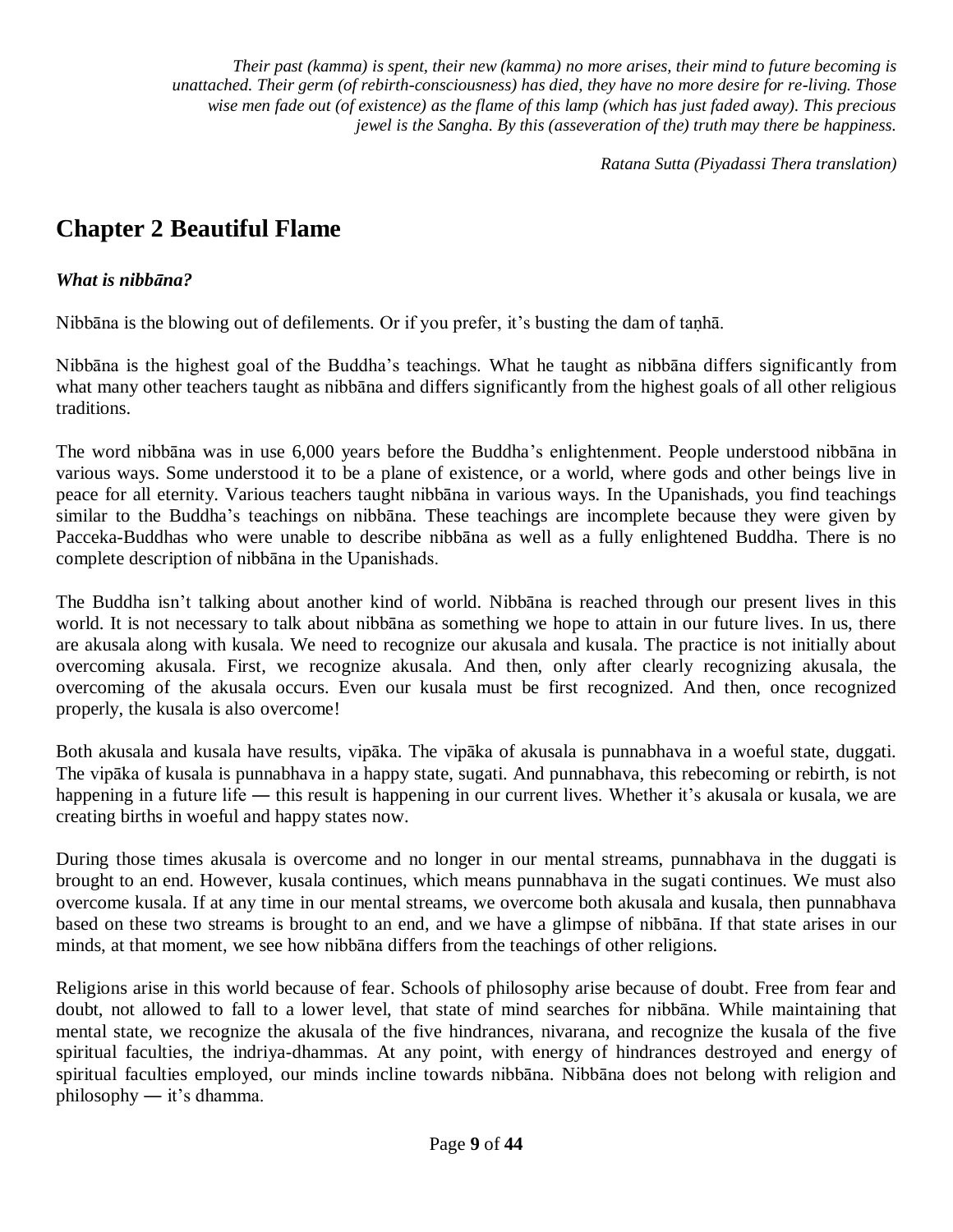#### *Nature?*

Yes, yes. To enter nature, dhamma, we have the Noble Eightfold Path, which condensed is the five spiritual faculties ― saddhā, viriya, sati, samādhi, paññā. More condensed, it's the three trainings ― sīla, samādhi, paññā. With sīla, our distractedness decreases. With sīla, our tranquility and concentration increases. The tranquil and concentrated mind sees the true nature of the world. It's possible, in this life, to get to nibbāna. Nibbāna is not something created in our minds.

Through practical training, through gradually removing akusala and kusala from our minds, we enter dhamma. Overcoming both akusala and kusala opens our minds to nibbāna. At the beginning, in same way as using one poison to overcome another poison, we use kusala to overcome akusala. We use spiritual faculties to overcome hindrances, in the beginning.

The Buddha in the Ratana Sutta uses the simile of a lamp. Sometimes, the lamp's flame fades out. Where did the flame go? Did it enter the atmosphere, or did it go with the wind? And why did the flame fade out? Did the lamp run out of oil, or did the wick burn out? The lamp's oil is akusala, the wick is kusala, and the flame is punnabhava.

At times the wind blows out the flame, as was the case for the ascetic Bahiya. The Buddha only needed to tell Bahiya, "In the seeing, there is the seeing." Bahiya had a keen and subtle wisdom. When such a level of wisdom arises, attaining to nibbāna happens fast. I am also making a lot of effort, but not there yet! So, that's a description of nibbāna, in a short and easy way. Nibbāna blows out defilements.

To look for nibbāna, we develop sati. A great many teachers assume paying attention to thoughts and actions to be sati. I also stress the importance of paying attention. For example, I turn my attention to this eraser. I pay attention to picking it up, moving it over here, and then setting it down. A teacher might tell the yogi to pay close attention to washing the body, brushing the teeth, putting on clothes, combing the hair, etc. This is taught as sati.

In my first days of training I had to hear from others I was lacking in sati. I went for a bath and forgot my bar of soap. I was scolded, "You have no sati." So, next day, I made the firm determination, "I will pay attention to everything. Even the blinking of my eyes. I will not blink without complete attention to the blinking of my eyes." Trying hard, I was aware of a hair on my arm moving in the wind. I was aware of subtle sensations in my body. Still I was told, "You have no sati!"

Because we're talking of my training all those many years ago, a heightened level of attention arises in me. I am aware of the movements of my body. Right now, for these few moments, it arises in me again. The yogi has to train to a high level of attention at some point in his or her practice to overcome habits acquired from family and friends, school, and society.

I could not accept that simply paying attention was sati. I trained in methods of Mahasi Sayadaw for twelve years, and then methods of Webu Sayadaw and Goenka for about six years. Sati was no clearer to me.

#### *Is sati the paying attention to everything?*

No! That's not sati! Though paying attention to seemingly everything and anything is taught as sati, paying attention is manasikāra. It's a common mistake. I also taught manasikāra to be the sati when I first started teaching. It took me a long time to understand what is sati.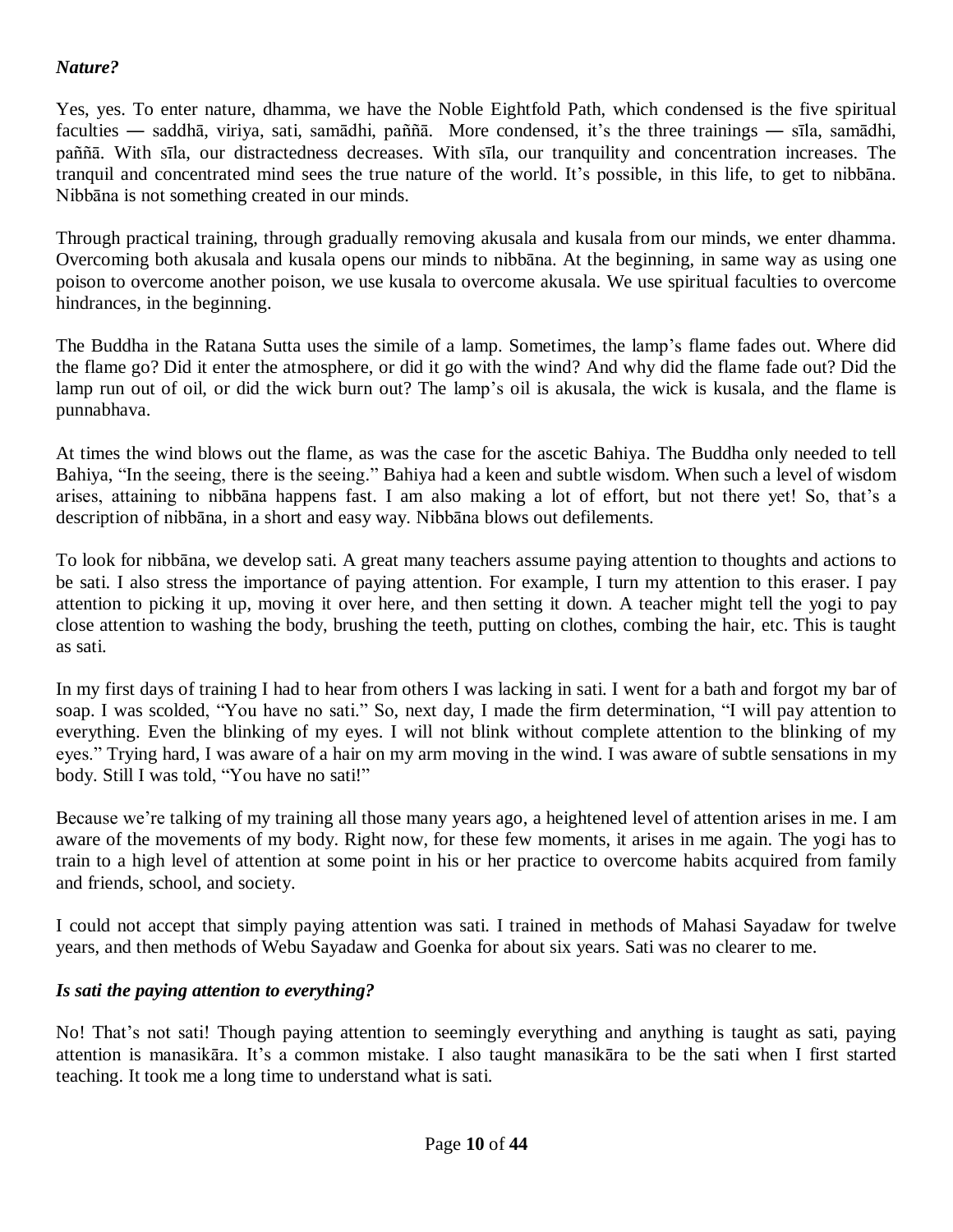Manasikāra directs the mind at objects. It does the switching between objects. Say the mind's object is a sound, and the mind's next object is a sight. It's manasikāra that directs the mind to the sound, and it's manasikāra that directs the mind to the sight. It switches the mind from sound to sight.

#### *If manasikāra is not sati, then what is the sati?*

Manasikāra directs my mind to this eraser. Manasikāra is there in my picking up the eraser and moving it.

Sati means having no abhijjā or domanassa. If I pick up the eraser and move it without any abhijjā or domanassa coming in, then I am performing those actions with sati. In all four satipatthanas, freedom from abhijjā and domanassa is mentioned. Sati means having no expectations whatsoever. The good yogi recognizes abhijjā and domanassa.

I give dhamma talks with manasikāra. I want something good to come from these talks, which is abhijjā. And annoyance arises when things don't go as they should, which is domanassa. If I could give a talk without abhijjā and domanassa, I would be giving it with sati.

Actions can be a mix of manasikāra and sati. I again turn the focus of my mind towards this eraser. Manasikāra is in operation. I want to pick it up. I then pick up the eraser with manasikāra. I am now moving the eraser, but am doing so without abhijjā or domanassa. Sati is briefly in operation. I'm setting the eraser down on the floor. More of the manasikāra there.

Manasikāra helps sati to arise, and helps sati to continue. When a yogi trains properly for a few days, it all starts working in harmony. Manasikāra and sati come together as yoniso-manasikāra. Yoniso-manasikāra overcomes those habits the yogi learned in his or her present life. It is taught to get rid of the asaya-dhammas. Over a period of time, the yogi sees certain phenomena connected to the object. Sees the nature of things.

And then it's sati based on sati. Sati and sati and sati. One moment of sati after another moment of sati. Manasikāra is removed from the mind and paññā arises. Instead of manasikāra and sati working together as yoniso-manasikāra, it is sati and paññā working together as sati-sampajañña. Of the fifty-two mental factors, sati and paññā are the only factors never influenced by avijjā. All others, even kusala, are influenced by avijjā.

Once sati and paññā become automatic, the yogi's mind is protected. Upādāna does not arise. The yogi overcomes habits coming from past lives, shatters the tendency to punnabhava, and inclines to nibbāna!

#### *Thank you.*

Theruwan Saranai. Suwapath Weava.

2004 Sumathipāla Na Himi Senasun Arana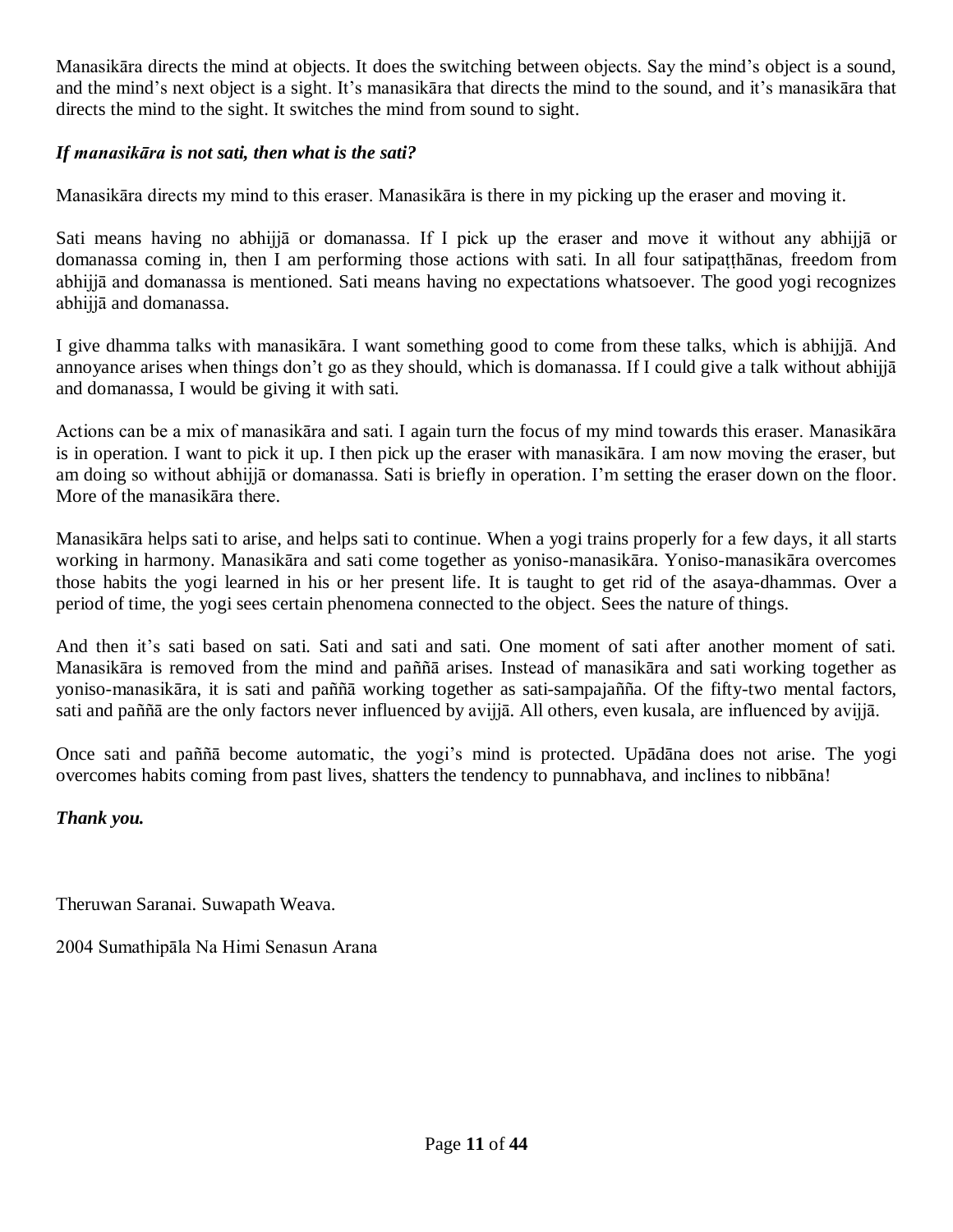*Freed from hatred and ill-will, whether standing or walking, seated or lying down, free from drowsiness, one should sustain this recollection ― this is said to be the sublime abiding.* 

*Karaniya Metta Sutta*

# **Chapter 3 Hurricane Katrina**

*After sitting in meditation, I've started sending mettā to people who bring out the worst in me, but this isn't working all that well. I'm still angry with them.* 

Take this an example. You can send mettā towards external objects of the world, "May my fellow yogi Harry be well, happy and peaceful. May he be free from suffering." You spread this mind around to various people, and in several directions. While you are going along doing mettā in this way, Harry steps on your spectacles, and you scold him! This is the way you're training in mettā, which is not at all practical ― your mettā isn't developing in a proper way. What the Buddha taught as mettā must be developed within yourself towards yourself.

#### *I thought directing mettā towards others was the correct way to go.*

That is where you are going wrong. Now, with anger cooking over the broken glasses, you develop mettā internally, "May I be well. May I have no angry thoughts towards Harry." I am not saying you have any angry thoughts towards Harry! This is an example. And you carry on in this way, "In my mind, may I be at peace with Harry." Mettā must be developed for yourself.

#### *Why do teachers tell yogis to direct mettā externally?*

Until the yogi's mind gets tranquilized, it is okay for him or her to do mettā towards external objects. Some yogis train in mettā towards the external for years, and that could very well be okay. How long the yogi uses mettā as a samatha object depends on the individual yogi. If a yogi trains externally beyond the suitable period, then mettā as the object becomes repulsive to his or her mind, and the practice becomes difficult.

True mettā connects with nekkhama. When it doesn't, the yogi experiences difficulties. Mettā is more than saying, "May all beings be well, happy and peaceful." Nekkhama is necessary.

Religions have led from the front with mettā, and with karunā. People far and wide from all religious traditions help the sick and the poor. They help with counseling and charity work. Hurricane Katrina with winds of 250 kilometers per hour hit New Orleans today. A few used the disaster to steal, which is the natural way of the world. Others assisted those in serious trouble. Due to religious beliefs, masses of people around the globe involve themselves in the work of serving others. And of course, there are innumerable people who, without any religious convictions whatsoever, help others. When anyone, whether religious or non-religious, helps another, the good thoughts of mettā and karunā develop, and a tranquility arises.

Sammā-saṅkappa of the Eightfold Path is nekkhama, avihiṃsā, and avyāpāda. It's this nekkhama that sets the Buddha-Dhamma apart from all other religious traditions. A person's good thoughts of mettā and karunā while helping others may or may not have come to the level of sammā-saṅkappa. For thoughts of mettā and karunā to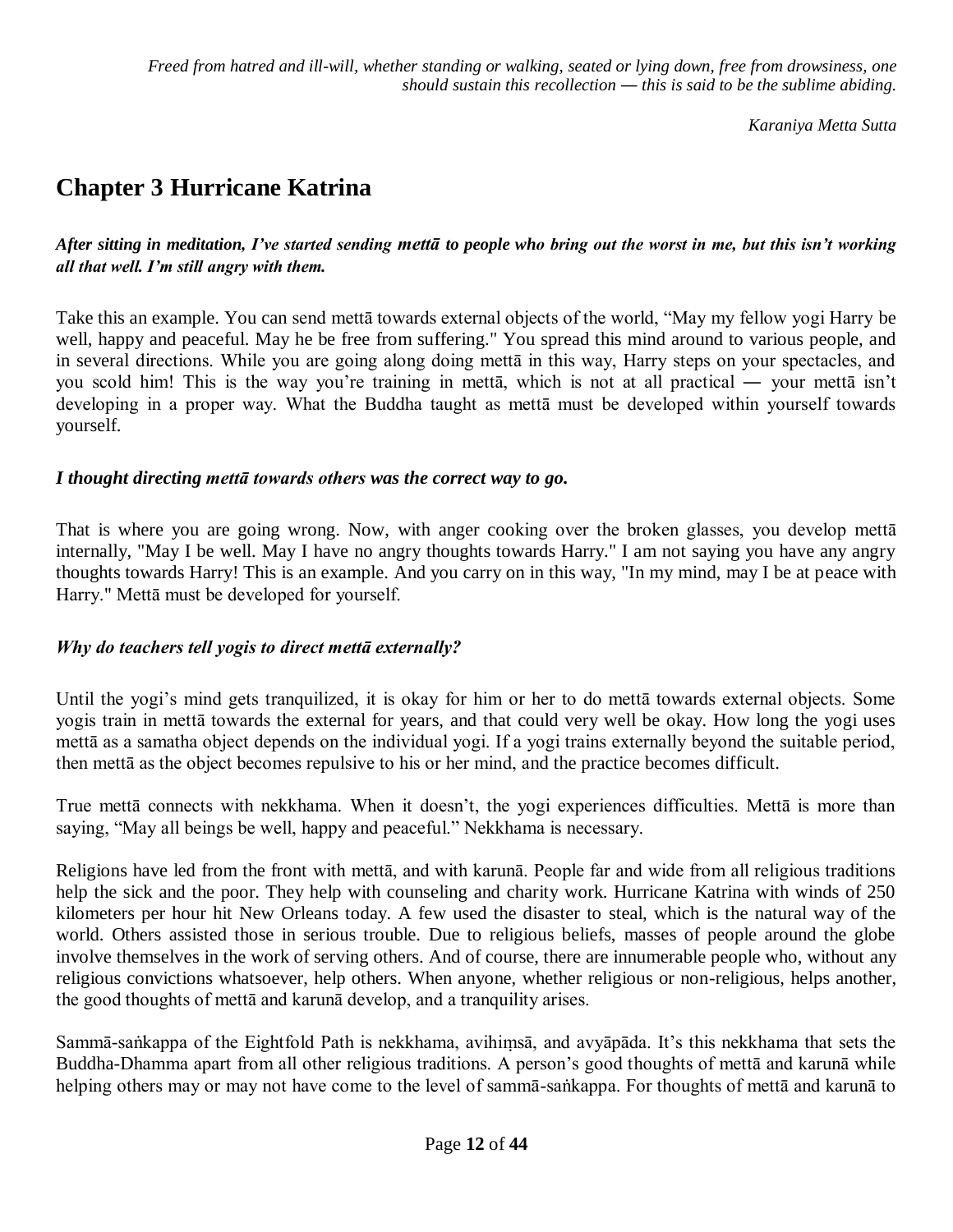be sammā-saṅkappa, the nekkhama is necessary, and that means helping others without expecting anything in return.

#### *Is mettā a means to an end?*

Mettā and karunā are essential in the world. With kindness and compassion, the yogi trains externally in samatha, internally in vipassanā, and externally together with internally in samatha-vipassanā. He or she initially trains for tranquility, and later trains for path knowledges. As a follower of the Buddha-Dhamma, your motivation should be to get free of saṃsāra, to break away from decay and death. About that, no one from other religious traditions has spoken. Only the Buddha spoke about attaining path knowledges, overcoming completely, and breaking bonds of saṃsāra.

In the external practice, when spreading mettā and helping others, the yogi suppresses nīvaraṇas, though doesn't destroy them. It's possible for doubt and envy to arise, which is not to say the yogi shouldn't train externally. Training externally in mettā as well as karunā is a must. We help others to the best of our abilities. The Buddha, known as The One of Great Compassion, devoted his whole life to helping others. He frequently walked many kilometers to teach.

Be cautious. There are enough people, especially among monastics and yogis, who make the mistake of focusing entirely on internal and disregard external. They are only concerned with themselves and their own work, and don't care what happens to others around them. These people will never develop, as they are going about things backwards. Their internal practices haven't come about through external practices.

The yogi who is training correctly begins with external practices of mettā and karunā, and then moves onto internal practices of mettā and karunā. It's the performing of these external practices that leads the yogi into internal practices. Not the other way around. Only after first having gone through externally does the yogi switch to going through internally.

In the internal practice, the yogi develops mettā and karunā for himself or herself, and goes beyond a mere suppression of nīvaraṇas. Having come to know nīvaraṇas through vipassanā, he or she wants to stay away from a tendency towards them. While not sammā, as nīvaraṇas can arise again later, this yogi achieves a measure of nekkhama. He or she gradually comes around to the idea of using kindness and compassion to overcome nīvaraṇas once and for all. The yogi aims for path knowledge.

During this time of training internally, before attaining to a path knowledge, the yogi realizes there is some truth in these practices, and wants to share his or her understanding with others. He or she may very well, not for financial benefit, start teaching or writing books.

There is a back and forth between external and internal practices. The external leads to the internal, which leads back again to the external. The yogi's understanding of the nature of things continues to develop through both external and internal practices. While not yet at the level of path knowledge, the yogi's nekkhama, mettā, and karunā are arising to a significant degree.

After attainment to path knowledge, out of a nekkhama attained internally, the results are seen externally ― the true mettā and karunā towards others arises. They don't arise in those who haven't attained.

*I've written a few books.*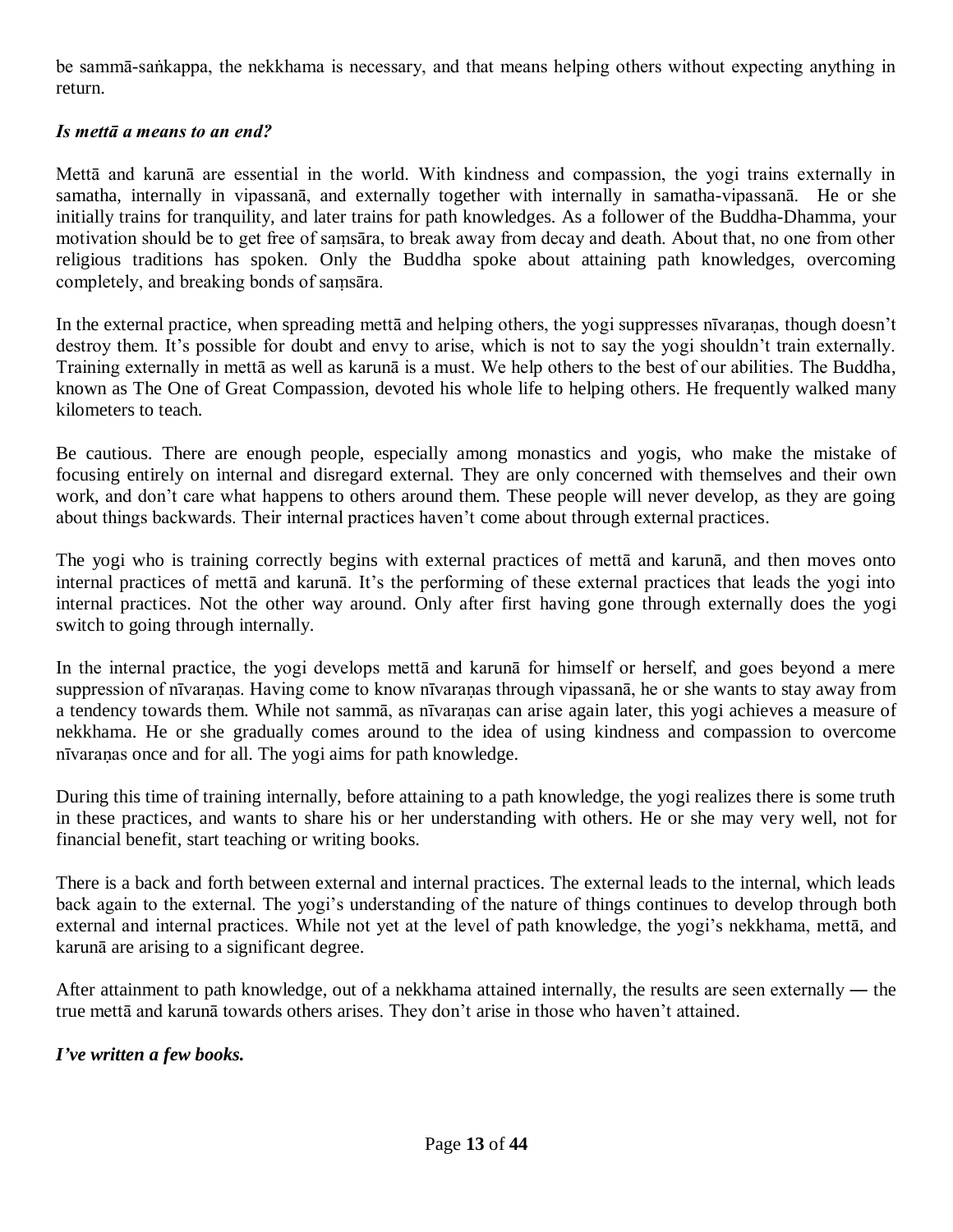You are giving these books away for free. That's useless. It is better to sell them. I'm not saying you have no mettā or karunā or nekkhama. But when books are given away for free, people don't appreciate them. They'll take your book and throw it in a corner. Sell your books and donate the money to an old age home!

When external and internal mettā and karunā come to perfection, the yogi attains to the first path knowledge. He or she destroys, never to arise again, the nīvaraṇa of vicikicchā. The Eightfold Path is fulfilled. The sense of self, the envy, the avarice and miserliness are all destroyed at first path. This yogi's good thoughts of mettā and karunā have come to the nekkhama level of sammā-saṅkappa.

# *I will try not to have any anger in my mind. Can I substitute envy for anger?*

Yes! Not only anger, you train in this way for everything akusala. Use it for your envy, greed, hatred. You may think, "May I have no anger towards Harry." And then without anger, you steal his money! The results, for you and Harry, won't be there. You and Harry both have wrong views and greed, and fight with each other. Harry makes you angry. And you make Harry angry.

#### *Alright, to cancel my anger, I send mettā to Harry.*

No. It is impossible for you to straightaway send mettā to an angry person. That won't work, as you don't have enough mettā. You'll still fight with Harry.

Within yourself, you develop mettā by itself. Start by bringing up feelings of affection for your mother and father, and then cultivate those feelings, those thoughts of mettā, within yourself. Make those feelings and thoughts grow. Once mettā is well developed within yourself, you can direct it to others, "May Harry have similar thoughts of mettā. May Harry also be free from anger." You need to focus more on yourself, right now, before focusing on the Harrys of this world.

I'm talking about how to act towards angry people. When you have mettā, your intention is to help them overcome wrong views and greed. You pass along relevant teachings to the irritable and annoyed. When you have true mettā, you can associate with anyone.

#### *When do I direct mettā to someone who makes me angry?*

Slow down. You can't go too fast on this path. We all need to train externally and internally for quite some time.

Let's say your craving towards an object, your spectacles, is at one hundred percent. Somehow, you reduce craving towards the spectacles by ninety-eight percent; only two percent of craving remains. Then you think, "I am very happy that my craving has been largely reduced. It would be wonderful if Harry had similar thoughts of happiness in his mind. Harry would surely be pleased with himself if he too reduced his craving."

This is the way to train in mettā towards others. And not to say, "May Harry be well. May Harry be happy. May Harry be peaceful." No. No. Not in that way.

Or your anger towards Harry is one hundred percent. All interactions with Harry are troublesome. Through the training, you reduce anger by fifty percent. Again, you are pleased, as relations with Harry no longer bring out anger, and life is much smoother for both of you.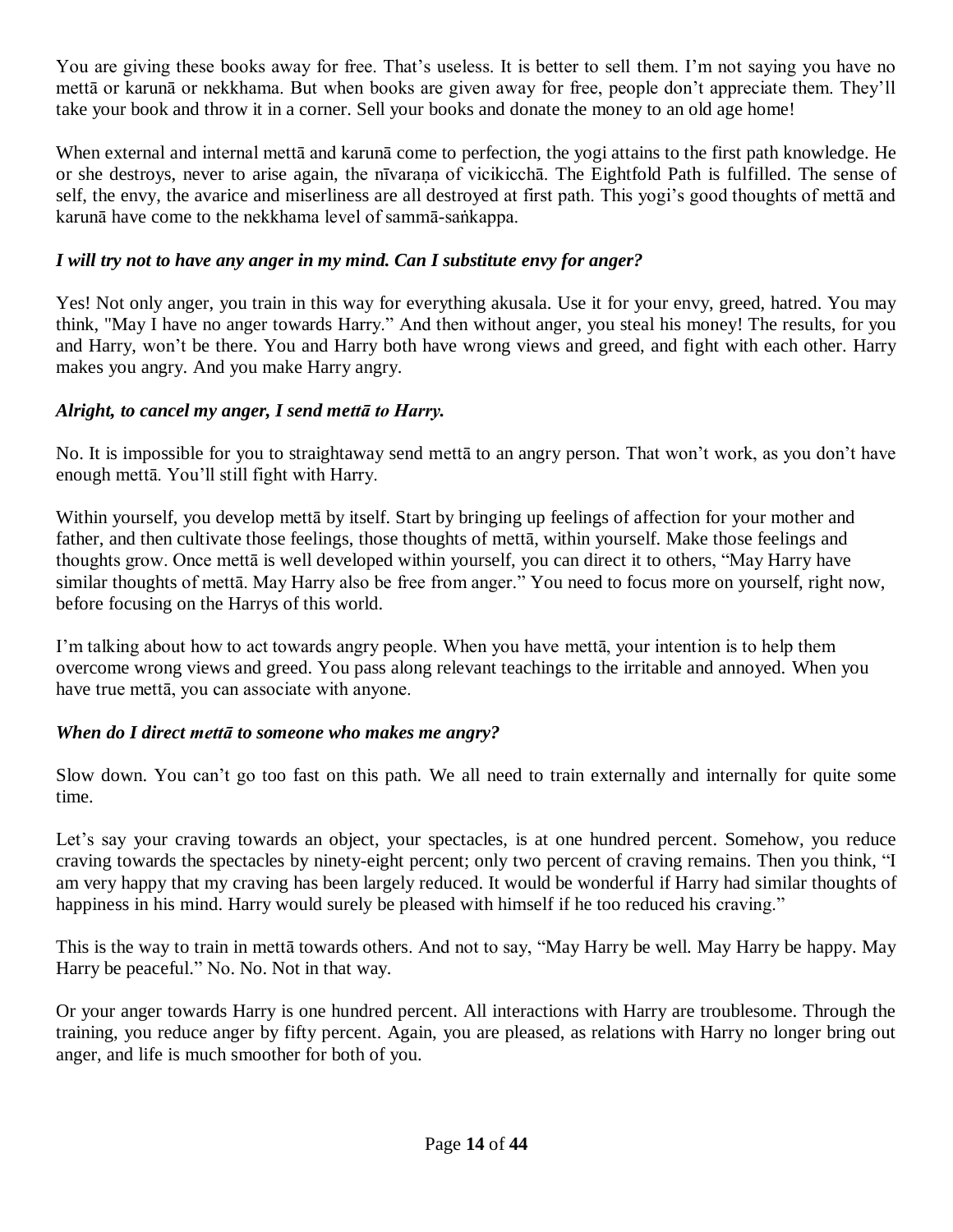You know that anger, greed, and jealousy are some of life's most unpleasant experiences. To be well, you must somehow be without anger, greed, and jealousy. Train in mettā, and share your knowledge with others who can develop.

#### *I can't give my fellow yogis what I don't have.*

Mettā is one of the four Brahma Viharas, and all four are interconnected. As goes development of one Brahma Vihara, so goes development of the other three. Where mettā arises, karunā, mudita and upekkha naturally arise.

As a friend, I want what's best for you. Though declaring you don't have mettā, I know mettā is to a certain extent arising in you, and that makes me happy. I see you helping others. My happiness isn't arising out of a pride in teaching you. I'm not taking credit in any way for changing you for the better. I'm simply happy that you're developing mettā, and mettā is good for you.

There is no correlation between my mettā and your mettā. I can send thoughts of mettā to you all day long and it won't make any difference whatsoever to the mettā that is arising in you. I can't give you mettā, as it's an internal quality. It's you, within yourself, who is developing mettā. I can't make you or anyone else happy!

#### *Does the practice of mettā give psychic powers?*

Super-normal abilities, abhiññās, are useless. I know they are useless. Mettā is useful in life. Mettā isn't developed to have abhiññās. It's developed to attain freedom from saṅkhāras and saṃsāra. In the Karaniya Mettā Sutta, the Buddha speaks of never taking birth again in a human womb, which means attainment to Anagami. <sup>2</sup> When you train well, abhiññās may arise as a byproduct. Don't value them, as they won't help you break free of saṃsāra. Even powers to heal the sick are useless. Mettā has one and only one purpose.

Direct your efforts towards healing the sicknesses of samsara — greed, anger, envy, revenge, and oneupmanship. The Buddha said, "Take a purgative for wrong views and wrong thoughts. Send them down the toilet. Vomit out defilements." He used those words. The Buddha said, "I give medicine both for purging and vomiting." The purging of wrong views and wrong thoughts is the attaining to stream-entry. The vomiting of all defilements is the attaining to arahatship.

# *Do I need jhāna?*

I would be pleased if you attain a jhāna from mettā. Yogis with jhāna-samāpatti think in a free and distinct way. They're not interested in abhiññās.

Almost all yogis training in vipassanā, or in samatha, over a lengthy period will experience major difficulties. This is not a sign of weakness in the yogi. Even when the five spiritual faculties are well developed, serious difficulties can arise from causes connected to kamma, and causes not connected to kamma.

Recognizing these key places, the teacher knows it's necessary to put a stop to the yogi's training in the primary kamathana. And then, considering the yogi and the nature of the difficulties taking effect, the teacher starts the yogi on a temporary training in a supportive practice, such as Buddha-nussati, mettā-nussati, asubha-nussati or marana-nussati. Teachers most often get their yogis onto Buddha-nussati and mettā-nussati.

Mettā is a central practice that is taught on a variety of occasions. When a past kamma is exerting a nasty influence, the teacher might tell the yogi to train in mettā to deflect this past kamma. And in those places where the yogi starts going astray, the teacher urges the yogi to use mettā to get back on track. Then there are many types of difficulties that arise from causes not connected to kamma. When the yogi's mind is gross and hard, the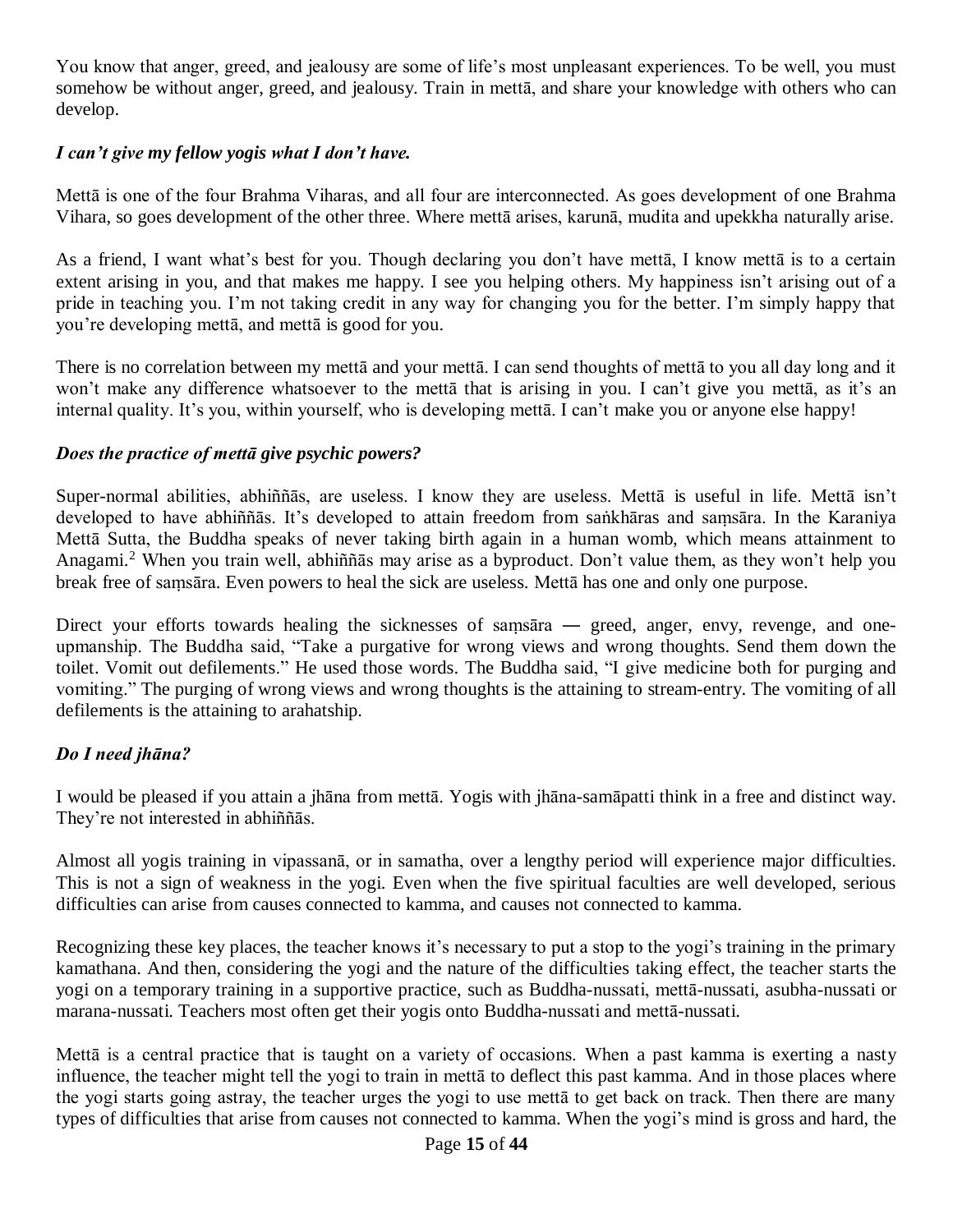teacher turns the yogi towards mettā. Sometimes at the very beginning of a yogi's training, the teacher encourages the yogi to work with mettā to make a sense of ease arise. According to the appropriateness of the moment, mettā is taught.

There are also times when mettā is taught as the primary kamathana and not as a secondary, temporary, supportive practice. For example, to the yogi who likes to attain jhāna, the teacher may get him or her to focus entirely on mettā. The yogi stops his or her normal vipassanā practice and takes up mettā fulltime day and night. It's quick and easy to make states of jhāna arise with mettā as the kamathana. However, the mastering of jhāna, the gaining of jhāna-samāpatti, builds gradually. It cannot be pulled off in a year or two. The yogi who makes jhāna arise through mettā tries, without craving or aversion, to make others attain such states.

From ancient times to present day, along the lineage of teachers, methods of training in supportive practices have been passed down to us. You can find many suttas where Venerables Sāriputta and Anuruddha talk at length of using mettā as a support. Any yogi who follows the Buddha-Dhamma one hundred percent, or even fifty percent, should have trained in mettā at some point. Mettā is a great help to vipassanā. It keeps the yogi progressing and prevents a fall into delusion.

#### *How am I doing?*

Instead of doing what I ask, you sometimes go your own way and progress stops. You have lots of opinions about what's best for yourself. You are not alone. There are yogis who only want to do the vipassanā portion of the Satipaṭṭhāna, and don't want to do any of the supportive practices. And there are yogis who only want to do the samatha portion. Yogis don't know what's best for them. Their teachers know. When yogis do their own practices, and not what the teacher asks them to do, again, progress won't happen.

Any yogi who continuously trains over a lengthy period without supportive practices, such as mettā, is deceiving himself or herself. Though the yogi won't likely notice, he or she starts going astray. His or her mind becomes gross and coarse. It's impossible to progress properly when training in this way.

The teachers that are popular in Sri Lanka these days tend not to place much importance on supportive practices. They insist on doing vipassanā, only vipassanā, and nothing but vipassanā. Go meet these teachers and their yogis. You will see there is not much success in vipassanā or in mettā. Doing nothing but vipassanā is a new method of meditation. It's not Buddha-Dhamma.

#### *I'm working on not being too angry with myself.*

Yes, you must do that! While being angry with yourself, how is it possible to disperse another person's anger? I told you a little bit about training internally. You should be able to recognize the places where this anger towards yourself arises. Recognize the objects that make you angry.

I know people who were born in anger. I say a few words, and they see something wrong. If I happen to glance at them, they get upset. They're always angry. This type of man or woman needs to realize, "I have been born with anger. I must do something about it." Otherwise, if this man or woman fails to understand and manage anger, he or she finds it impossible to live in society. Sometimes, an intensely angry person ruins his or her own life, and the lives of others. Angry people destroy lives.

#### *I'm not interested in helping angry people, or in dispersing their anger.*

There are yogis here at our meditation centre who are angry. Most everyone avoids them. Fewer still are interested in helping them. Living with angry yogis is an opportunity. Don't avoid them. When you carry on,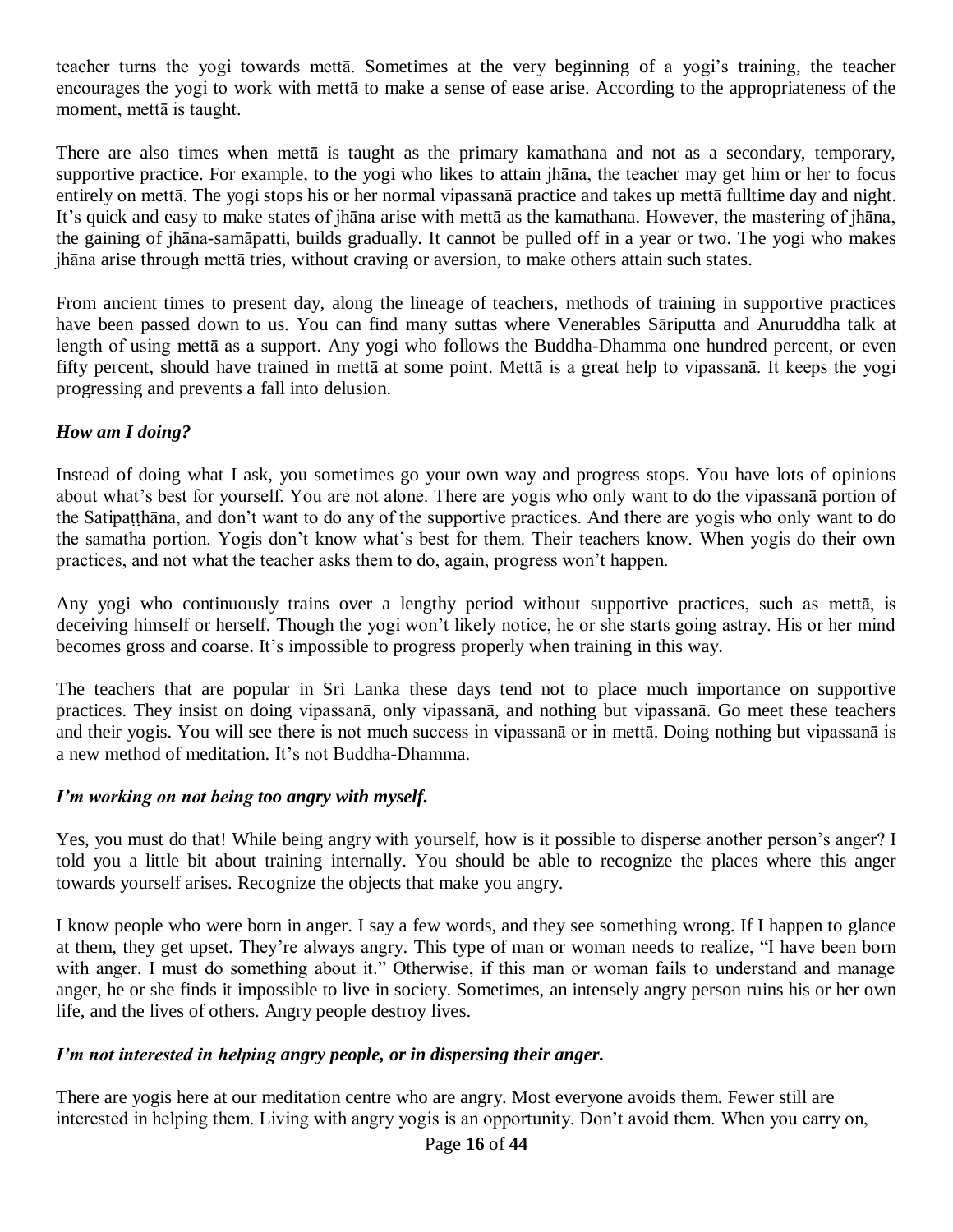it's possible to develop mettā. Try, and this needs patience, to help them. When enough time is taken, you see many are blind to their anger. You can develop karunā. Patience. It's the highest austerity.

#### *Patience has never been my strong point.*

If you want to be an arahat, you must be patient!

#### *What about self-hatred?*

There are two types of anger — with and without cause. The anger towards yourself is without cause. It serves no purpose. It's pointless.

When I was a kid, there was a park where I flew kites with other kids. We were all ten to twelve years of age. Somedays, with our kites sent to the sky, we tied their strings to a branch of a tree, and went for a swim in a nearby stream. We tossed our clothes over a branch, and jumped in. It was a good-sized stream. We stayed in the water, never returning to shore, for a couple of hours. We swam and swam, and played catch and other games. We swam underwater. It was lots of fun.

There was an old man who was also often in the park. He was there to collect grass for his cow, and sometimes we helped him gather the grass. One day, while we were swimming, he was as usual cutting grass with his scythe and filling his gunny sack. He was packing the grass down into the sack with his foot, and the sack ripped slightly. His foot went into the rip. And because the grass was firmly packed down, he couldn't get his foot out. We stopped swimming and went over to help him.

Though we were just trying to help get his foot out of the gunny sack, and weren't the cause of this happening, the old man was angry at everything. After getting his foot out of the sack, he cut, stabbed, and attacked the sack with his scythe. He sliced the sack from end to end. We were scared by his behaviour, and moved a safe distance away. We didn't want to be too close to him.

The old man still needed grass for his cow, and that meant repairing the gunny sack. He tore a strand from a coconut tree frond, and then using this strand, in the same way as using thread, stitched up the sack. Merely because he lost his temper, he had to spend a lot of time and effort to repair the sack.

He filled the gunny sack again with grass, and still angry headed for home. The old man didn't get far. His path to home took him along a small bund across a flooded paddy field. At the spot where he had to hop over a water outlet, he slipped and fell into the muddy water. The sack of grass fell high and dry on the path. The sack didn't fall into the water. The cow's grass was safe and sound. All because of anger the old man slipped and fell.

Falling into the water made him furious. Once out, he stamped and kicked the bund. He made a mess of the whole muddy area around the outlet, and then threw the sack of grass into the water! On that day, the cow didn't get any grass.

I wondered, "Why should this man get so angry? None of us were laughing at him. We were scared." From that day forth, we avoided the old man, and never again tried to help him with gathering grass.

Another time, this old man was on his way to the bathing well, and not paying attention to where he was going, walked straight into a betel palm tree. He picked himself up, and punched the tree! He then marched all the way home, picked up his axe, and marched all the way back to the tree. The old man chopped down the tree! It was the old man who had walked into the tree. The tree didn't walk into him, but he chopped down the tree nevertheless. Because he was old, no one said anything.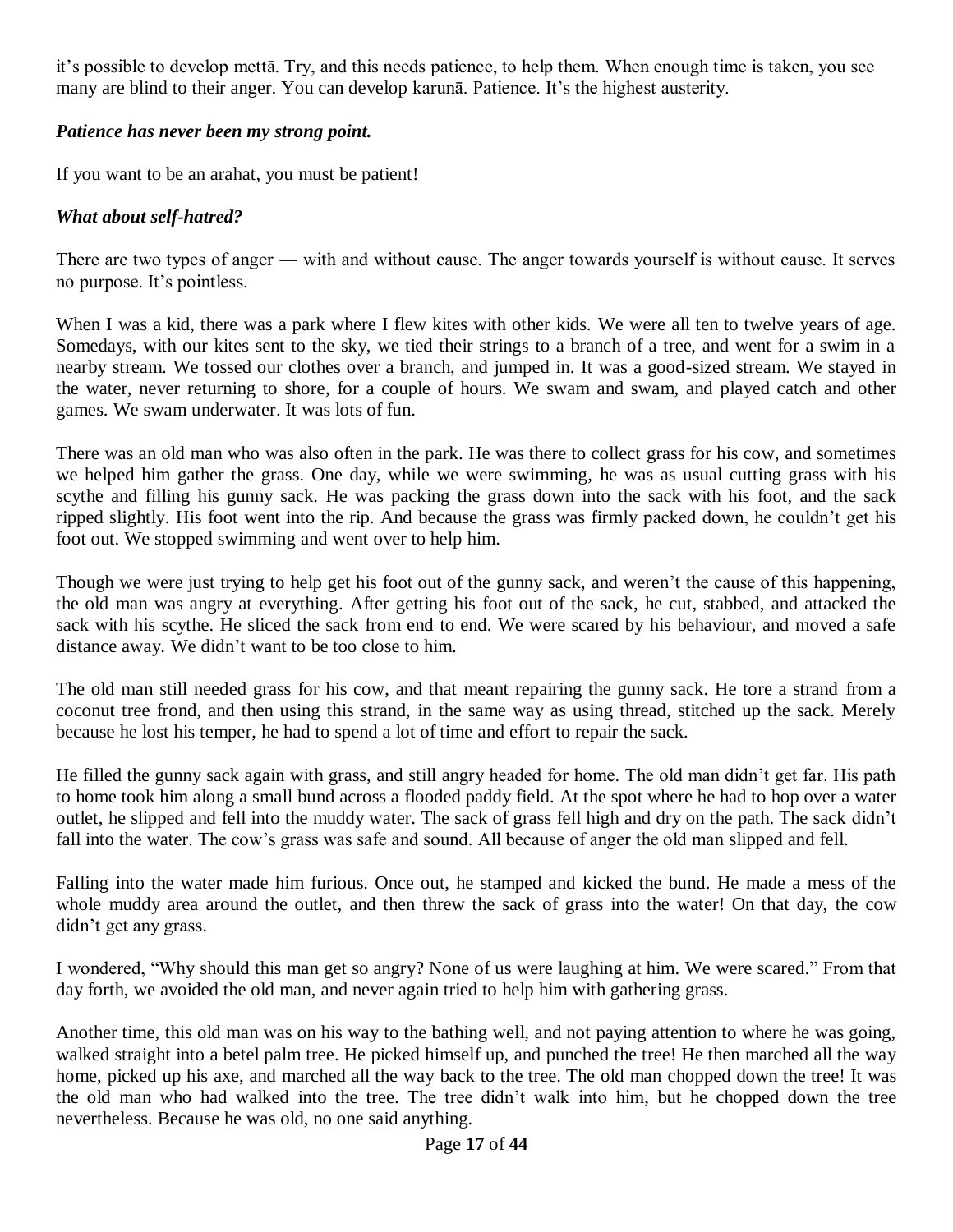This old man is getting angry at his own actions. It's anger that serves no purpose. It's pointless, and is arising without a cause.

#### *How can anger arise without a cause?*

A mind gets distorted in a variety of ways. Some sort of sign arose in the old man's mind, and he got angry with that sign. It's a sickness of mind, a distortion, which is arising. There are monastics and yogis living in our centre who have this sickness. They're always in anger without reason, and people are afraid to associate with them.

#### *Some of your monks and yogis scare the hell out of me.*

Anger and fear are closely related akusala experiences — like pointless anger, pointless fear arises. As much and as often as possible, see anger and fear as negative, and necessary to overcome.

Mettā overcomes anger and fear. Start by understanding your anger. Spot anger when it arises, and look into it, "What is this thing called anger?" Above all, examine, "How is it arising right now? And why is it arising?" With patience, you will gradually develop the ability to recognize the objects that make you angry. You must at the very least start identifying places where anger arises.

To remove it, you say, "May there be no anger arising in my mind for whatever reason or cause." For example, recognizing contact with Harry is problematic, you say, "May I have no angry thoughts towards Harry." ― that's how you begin.

#### *And if I don't bother training in mettā?*

You're lost. This process of reacting in a negative way only increases.

Food was an object of anger in my early childhood. There were times mother wanted me to eat something that I found tasteless. I'd get mad and refused to eat it. And there were times mother didn't want me to eat something that I did find tasty, and again I'd get mad. If I was sick, she might have said, "It is not good to eat pineapples." And since I liked pineapples, I'd be upset. As a young child, I wasn't trying to understand anger.

Physical illness is an object of anger for some people. I'm not happy with my declining health. Sometimes, when we try to help sick people, they get angry. My diabetes is not a secret. When someone with no medical training offers advice about treating diabetes, my patience is tested. And if he or she goes on and on, I run out of patience, and get angry. In the same way anger arose with certain types of food when I was a child, anger arises these days with certain types of advice!

For there to be mettā, there needs to be intelligence and patience. Though the advice I'm getting is at times troublesome, and almost always puts me in a bad mood, I make time for those who offer advice, as they say these things out of concern. They have karunā.

We are all born with physical illnesses. A doctor manages my diabetes. It's not my concern. She prescribes suitable medicines, and dictates my diet. I try to let her take care of this condition. With sickness as everyone's inheritance, do I, or does anyone, have the right to be angry when falling sick? No. It's because we haven't realized the true nature of things that anger towards sickness arises.

#### *What about cultivating joy to cancel anger?*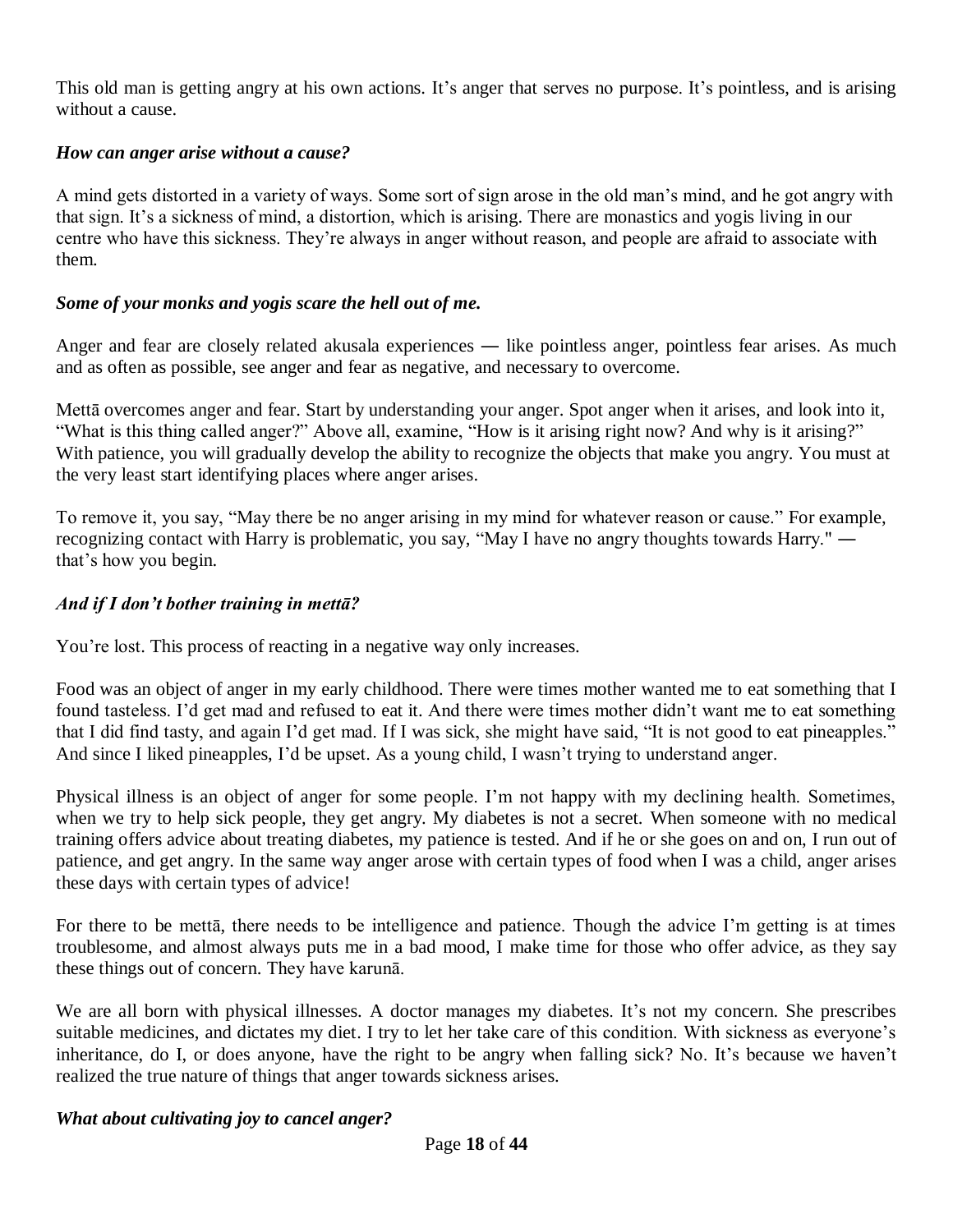That's the reason for mettā. This process of reacting in a negative way to the world, with all its pointless anger and fear and dukkha, needs to be brought to an end, and then and there the joy arises.

During my early teenage years, thirteen through fifteen, my elder sister's husband and his brother regularly held music classes for children in their home. So much music was played there. Not only did the children enjoy learning and playing music, their parents and many adults in the neighbourhood also took great pleasure in listening to the music.

Not everyone was thrilled. I used to visit a grandmother who lived nearby. Hearing these young boys and girls enjoying themselves always made her very angry. I asked, "Why don't you beat them up?" She'd smile. That's how I used to be with her. I'd say, "Maybe you should kill those kids!" We laughed. She liked me a lot. "Well," said grandmother, "why don't you throw a stone or two at them?" Of course, I couldn't do anything of the kind, as I would be in trouble with my mother.

Everything has two sides. The grandmother feels anger. The children, parents, and other adults all feel joy. We must approach these sorts of circumstances in a balanced way. The grandmother said music disturbs her sīla. One of the eight precepts is the refraining from music and entertainment, but the children didn't know they were disturbing grandmother's sīla. They didn't even know she was angry at them. And my elder sister's husband and his brother weren't teaching music to annoy the grandmother.

Who needs the metta? To whom should we direct our metta?

# *The kids are alright, and not doing anything wrong. It's the grandmother who needs to learn about mettā.*

Do you really think this grandmother wants to learn mettā? I don't think so. It would've been difficult for me to say, "These are just children playing music. Please don't be angry." And she'd have run me off if I'd dared advise, "Anger is not a good quality to have. One day, you will die and these angry thoughts might come up at the moment of death." Those ideas would have been impossible to put into her mind.

You want to talk about joy. The grandmother was full of joy when the music teachers died, and the classes were finally over!

Some people are totally immersed in an angry, dosa, type of personality. Others have an intelligent, buddhi, personality. There are dozens of diverse personalities. Those with a mix of angry and intelligent can be taught mettā. Yes, they lose their temper sometimes. However, because these people are knowledgeable and have a logical method of analyzing, they realize the passing away of the object. They immediately see the effects, know something is wrong, and elect to overcome this anger by training in mettā. And that's an admirable quality of intelligent people.

# *Mettā is good for everyone.*

Not every person who gets angry can be taught mettā. For some, like that old man who attacked the gunny sack and this grandmother, anger is a mental condition. It's their personality. They're always in dosa. To their ears, it's poison to hear, "May he be well, happy and peaceful. May he be free from suffering." A few words about mettā makes them angry. Makes things worse; more anger arises. There's no way to teach them the mettā of sammā-saṅkappa.

#### *How to live with angry people?*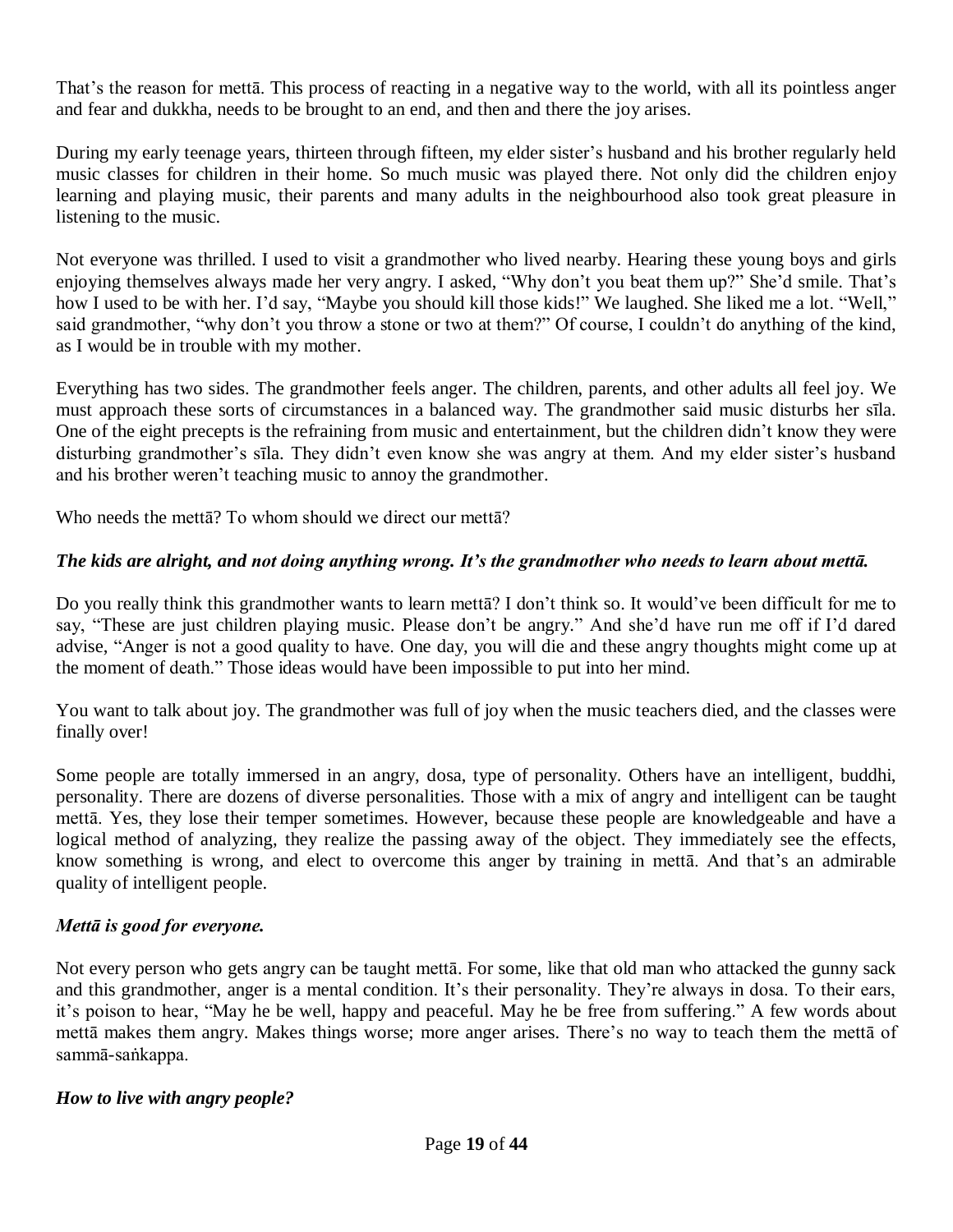It's difficult. You must be careful when meeting an angry person to talk in a way that doesn't upset him or her. For example, let's say the angry yogi we called Harry has the flu with all its typical aches, pains, and fevers. Physical illness often aggravates anger. You would never say, "Harry, you are really sick and weak with this flu. To get better, you should eat properly. And you should stop with this anger, as it's preventing proper digestion and getting better." If you were foolish enough to suggest such things to Harry, though they be true, he would get even angrier.

For mettā to grow, be clever, and somehow find the tolerance within to be without anger and without fighting. If you get angry every time you cross paths an angry person, that is not going to help the situation, and your development won't take place.

#### *Do these yogis get angry when training in mettā?*

No. They are not training. It's good to have a few angry yogis in our community, as they provoke our defilements. I like angry people!

#### *That's a gloomy scenario. Perhaps I can help.*

Because of feeling sorry, your mettā, karunā and patience grow. Anger is a sickness. Only at the time angry people experience a strong blow do they come out of this sickness somewhat. Their lives must come to the point where they can't help themselves and no one is there to help them. When finding themselves in a situation like that, say facing death, then and only then do they begin to realize a little bit.

As for helping, be cautious, for today's society is against anyone helping another one hundred percent. There's no way people will let you train in too great a degree in mettā and karunā. You can perform acts of kindness and compassion at fifteen to twenty percent of what's possible. That degree will be tolerated. If you go beyond twenty percent, for example help at twenty-five percent of what you can do, rejection is the norm, "You are crazy." Acts of kindness bring suspicion, "Why are you behaving like this?" and "You must be up to something." People mock you, "Why so much mettā and karunā?"

#### *How is it that people are suspicious?*

The average person's understanding of mettā and karunā is rudimentary. They're not thinking at the same level. If you try to apply a higher mettā and karunā, he or she simply can't appreciate your way of thinking, and takes the help in a wrong way. Acts of kindness and compassion are generally misunderstood.

There are yogis here who say they're meditating. And yet, if I propose doing mettā for Prabacheran, leader of the Tigers in the North, they would judge me harshly. It is unbearable for them to say, "May Prabacheran be free from sickness." Could these yogis offer food and medicine to the leader of a terrorist group? No, they could not.

Prabacheran is an occasion for mettā, as it is only in his current birth that he is fighting and killing. In the workings of kamma-phala, there is no saying where he will end up in his next birth. He will definitely be in a lower state. We must have a lot of karunā, to teach him well and give him the comfort of dana.

In recent times, Creon stands out as a yogi who had true mettā and karunā. He asked me to go with him to Jaffna! Creon said to me, "You talk big about mettā, but you don't have enough mettā to give a large dana to Prabacheran and his Tigers." You knew Creon.

#### *A fine young man. He died last year while studying at the University of Toronto.*

Page **20** of **44**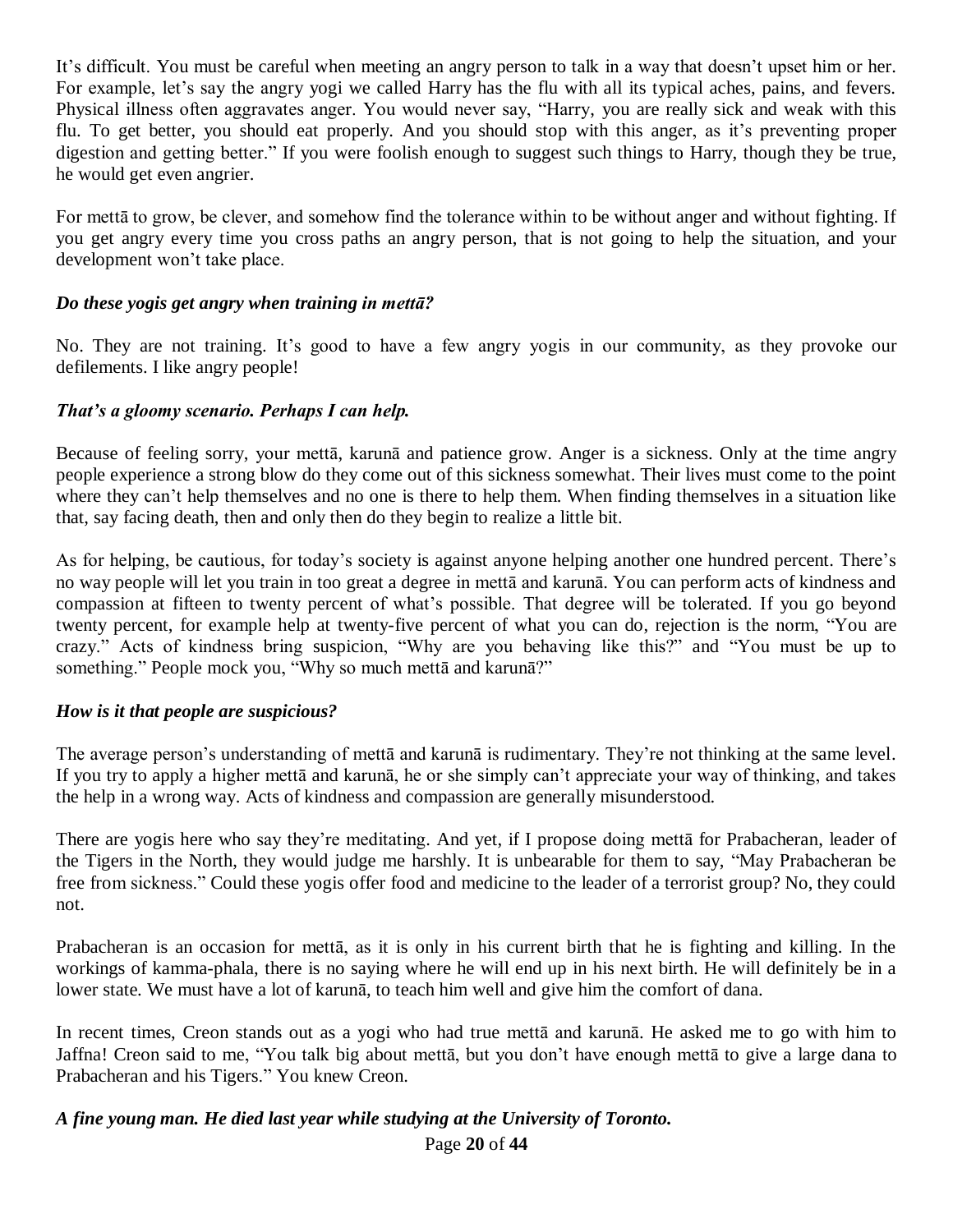At any rate, to develop mettā and karunā, it's absolutely necessary to understand anger. And when lots of effort is put in, you'll see mainly aversion and dissatisfaction arising in your mind. Harry's behaviour is bad, according to your judgement, and then a dislike towards Harry arises. You don't want to walk down to the dana sala with him. You wish Harry would soon leave the meditation centre, and never return. In these moments when the anger, aversion, or dissatisfaction is arising, you need to look closely at your own mind and see what's lacking.

Harry is a human being who was born with greed, hatred and delu\*sion, and you are also a human who was born with greed, hatred and delusion. You can't say, "Oh, Harry was born with lobha, dosa, and moha, but I wasn't born with lobha, dosa, and moha." It's impossible to say that. Acting intelligently means kindness and compassion. You start to realize, "Both Harry and I were born with greed, hatred and delusion, and both of us have our weaknesses. There is no need for any repulsion to arise in me for Harry's weaknesses." In this way, you become well.

#### *And when I am under attack from an angry yogi? It all seems hopeless. No escape.*

Ha! There are teachers who say, "If you get angry with someone, then finish it off. Tell the other person exactly what's on your mind. Fight anger with anger." Indulging in anger is not the correct practice.

As an alternative, find it within to see your anger and to realize something is amiss. Don't look at another person's behaviour. Look at your own mind. Realize, "Anger is a saṃyojana that lengthens everybody's journey in saṃsāra." Think, "Anger is an akusala quality. It is not good for me and not good for those around me."

The Buddha spoke of destroying anger completely, and breaking the bonds of saṃsāra. We all must work relentlessly, with the necessary wisdom, and the patience, at overcoming anger…

May you be well, happy and peaceful!

Theruwan Saranai. Suwapath Weava.

August 21st & 22nd 2007 Sumathipāla Na Himi Senasun Arana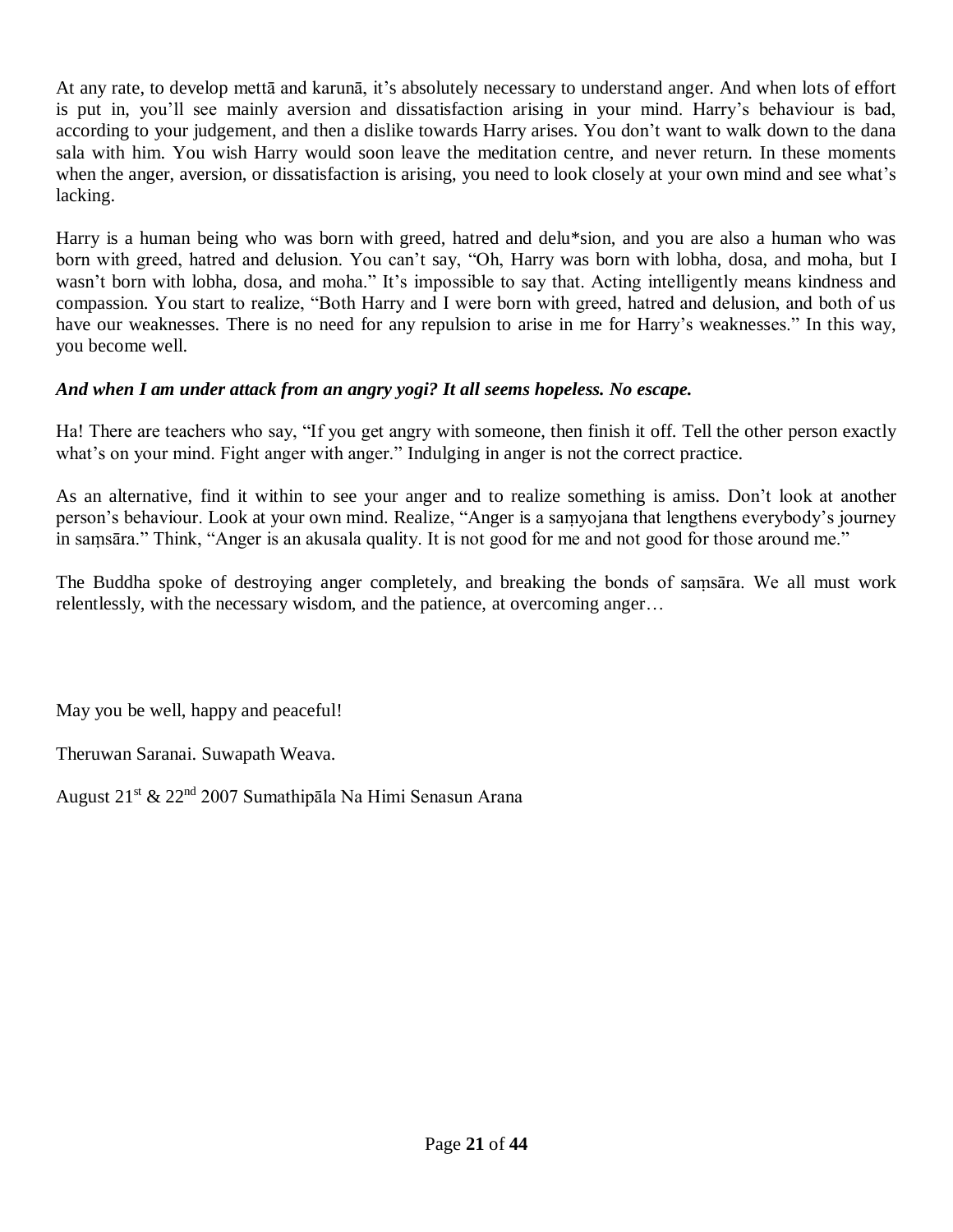*Those ascetics and brahmins, Assaji, who regard concentration as the essence and identify concentration with asceticism, failing to obtain concentration, might think, 'Let us not fall away!'*

*Assaji Sutta*

# **Chapter 4 If samādhi is there, then well and good**

Today, I will talk about paying attention, the manasikāra, to dhamma. Dhamma, or nature, is of two types ― non-sentient and sentient. Non-sentient dhamma includes trees, rocks, mountains, cliffs, sand dunes and rivers etc. Some types of non-sentient dhamma have life in them, and yet are not sentient. Then we speak of galaxies and worlds. There is the solar system — it's a natural process, all part of dhamma.

Depending on the environment in different locations, there are divergences in material substances of nature and differences in beings. Trees, say in Sri Lanka, that grow upcountry in Nuwara Eliya differ from trees that grow here at our lower elevation in Kanduboda. What grows in India doesn't grow here. Depending on environment, the material phenomena of nature changes. Depending on the location of worlds, there are also differences. What grows in another world doesn't grow here in our world. What grows in other countries won't grow here. The people of ancient times thought a god created all this of our world. Even now, this is a view held by many.

Nature, however, arises based on causes and conditions. In dependence upon the way causes and conditions come together, trees and mountains are formed. The other day I saw a television program about a species of chameleon. It is white, very long and eats only once every ten years. Slovenian yogi Tamara said this chameleon is endemic to Slovenia, while others said the chameleon is native to other countries. This chameleon lives in caves. Depending on the ambient air temperature, it sometimes lays eggs and sometimes delivers live births. The difference is based on just a small variation in the temperature of its environment. Generally, in our understanding of the nature, animals that lay eggs don't deliver live births. But depending on temperature, this chameleon sometimes lays eggs and sometimes delivers live births. There are causes and conditions operating that apply to both sentient and non-sentient nature.

The Buddha talks about nature in the worlds of all living beings, and not only humans. The laws that apply to living beings are similar to the laws that apply to trees. In humans, depending on their native country, there are differences in skin colour, language, etc. There are innumerable variances. We are in a warm country, and our skin colour differs from those who live in cold countries. These are superficial differences. Yet, man remains man. And what does man use? It's the things of nature, isn't it? Food and drink — these are things of nature. These days, man brings nature close to him. In ancient times, man lived where nature was located. There is a difference between these days and ancient times. Now, we bring nature into our homes. We have water taps right inside our homes. Nature has been brought closer.

By paying attention to sentient nature, we discover sentient nature. To find out what is the nature, we must train our minds properly. We use our nature to understand nature. It's called jhāna. Better not to talk about jhāna too much though! So, how to bring nature close to us? There is inhalation and exhalation. We cannot live without natural inhalation and exhalation. Then what are called foods are the great elements, aren't they? Hardness, liquidity, temperature, vitamins, etc. — these are the characteristics of food. Again, in the case of food, we have brought nature close to us. Inhalation and exhalation; this is natural. The Buddha near the Bodhi didn't use anything new. He directed his mind at the functioning of the natural process of breathing. That's all natural phenomena. We must see what is there in the way it is actually there. The Buddha started by observing inhalation and exhalation. We are speaking about paying attention, manasikāra.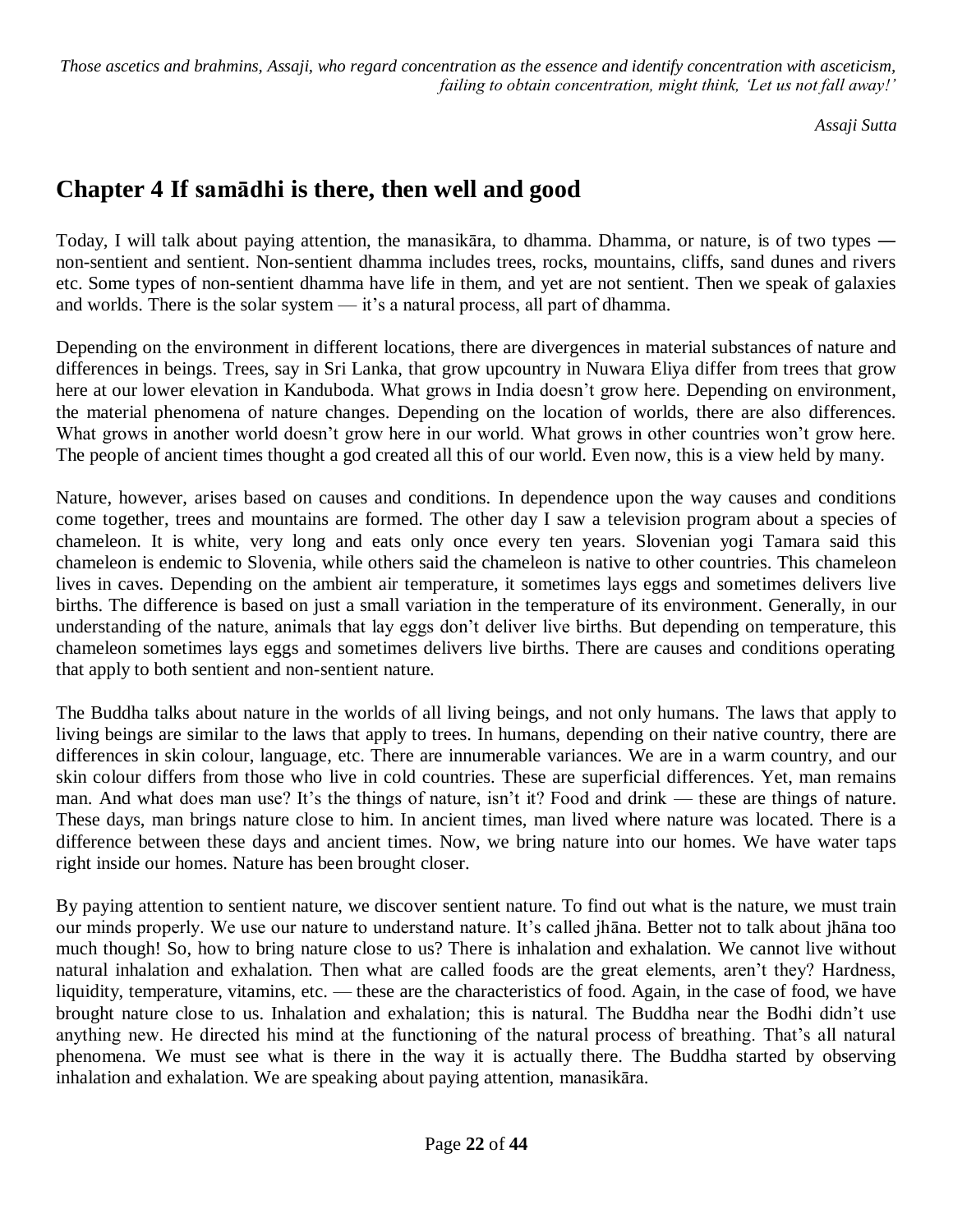Inhalation and exhalation is part of nature. Then we also have feelings of pain and pleasure. Feeling is based on the nature of the heat element. Dependent on harmonious or disharmonious sense of bodily contact — heat is one of the Great Elements. When the temperature increases in one spot, then pain increases in that spot, and it is a disharmonious bodily contact. When the excess heat is absent, then it's a harmonious bodily contact. Our dislike is directed towards the nature.

#### *In this case, has our dislike arisen towards sentient nature or towards non-sentient nature?*

You must answer that question. I don't know.

In our example, there is sentient nature and non-sentient nature out of harmony with the form. Then from disharmony, a new reaction occurs. A feeling. There's a difference. It's a feeling now. If there is only a feeling, without directing it at nature, then that's okay. We must know our feeling is one thing and know nature is another thing. There is a distinct difference. They are separate. Typically, we don't know that our feeling is one thing and nature another, which is why we require this attention.

#### *Why again do we need attention?*

Attention, manasikāra, is a natural phenomenon that we all possess. Say we experience heat and a sense of burning in our bodies. These are variations in the heat element. If we wait long enough, then we won't feel that heat and burning, or feel anything. We use attention to recognize the feeling of heat and recognize nature. Let the feeling of heat be the feeling of heat. And let nature be nature. We grasp The Great Elements of nature as me and mine. Through attention, we see that we are just The Great Elements. Through attention, we see our grasping of the elements of nature as me and mine. We are both part of nature and separate from nature. Thus, we must use nature to discover nature. Understanding is one thing. Continuing to live with nature is another thing.

#### *And why is that?*

It's not possible otherwise. We live in the world as it is. It's okay to know nature, that nature is like this or like that. However, wrong views may arise. Say views about Dhamma Kaya. We can go on this path knowing nature and also end up going down a wrong path. Why? Errors arise when either we say that nature arose without causes and conditions or when we attribute all of nature to a creator. In this way, we fall into wrong views. We need to take care not to let this happen. So, one view is that there are no causes and no conditions — that things arise from nothing. For example, thinking that human beings just arise. A human being doesn't just arise without causes. There are these sorts of wrong views. Spontaneous birth, opapatika, doesn't mean a being arises without causes. Spontaneous birth is one thing. A causeless birth is another.

By accepting causeless birth, we are falling into the view of adicca-samupanan, fortuitous arising, meaning things arise without causes and conditions. That view is outside the Buddha-Dhamma. Or, a second view we can fall into is the view of creation by a creator. We don't accept these two views. Rather, we accept that the things here in our world have arisen through causes and conditions. A being arises when the necessary causes and conditions combine. Heat arises when the necessary antecedent phenomena combine. Hardness arises when the necessary material phenomena combine. It's in this way that there are differences.

Yes, there are these niyamas, natural orders of things. But it doesn't matter, let nature remain where it's at. There's nothing else we can do. We must learn to accept the natural orders of things. It's good to understand nature, as we live in it. We don't create a self out of nature, and we don't desire nature to be this or that way. To understand nature, it's useful to understand attention.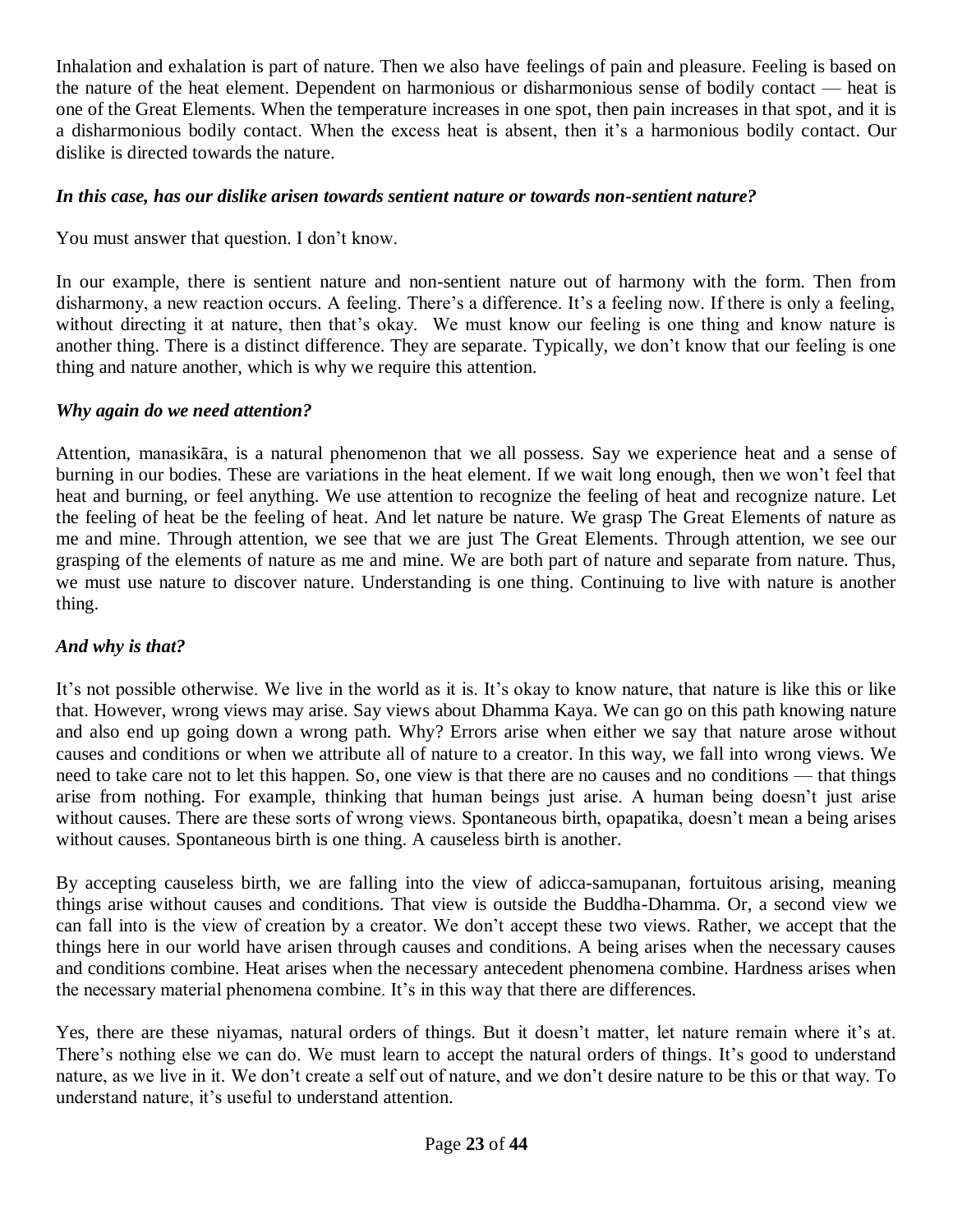#### *And what is attention?*

Attention, manasikāra, switches the mind from one object to another object. Now, while giving this Dhamma talk, my mind was somewhere else. However, I had also kept attention on what I was about to tell you. You didn't notice which object had my attention. Did you? Those who brought today's noon dana walked past a moment ago. I had switched the attention in my mind towards that object. Now you know which object had my attention. Over there, on the far side of room. I said to them, "I'm coming. Leave it there."

See how the mind works? You may have thought my mind's attention was directed towards the film crew. It wasn't. Yes, that's how attention, manasikāra, works. Attention directs the mind towards one object and then directs the mind towards another object, and then another. Attention merely switches the mind from one object to another object. We try to note this switching of the mind, that first the mind goes here and then the mind goes there. Nevertheless, it is impossible to note all one hundred percent of the objects that have our attention. We can do a little.

#### *I'm not following.*

We note that we are paying attention to some objects, and then miss noting that we are paying attention to other objects. There is a gap. Sometimes there isn't a gap between the noting of objects that have our attention, and sometimes there is a gap. To the best of our abilities, we note objects in this way. If we can note fifty percent of the objects that have our attention, that's very good. Attention, manasikāra, is neither good nor bad. This switching of the mind towards an object isn't inherently good or bad. Manasikāra merely switches the mind to the Great Elements, and this isn't the good or bad part. Nonetheless, the knowing of this switching of the mind is something good.

There are two ways of noting the objects of our attention. There is the noting of objects in a wholesome and useful way. And there is the noting in an unwholesome and useless way, which means thinking this or that object is a bother and so on. Two different ways of noting exist in life.

My mind cannot focus on giving a proper dhamma talk!

#### *I'll talk to the people who brought the dana.*

Yoniso-manasikāra, the rightly directed attention, is when we transform manasikāra towards the wholesome. We turn our minds towards what is wholesome; that is one way. Or we turn towards the unwholesome. We don't have to work at turning towards the unwholesome, now do we?

#### *Yes, no. Not sure.*

Wrong attention is ayoniso-manasikāra. Attention is used during both our wholesome and unwholesome activities. It's okay if we pay attention to nature, as long as it's not in a way that makes it unwholesome. When we pay attention in an unwholesome way, it's not good. Attention is necessary for us. When we let our attention function in a way that it does instinctively, then our attention always tends towards the unwholesome and we want to possess these objects and so on and so forth.

To shift manasikāra towards the wholesome, we note the objects of nature without being led astray by these objects, which means developing our understanding of them. For example, when our attention is directed towards our bodies, we understand the materiality of our bodies. We also understand, because of this materiality of our bodies, pains and other feelings will arise. Understanding the materiality of our bodies is one aspect of nature. Understanding that pains and other feelings arise because of this materiality is a second aspect of nature.

#### Page **24** of **44**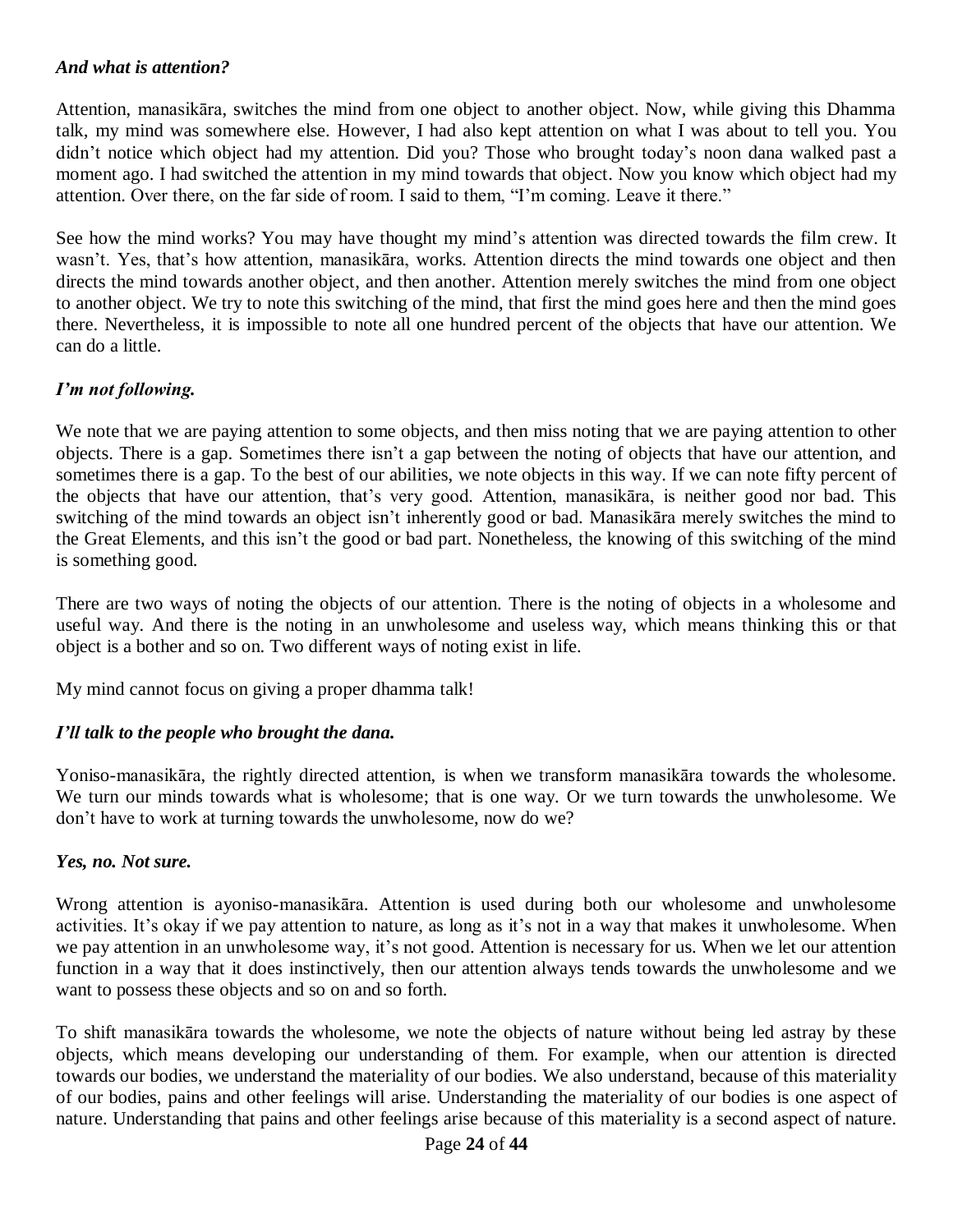So, in this wholesome way, we understand these two aspects of nature, and are not led astray. Yonisomanasikāra.

By developing our minds, we can move near to nature or move far away from it. We can either decrease the gap between us and nature or increase this gap. We can also choose to be outside of nature altogether. There are these differences. With developed minds, we are working with nature or working against nature. Inside or outside of nature. Internal. External. We can have power over nature and control it. And that is what is known as abhiññās, the psychic powers ― to have control over nature.

In the last few years, many books have been published on the nature of samādhi, jhāna, and abhiññās. Most of these books are without a sound basis. The authors are making unsubstantiated claims, and I cannot accept these books. If a book on samādhi, jhāna, and abhiññās has a proper basis and its author's claims are substantiated, then I will accept the book. So far, I have accepted few books. Maybe I am wrong. I don't think so! If an author can correct my opinion about his or her book, then I will accept what he or she claims. However, I must be convinced in debate. The author must be able to debate based on personal and practical experience, and not on research and book knowledge.

In a life, whatever there is of samādhi, jhāna, and abhiññās should be personally experienced. There exists no citt'ekaggatā or samatha which is not practical. If it's only words, only book knowledge, then it is of no use. Someone recently described what is jhāna to many of you. He should have shown by his personal and practical experience that this and that is the nature of jhāna, and then I would have also accepted what he said. Not otherwise.

The Buddha never advised accepting just because someone tells us so. Simply because I say something, you don't have to accept it. You must also try it out. To say the ocean is deep won't do. Or for that matter, to say the ocean is shallow. We step into the ocean, learn how to swim, and get into it. Or else, to say the ocean is salty. You and I must taste the ocean. That's the way it is. Without experience, it won't do. We experience going inside, bringing nature near to us. Or we experience staying outside, and move away from nature. Inside and outside. Near and far. That's the only way.

#### *You mentioned citt'ekaggatā.*

Citt'ekaggatā, the one-pointedness of mind, has various manifestations, and develops through the practice of manasikāra, attention. One-pointedness of mind arises in children. Even a young child has citt'ekaggatā. For example, when studying the alphabet in school, a child repeatedly directs his or her attention to the letter "A". The child's mind remains with the letter for a time. In other words, one-pointedness arises in connection with the letter "A", and he or she learns the letter. The child then repeatedly directs his or her attention to the letter "B", citt'ekaggatā again arises this time in connection with the letter "B", and he or she learns that the letter "B" is like this. The young child never needs to study the letters "A" and "B" again. Those letters are imprinted on his or her mind, and the child starts learning whole words. And that's the nature of citt'ekaggatā.

I learned my ABCs quickly, and on my own. Seeing the letters once or twice was enough to learn them, and then I'd act up in class. I didn't want to be taught, which was a problem for the teacher who wanted to teach me. When I correctly recited the letters of the alphabet, my teacher didn't like it.

#### *A hunter has one-pointedness.*

Yes, what you say is true. A hunter does have one-pointedness of mind. A hunter has a lot of citt'ekaggatā. Car drivers have it too. Marksmen. Thieves. They have all developed good attention and can maintain onepointedness, but it is not wholesome. Even if one-pointedness becomes samatha, it's still not wholesome. Lots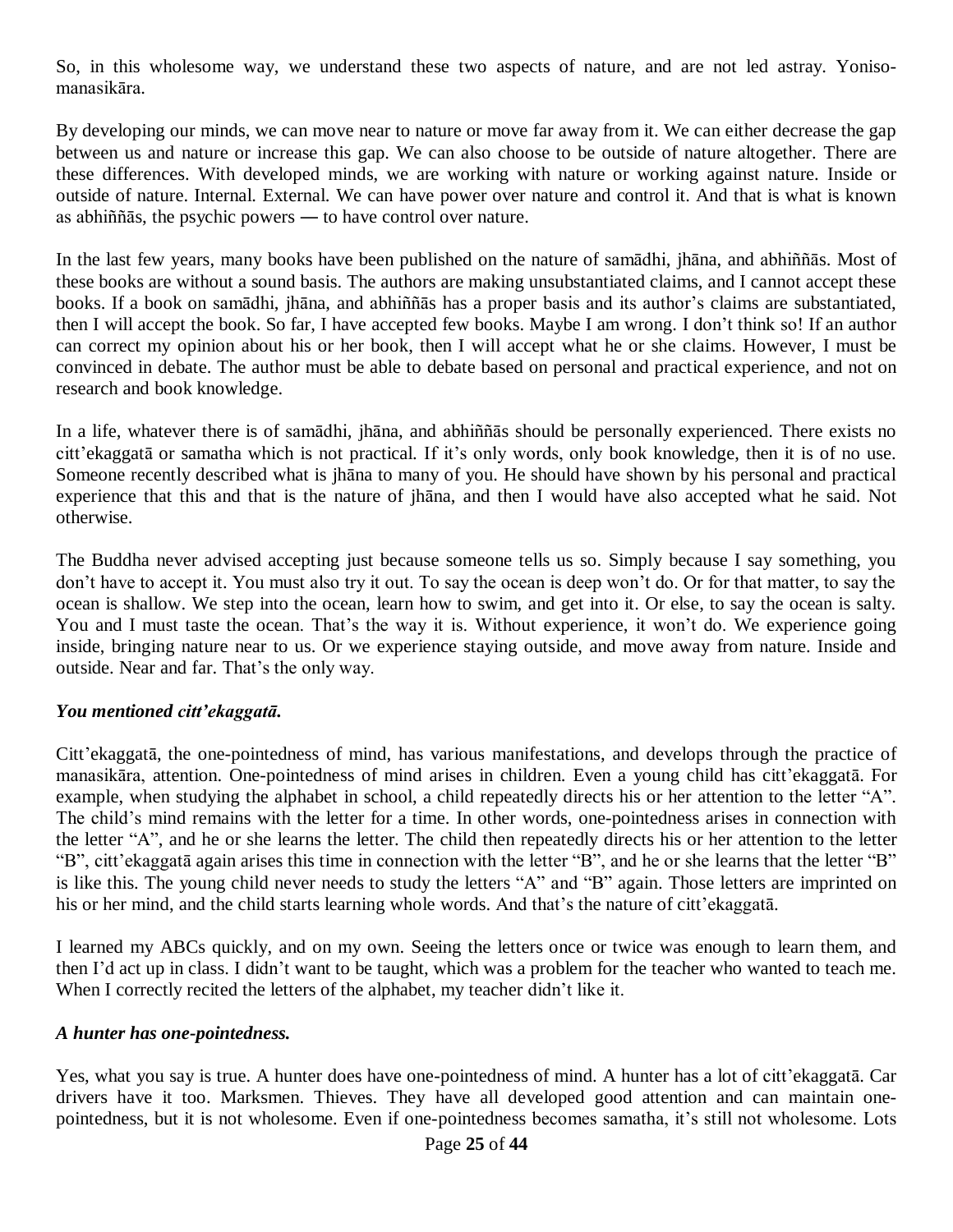of children have strong one-pointedness, when their minds are collected for longer periods of time during their studies. When studying, I had strong one-pointedness. I wasn't aware of someone walking past just beside me. I didn't notice sounds. This was not any form of jhāna or samādhi. My one-pointedness was simply more in my studies and less in external objects. My mind disregarded all external objects, until my sister shouted at me! And that was a shock. My body jerked.

#### *Why?*

One-pointedness was shattered towards that object. No talk of wholesome or unwholesome there. Saints and sinners and everyone in between — all have this type of one-pointedness. Animals also have it.

Citt'ekaggatā has two sides ― wholesome and unwholesome. When considering the wholesome side of onepointedness, we talk big. Many people at our meditation centre participate in pūjās, offer flowers and so on. By directing attention towards these activities, their one-pointedness increases and sometimes they even lose track of time. They are developing their one-pointedness of mind towards these objects and arriving at a type of samādhi. Their minds are calmed down to a certain level. Samatha is a greater degree of this calming down.

#### *Why do you sometimes say samatha and other times samādhi?*

From various samatha practices, people get into samādhi, and this is samatha-samādhi, as opposed to vipassanāsamādhi. Samatha means some level of tranquility arises in the mind. Samādhi is short for the samatha-samādhi.

We have external nature. And what exists in this external nature are the objects for our eyes, ears and other senses. For example, the trees, humans, artificial objects and natural objects. Sounds natural, and sounds manmade too. In samādhi, there is a reduction in our attention towards external objects of nature ― maybe a fifty or twenty-five percent reduction. If there is a reduction by twenty-five percent, then that's excellent. There are these external objects. They exist. It's okay that we see them or hear them or smell them or touch them. What's most important is knowing how much craving and aversion we have towards these external objects. Not the knowing of the objects, but knowing the intentions towards them, our mode of relating to these objects. Are the intentions tainted with lots of craving and aversion? Knowing our intentions in this way is essential. We know the nature of our hindrances ― kāma-cchanda, vyāpāda, etc…

There are yogis in our community who are pleased with their samādhi, and yet others find it difficult to associate with them. A word or two is enough, and they get angry and worked up, saying their samādhi is destroyed.

#### *How can a few words disrupt a yogi's samādhi?*

Yes, that's a strange kind of samādhi. We can joke that the Buddha was a rock! It is not like that. These days, samādhi means being a rock, and nothing else, which is where many yogis go astray. I'm not only saying this, that it's not a true attainment. It's more of a mental illness.

I lived in India for a time. The police suspected me of stealing money and put me in jail. Their suspicions were groundless, and I was released soon afterwards. I also associated with Jains, and that's when I considered throwing away my robes, living like these Jains and practising vipassanā. Life would have been easy because no one would have disturbed me. I know Hindu practices, because of my lengthy stay in India. In Calcutta, there was Atti Swami, the Bone Swami, whose garment was made of bones. He ate his food from a human skull. And there was Jala Swami, the water Swami, who lived in a pond. And another, well, you couldn't approach him, as he would spit at you! All these swamis were considered attainers of jhāna. So, such yogis there were in India,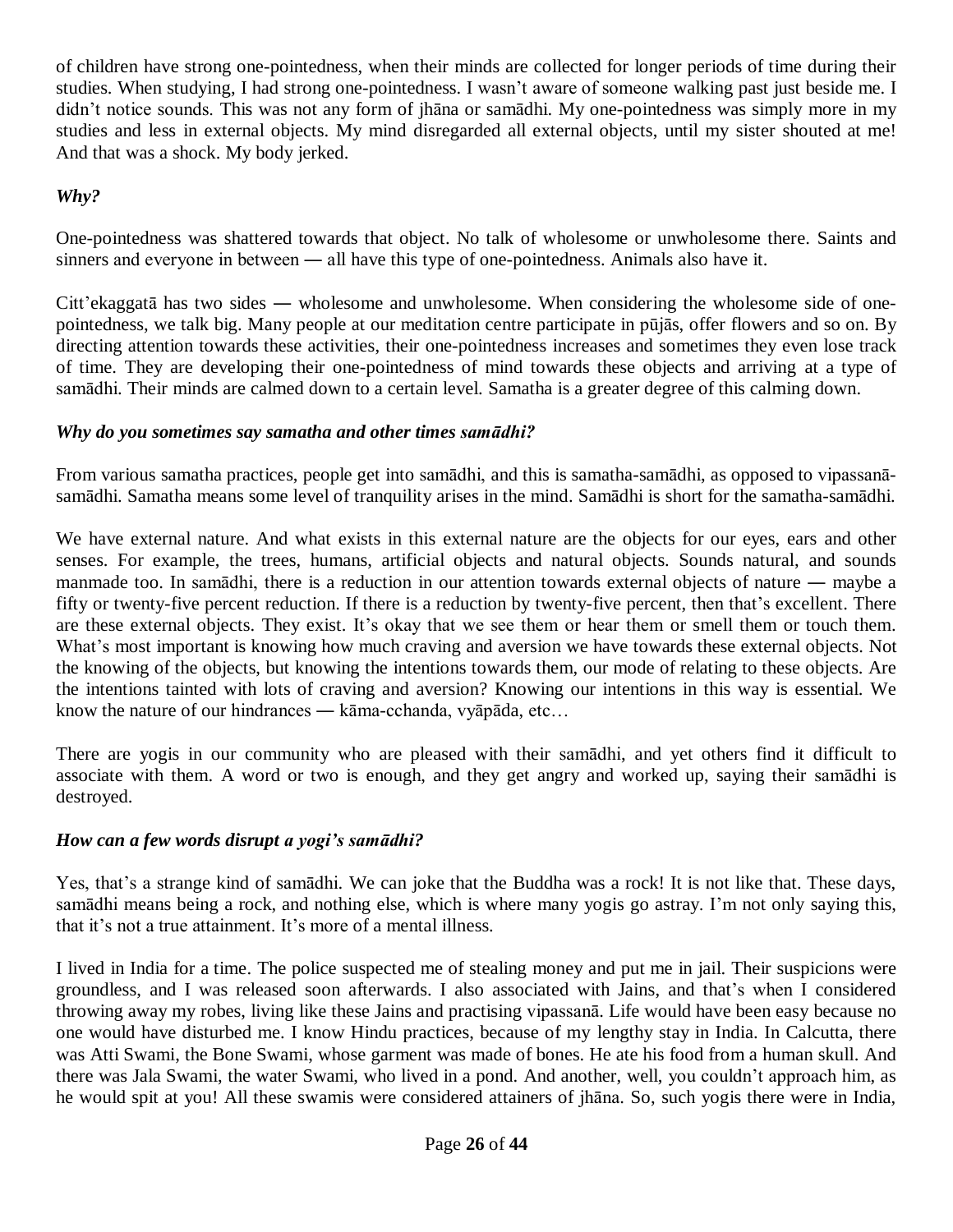and here too in Sri Lanka we have the same. Those who go to India from here, I tell them they will meet mostly pot-heads and lunatics. However, amongst these, there are a few genuine practitioners.

Far too many authors claim a yogi's mind is tight and a rock in jhāna. That is not jhāna. If you talk with the yogi who trains in this way, it's an argument. Small incidents get blown out of proportion. Restlessness arises. To truly find jhāna, the yogi must, as in the Satipatthāna, go about his or her practice without craving and aversion. The attainer of jhāna is not interested in arguing. There is a reduction in restlessness. I don't say a yogi must remove himself or herself from everybody to practice properly. I am only saying that when training properly, the hindrances are reduced.

#### *What's the difference between the yogi who has jhāna, and the rest of us?*

Good question! There's a big difference. The yogi with jhāna-samāpatti is not led astray by objects of nature. Samāpatti is a stronger state, more than only experiencing jhāna. The yogi trains in the first jhāna for example, and then develops the ability to remain in the first jhāna for a long time. Similarly, with any jhāna, the yogi can enter at will and remain for an extended duration.

#### *Without eradication of defilements, without path, isn't the yogi back to a normal state of mind when not in jhāna?*

In a worldly state, the jhāna is a worldly attainment. There is mind at the level of sensuality, and mind not at the level of sensuality. Here, mind is still worldly. To enter jhāna, the yogi moves away from sensuality, and into the neighbourhood of jhāna, upacara-samādhi. The yogi with jhāna-samāpatti maintains his or her life mostly at the level of upacara. Vitakka is towards wholesome objects. Though the yogi lives in the world, his or her mind isn't at the sensual level. Life is lived at the level of upacara. There is a difference. Yes, it is somewhat involved with sensuality, the kāma-vacara, but it is not one hundred percent sensuality. This is stated in the Satipatthāna Sutta. Thoughts of the sensual plane are in the neighbourhood of jhāna.

Since this mind of upacara-samādhi, either immediately before entering or immediately after exiting jhāna, is noticeably different from the mind of a normal daily life, it is often mistaken for jhāna. Bhavanga, where mind is in a deep sleep, is also mistaken for jhāna. Whether bhavanga lasts for a second or two, or lasts for half a day, bhavanga has a sense of comfort. It is this sense of comfort that yogis sometimes claim to be jhāna, and this is where their mistake lies. I don't give any credence to it. Whoever wants to write about jhana can do so as they like.

# *Is anyone attaining jhāna?*

There are yogis who attain to jhāna, and there are those who attain to psychic powers. Rarely is a yogi with true psychic powers to be found. An attainer of jhāna, wherever he or she is found, is good. I of course, cannot! In my youth, I considered jhāna to be good, and I had the potential. The body and mind could be applied towards these practices. Now, of course, I don't want jhāna. Path and fruit, I also don't want. Although, I do consider nibbāna to be something good. I don't know whether how I think is right or wrong.

#### *And why not jhāna?*

Because I cannot maintain that comfort. Yes, there is a comfort in jhāna. Otherwise it wouldn't be called a pleasurable abiding. Jhāna is difficult to maintain. All of one's effort is needed for it, and these days I cannot maintain the needed effort. I know I cannot. Samādhi is useful. For samatha, jhāna is useful. Jinna, please hand me the Saṃyutta Nikāya.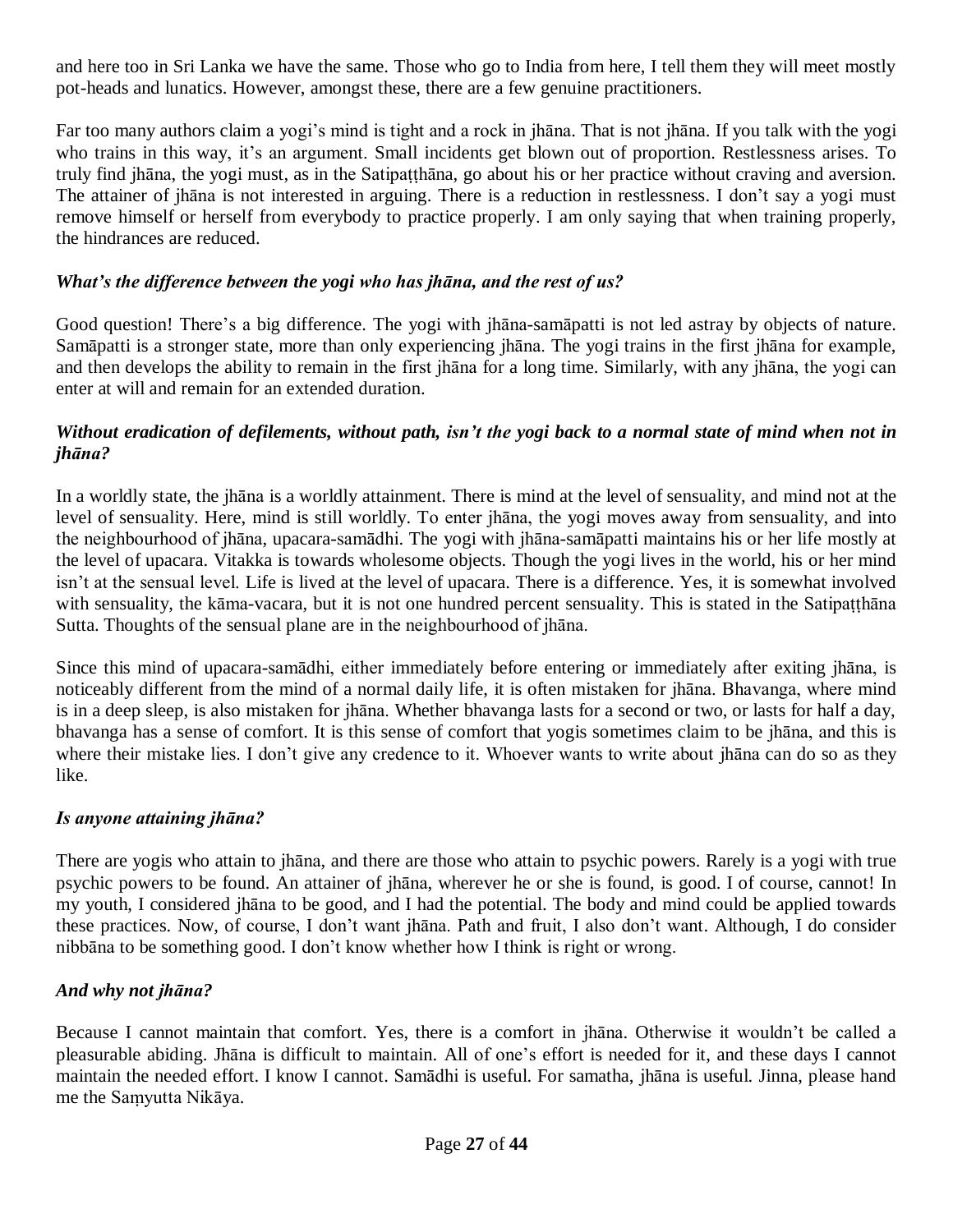To Venerable Assaji, the Buddha had a few things to say about samādhi. I discussed this sutta<sup>3</sup> from the Saṃyutta Nikāya with a good Sri Lankan yogi, and he never again spoke to me about jhāna, not until his death. We spoke of other things. Never about jhāna.

In his final days of life, Assaji is sick, in pain, and needs an attendant. Assaji asks his attendant to worship the Buddha in his name and inform the Buddha about his failing health and suffering. The attendant asks the Buddha, out of compassion, to visit Assaji. By his silence, the Buddha consents, and in the evening, gets up from his samāpatti. The samāpatti being referred to here is likely the arahat's fruition attainment, phalasamāpatti.

Assaji sees the Buddha coming and tries to get up from his bed. The Buddha seeing this says, "Do not get up Assaji. I will sit on the seat which has been provided." The Buddha asks, "How are you bearing up? Is your sickness subsiding or getting worse?" Assaji replies, "It is seen to be getting worse Venerable sir." Buddha asks, "What is bothering you Assaji? Is there anything causing you agitation?" Assaji replies, "Very little sir. Just a little agitation." Buddha asks, "Is it remorse caused by a defect in sīla?" Assaji replies, "No sir. Nothing to do with sīla." Buddha asks, "Then what is the cause Assaji?" Assaji replies, "Earlier when I came down with sickness, I was able to tranquilize the breath and abide in it. Now, I am unable to do so. I cannot attain to that samādhi anymore."

Assaji says he cannot attain to that samādhi anymore. Then, what is there to say of us? I have diabetes, high cholesterol, and high blood pressure. And on top of all that, I contracted the Chikun Gunya flu. So, would I be able to maintain samādhi?

The Buddha tells Assaji, "Those ascetics and Brahmins who consider samādhi as important may accept this. Were my teachings meant for the attaining of samādhi? There are those who make samādhi the essence of their practice. If such people said so after losing samādhi, it would be understandable."

The Buddha didn't teach his students to make samādhi, jhānas, the goal of their spiritual practices. If samādhi is there, then well and good. If not, then let it be.

The Buddha asks, "And Assaji, what did I teach you? Is form permanent or is form impermanent?" Assaji replies, "Impermanent." Buddha asks, "And what did I teach about feelings, perceptions, formations, and consciousness? Are these permanent or impermanent?" Assaji replies, "Impermanent."

Assaji then gave up aspiring to samādhi, directed his mind to the three characteristics, and his mind reached arahatship.

# *How does this apply to me?*

The mind doesn't stick with the feeling. The mind doesn't sink into feeling. There is feeling, but you don't get into the feeling. There is perception, but you don't get into the perception. You know feeling as feeling, and know perception as perception. There is nothing for you to be in conflict with. Whether it's a pleasant feeling or pleasant perception, then it's just feeling, and just perception. At the time of death, Assaji knows his eyes, ears, and nose will also die. He knows these are his last few thoughts, and he knows them. Then he knows this is the last moment.

In my life, I have only seen two people who had such deaths. The first was my senior brother in the Sangha, Dhammadassi. Before ordaining with my teacher, he was a pilot. Dhammadassi, minutes before dying, said, "Pemasiri, I have something to give you. Hold out your hand." I held out my hand. He made a gesture, as if to give me something. He tapped my hand and said, "One." Tapped my hand again and said, "Two." Then he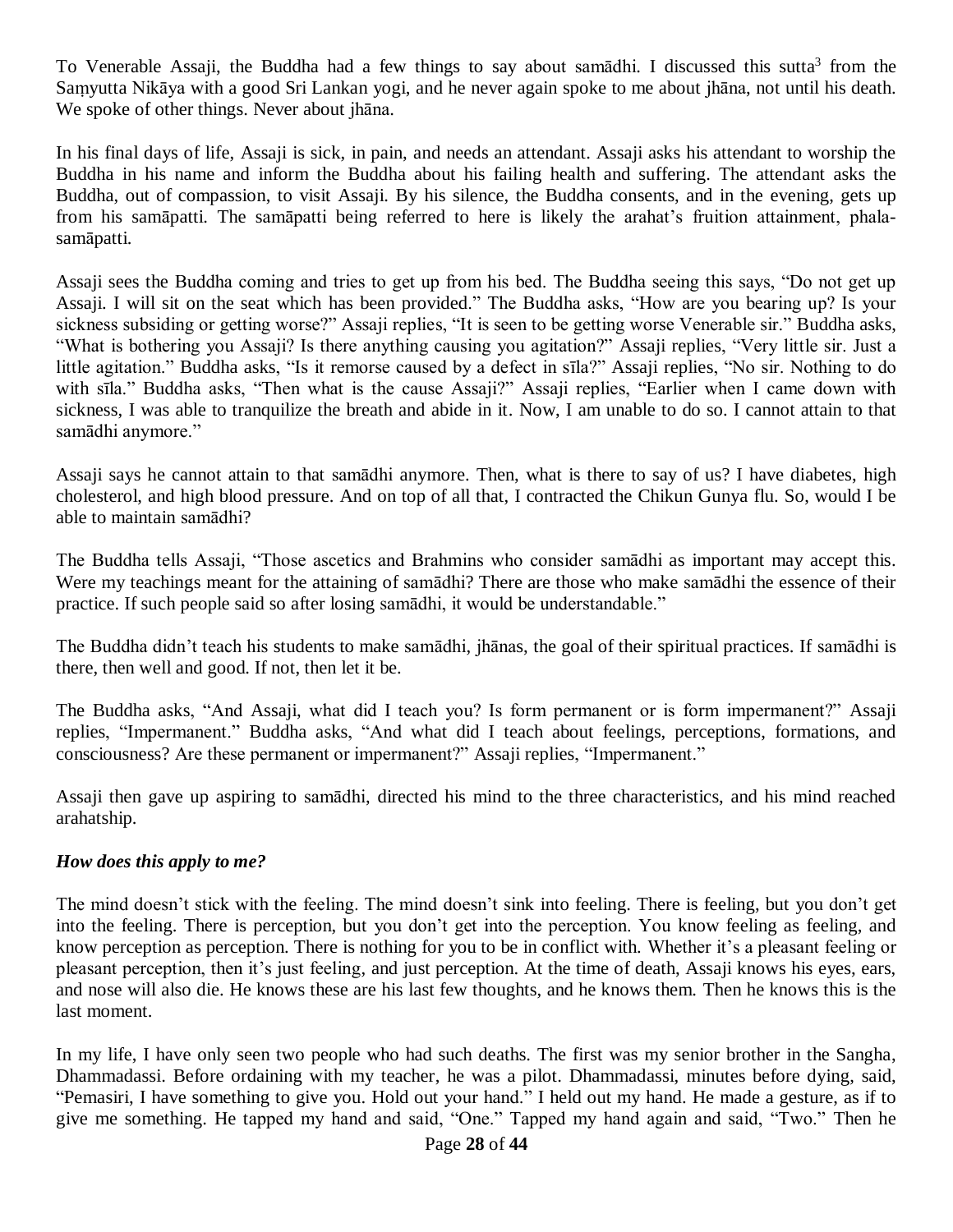tapped me a third and fourth time. I asked, "What are these four?" Dhammadassi said, "The Four Satipaṭṭhānas. That's enough." Then he closed his eyes and it was finished. He said, "This will be my last thought." And that was the end. He died.

#### *Who was the second person?*

Sumathipāla Na Himi. When dying, my teacher said, "Pemasiri, look after this place. I will leave you now."

If mind is developed to this level, to die in this way, then what reason is there for me to look for other teachers? I don't need more teachings about jhāna and bhāvanā from anyone else. If the oil of a lamp is pure and its wick is clean and pure, then the flame appears beautiful. Our views should be purified. If at any time, the oil is over, the flame will go out, even if the lamp is good. When time is over and pain is over, the flame of life diminishes. You are not going to see nibbāna in the next life. Your jhāna and samādhi are for this life, not the next life.

Theruwan Saranai

#### *We have a bit more time.*

When we move away from understanding nature, there is no sense of nāma-rūpa. We talk in terms of me and mine, and have conflicts and get angry over objects. When we understand nature, nāma-rūpa, and know these are only things in life, there is no need for conflicts or anger. Physical property, vehicles, children, or books cannot be carried with us in saṃsāra. If I lose my copy of the Saṃyutta Nikāya, what would happen? What if someone steals this book? What happens?

Nāma-rūpa has separated. Should I hope the thief breaks his arm? Isn't that the way of society? I learned many a good things from Sumathipāla Na Himi. He had been using a good quality pen for many years and someone stole it. I asked, "What do you think of losing your pen?" He said, "It is lost. What more is there to say?" I asked, "Don't you want to know who stole your pen?" He said, "Then I would have to think the pen is mine." I received my answer.

A monk, who stayed at the Kanduboda Meditation Centre in its early days, stole some Buddha relics. He had worshipped the relics and then stole them. When I asked about this theft, Sumathipāla Na Himi said, "He's taken the relics because he wants to continue worshipping them." I learned from my teacher there was nothing more to think about the theft of the relics. I learned that these teachers were excellent; their minds were firm. They knew the distinctions in nāma-rūpa. There was no identification with me or mine. There was no identification with any object, be it a pen or relics. They realized these objects are impermanent.

Last week, our centre's vehicle was involved in an accident. I only asked if the passengers were safe. What more was there to ask? I broke my leg when I was child. I said to my family, "My leg is broken." There was no need to talk about how I broke my leg, or who broke it.

#### *Do I need samādhi?*

Yes. Samādhi is not just a topic for discussion. It is needed to suppress hindrances.

May you all be happy! Theruwan Saranai. Suwapath Weava.

2010 Sumathipāla Na Himi Senasun Arana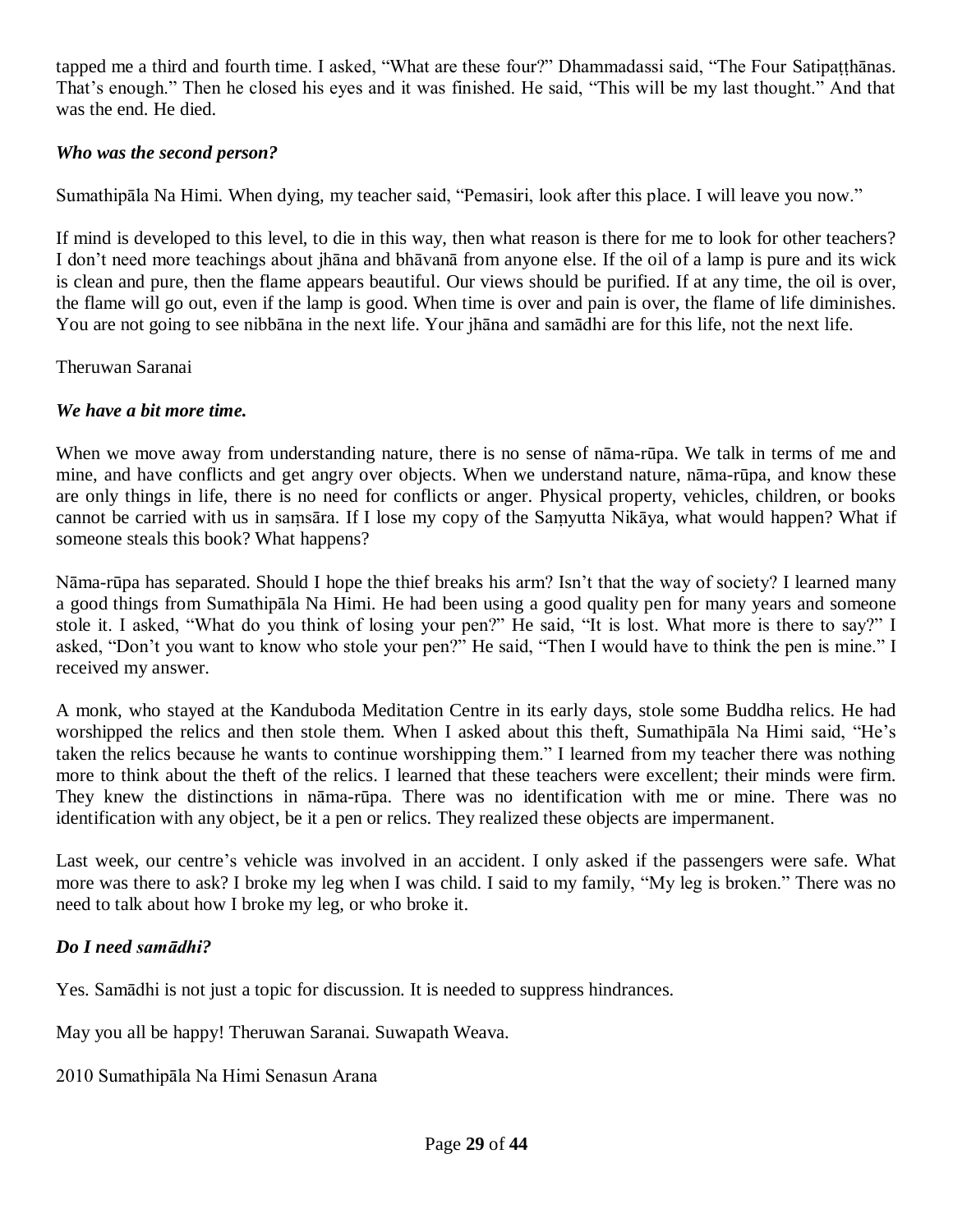*Ended the old, there is no new taking birth. dispassioned their minds toward further becoming, they, with no seed, no desire for growth, the prudent, go out like this flame. This, too, is an exquisite treasure in the Sangha. By this truth may there be well-being.*

*Ratana Sutta (Thanissaro Bhikkhu translation)*

# **Chapter 5 Let it burn**

#### *What is amata? Deathlessness?*

Your word deathlessness does not belong in the Buddha's teachings. In a Buddhist context, yes, there is the Pali word amata, which is synonymous with nibbāna. Amata is not deathlessness. This term amata cannot be accurately translated into English, or Sinhala, or any other language. I feel quite helpless to explain its meaning. The question is fine. Yet difficult to answer. You must ask your question of someone who has gone into nibbāna. I have no idea of getting into nibbāna. And so, how can I teach amata and nibbāna? How can I tell you? Let's discuss this. Amata means there's no further rebirth.

#### *Do amata and nibbāna happen at death?*

That idea is wrong. Amata equates to nibbāna. Nibbāna is not something you attain after death. It occurs in a human while he or she is alive. Nibbāna is usually mistranslated. Most texts interpret it in a wrong way. Until the state of nibbāna arises in us, death keeps occurring in our lives. The state of nibbāna happens in a person who is living. Many people do declare, "You get into the state of nibbāna after death." This is wrong. It is a view leading into a religion, or a philosophy. How long did the Buddha live? What was his age when he passed away?

#### *Eighty.*

What happened to the Buddha in his eighties?

#### *He went into parinibbāna.*

What's wrong with saying the Buddha died? Why do you feel the need to use the word parinibbāna? Let's say Devadatta, or Venerable Sāriputta. What happened to them? Or when one of our relatives dies, or someone close to us deceases? Often, when people say the Buddha attained parinibbāna, they are merely replacing the word death for the word parinibbāna. Even with the Buddha, it's fine to use the word death because he attained parinibbāna when he was thirty-five.

#### *If not entering nibbāna after death, what does parinibbāna stand for?*

Parinibbāna means coming to an end in a systematic way. You come to an end. You finish it off in a very methodical way. All of us have thoughts arising out of anger and jealousy. When others are talking, we tend to listen to see what they are saying. Not to appreciate what they're talking about. We judge what is said. Watching a yogi eating breakfast, we think, "Look at him. Even though a yogi, look at the way he's eating." Nibbāna means these formations have totally stopped.

To systematically eradicate these, we need sīla, samādhi and paññā. From hereafter, I won't ask you to engage in bhāvanā. I am only going to ask you to be. Just be. Practise just be. Don't meditate! Just be. You don't even have to practise manasikāra. You needn't do yoniso-manasikāra. Wisdom also not required. Let go of mindfulness. Just be. Starting immediately, for one week — just be. And at the end of the week, report what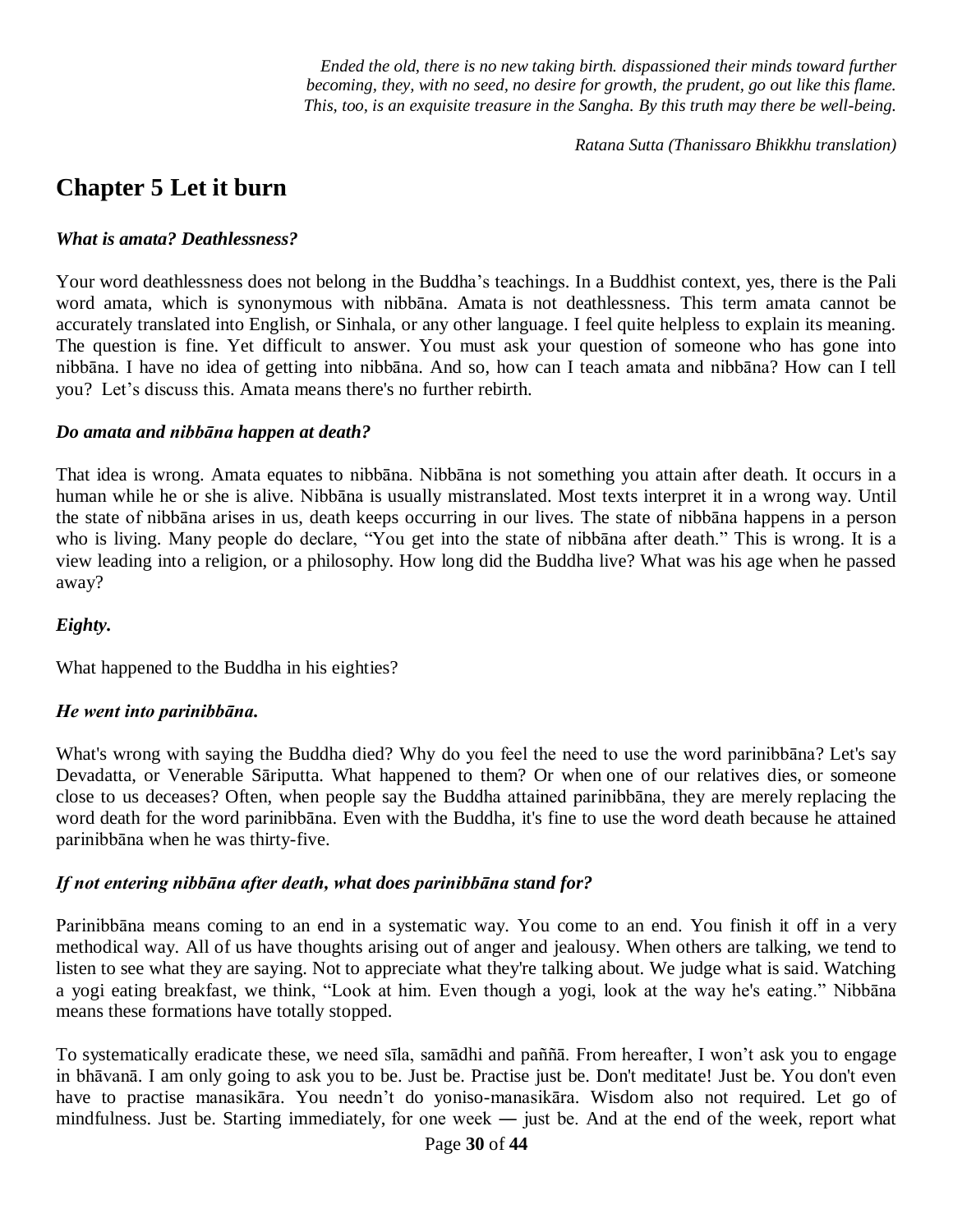you feel. Just be. Do nothing. And when I say do nothing, and just be, I don't mean stop working, or relax from doing whatever activities of daily living you should be doing.

To just be is the most arduous task in life. Just be — it's so difficult. You can't be occupying your mind with thoughts of this, that or the other. You are not thinking about what someone else has done. Instead of forever finding objects outside yourself, when one day you just be, that is the most enjoyable state, and you have the potential to finish it all off.

{Phone rings}

It's a real bother when relations call from home. I can't get into just be, as they tell me things I need to think about. They asked me to arrange a pūjā, which means much of my time will be used for that event. I get various thoughts arising, "I have to tell someone about the pūjā." This type of thought is not all that harmful.

When I am with you and others here at the centre, it's difficult for me to just be. For example, I have thoughts about one of our Czech monks, "He is walking too fast. I wonder why he is doing that? I must scold him again." These types of thoughts are harmful. Or seeing a recently arrived yogi talking, I think, "He is supposed to be meditating. Now he is talking."

Practising just be, there comes a time you see jealousy, hatred, wickedness, lust, delusion, craving. These thoughts are arising, and you become aware of them. And you know their causes. It's possible. You can see your anger, and all sorts of hindrances coming up. Sitting in the meditation hall or wherever, just be. No need for heroic effort, to be strenuously suppressing hindrances and trying to eradicate them. Or to be generating concentration. Just be. This is not easy. You must learn to cope with whatever comes up in your just be.

Ajahn Chah, Mahasi, Goenka, etc. ― many different methods of meditation are good. However, whatever the method, you only make progress with it for ten or fifteen days or for a maximum of one month. In most methods, the hindrances get suppressed. And when hindrances are suppressed, you feel good. This is all that happens. Follow all various methods of meditation. It is worthwhile to have a go at them. Then afterwards, just be. Finally, in the end, sit down, and learn to just be.

There are stories in the Sutta Nipāta of the future Buddha living as a yogi near the River Naranja. He is on a journey to discover what is meant by atma. You know the story. He is sitting under the Bodhi Tree. It's a difficult journey, and the future Buddha knows he is on a difficult journey. Though having left home, parted with everything, he's still thinking of home. He's affected by memories of wife Yasodhara, son Rahula, and the home life. It's not at all an easy time for him.

The future Buddha is making effort and trying to arouse energy. He is practising Dhammacariya throughout. Dhammacariya means wholesome living. It is this wholesome living that is giving him the chance to arouse energy.

He realizes, "When alone, I am living with anusayas. I'm thinking about others and being with them. Living in those thoughts, within my mind, feelings arise." Anusayas are our sleeping mental tendencies. Not nice things. The future Buddha realizes, "All my difficulties are due to sensuality, kāma-cchanda, lust. If I let go of all I have, these thoughts will not come into my mind, and then I can just be." He makes more effort, arouses more energy, and lives without those qualities of mind.

# *I left home.*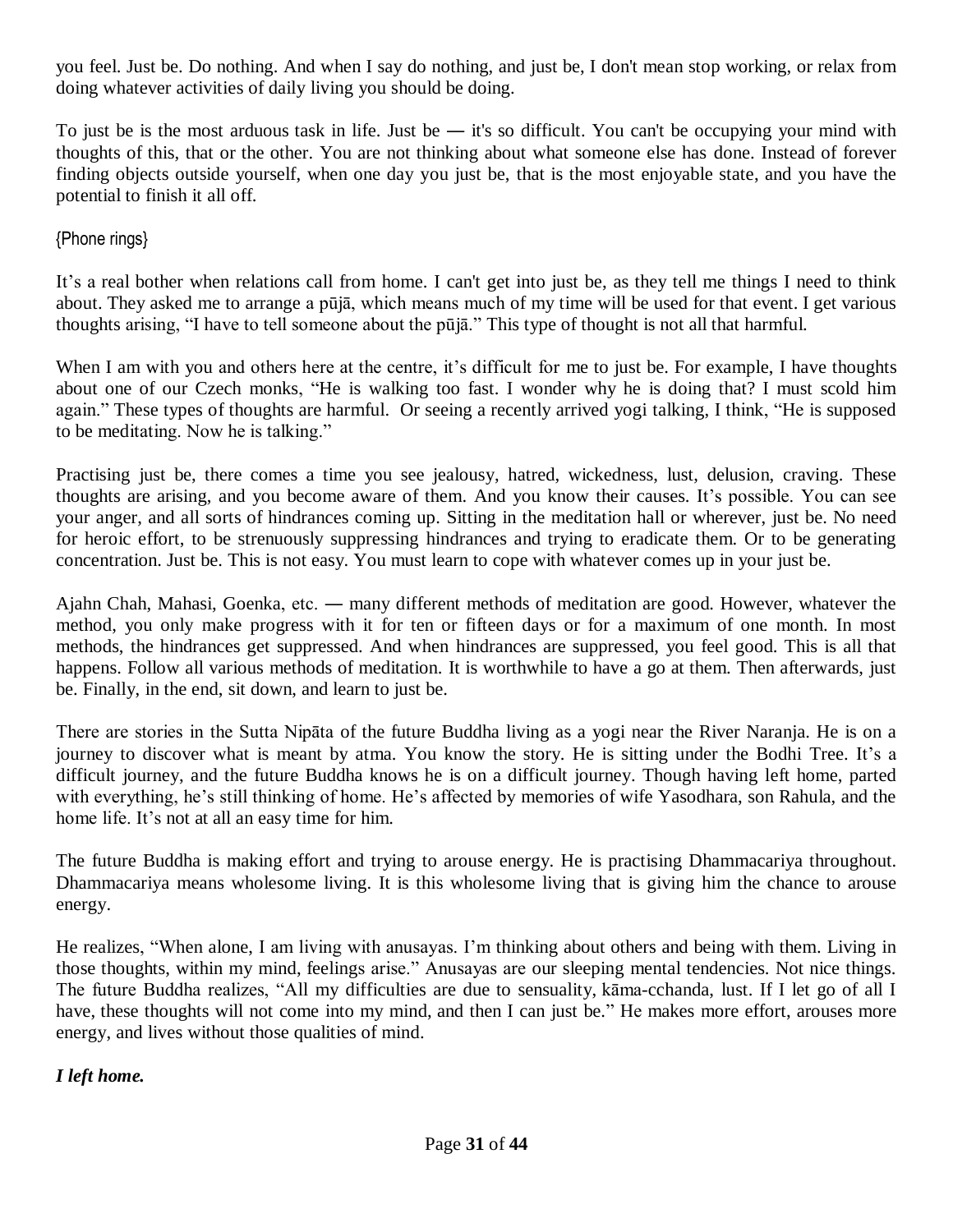You think you let go of the home life. All of us at this meditation centre believe we're here, and not at home. Even the future Buddha found it awfully difficult to let go of the home life. What to say of us? We have come to try to be here. We're only trying to do that. For the most part, when alone, we are living with whatever is in our minds, and it is the thoughts of home that are generally in our minds.

Once settled down a bit, the yogis here at our centre focus on the method given to them. They might be watching the rise and fall, the breath, or sensations. And then because of the method, external thoughts are prevented from coming into their minds. With outside thoughts thus suppressed, yogis feel enjoyment. And when this experience of joy is new and intense, they with over the top respect tell me, "I am so grateful for all you did! I am now okay. My mind is in such a good state, and I'm really happy about that. Thank you ever so much."

This is not what yogis should be doing. They have not recognized their anusayas — their unwholesome tendencies. If they were to recognize their anusayas, that would be a scary situation.

When you're sitting in the hall or kuti, take a notebook and write down anusayas that come to mind. You're not to do anything else. Just be. This is a good exercise. Don't try suppressing anusayas. And don't try to make them your object either. Don't sit there working with any object of meditation. Let's say you had been focusing on the breath as your object of meditation. Do not note the inhalation and exhalation. Just be. And truly see your anusayas.

# *Please clarify.*

Sitting in the hall with just be, you hear a noise, and think, "The yogi sitting beside me is making this noise. He is making far too much noise." Anusaya. Or an opinion comes up, "I can hear a Czech monk talking. He should be quieter." Again, anusayas. Then a view arises, "The Canadian is yet again yakking with Bhante Vayama, and disturbing my meditation." All unwholesome tendencies. Write these down in the notebook.

Or, only as an example, this time with conceit you're meditating in the kuti, "I have good samādhi. I note inhalation and exhalation very well, and observe rising and falling very well. I am aware of sensations. I am a good meditator."

Philip stays in the kuti beside you, and is talking with Evelyn. You think, "When will they stop talking? It doesn't look like they're going to stop anytime soon. I must go and tell them to stop." At this point, with lots of attention, you know, "I feel like getting up. I'm getting up. I am getting up. Left. Right. I'm now moving my left foot forward. The left foot is moving slowly forward. The right foot. It's moving forward." You attentively in this way moment-by-moment get up from sitting and walk over to Philip's kuti. Then, with awareness, you scold, "Philip! Evelyn! Why are you talking so much? Can't you see I'm meditating?"

# *And what's wrong?*

You haven't done anything. It is all empty. What you were asked to let go of has not happened. You have only been living with external objects. After scolding these yogis, you return to your kuti and sit down to meditate. Before observing sensations, you send mettā to your neighbours, "Let them be well and happy. Let them be peaceful. May Philip and Evelyn be peaceful and happy. Let them be happy. May they be well and happy." And so, forgetting the disturbance, you focus on your sensations. You start again. See this as an example.

# *One of the Czech monks does enjoy talking. It would help everyone if he was quieter.*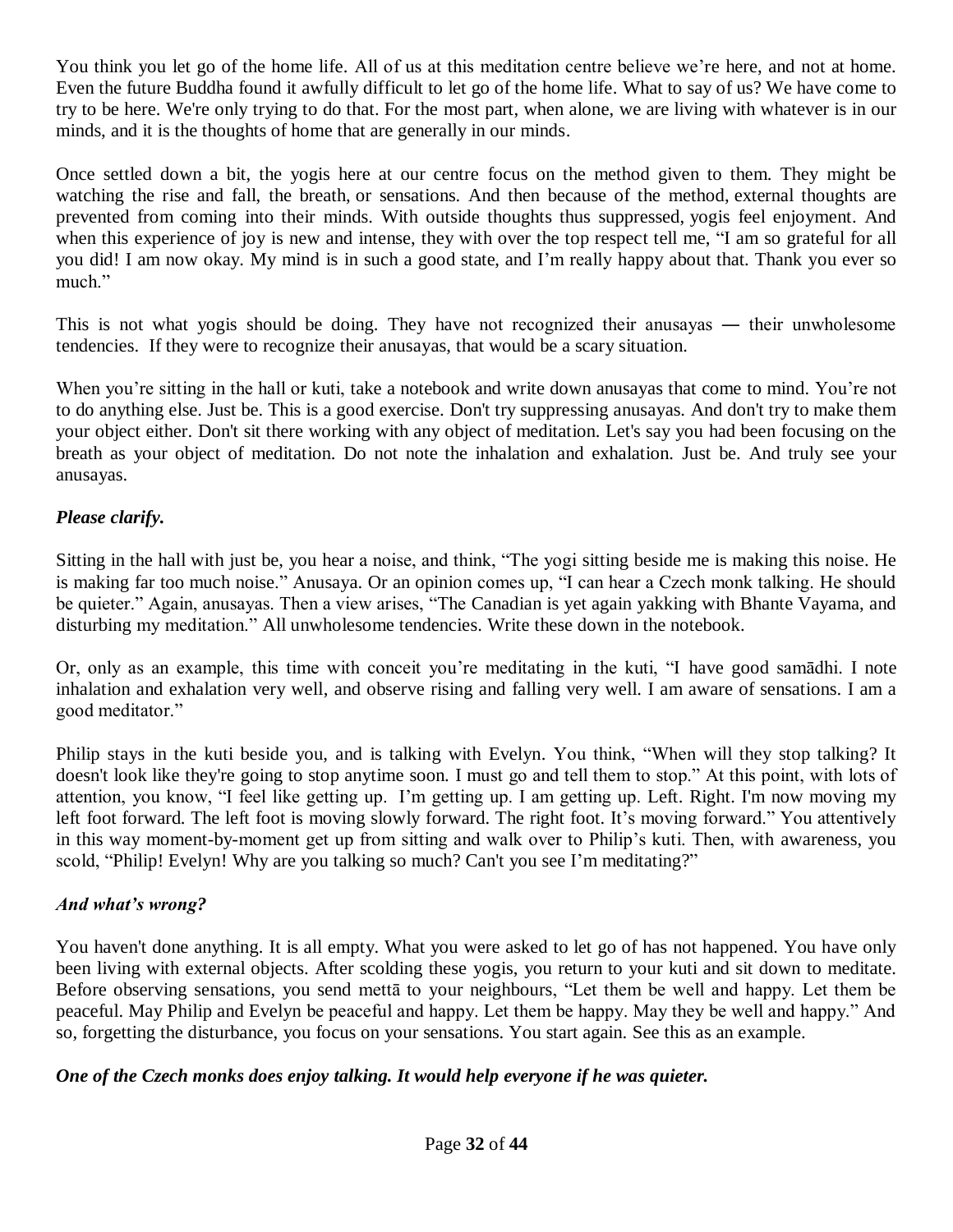Yes, there is a Czech monk who is occasionally a little noisy. However, in the context of anusayas, can you see what is happening here?

#### *This example hits a little too close for comfort.*

I'm almost finished. You see the Czech monk walking by your kuti. He is walking quite fast, and you think, "I don't know what to do with this monk. Once again, my meditation train is broken. Pemasiri Thera should stop him from behaving in this way. I will talk to Pemasiri Thera."

After worshiping me ever so respectfully, you say, "Bhante, please excuse me. I need to talk to you. Yesterday I kept quiet, but today I must tell you the Czech monk is disturbing my meditation. Please tell him to stop walking fast and making so much noise. I hope at least you will touch on this matter with him." Then I say to you, "Yes. Yes. Of course, you are right. I will tell him from hereafter he should walk slower and be quieter."

#### *What do I take from this story?*

Can't you somehow see how valuable it is to just be? There wasn't, in this example, even one moment when you were able to just be. You spent the entire day thinking about how fast our Czech monk was walking! You needn't look into the behaviour of others. Forget about him talking, and walking fast.

#### *I have done retreats in the Ajahn Chah, Mahasi and Goenka traditions. The teachers at these retreats enforced many rules of conduct.*

In the big meditation centres, teachers must be strict.

#### *You said hindrances are only suppressed in many methods of meditation. Is to just be such a distinct way?*

This is my experience of different methods of meditation. And I practised the Mahasi method for a dozen years, and the Goenka method for about six years. I have experience.

George is staying with us these days. Up until recently, he was staying next door in a room in the foreigner's block at the original Kanduboda Meditation Centre. The yogi in the adjacent room broke a plate. George got disturbed and complained to the other yogi, which troubled George even more. He paid me a visit, and asked what to do. I told him, "That's okay. Why don't you go back to the old Kanduboda Meditation Centre, collect your belongings, and move in here? Come stay with us!" George stayed on for the following week at the old centre. When George returned here, he had some of his possessions. Not everything. I said, "George, this is not enough. Why don't you go back next door and collect the rest of your belongings?" George agreed, and promised to return as soon as possible. As you see, George is now staying with us, and has settled down his mind. He is able to just be.

What happened to George when he first started meditating happens to all of us. It's these akusala ways of behaviour we have to let go of. We must stop finding objects outside ourselves. We must empty our minds of so many things, and it's only at that point wisdom arises. For sure, it's difficult to let go. Nevertheless, somehow, we make the effort to let go, and when this happens it's easy to live with others.

I was born alone. I came into this world alone. Only later on did I start focusing on others and connecting with them. At the last moment, at the dying moment, I have to do that by myself. It is between these two moments of birth and death that I am meeting people, recognizing them, and getting into conflicts. These are the places where aversion arises. And it only happens with people I know. There are people you and I don't know anything about. Does anything arise with the people you've never met?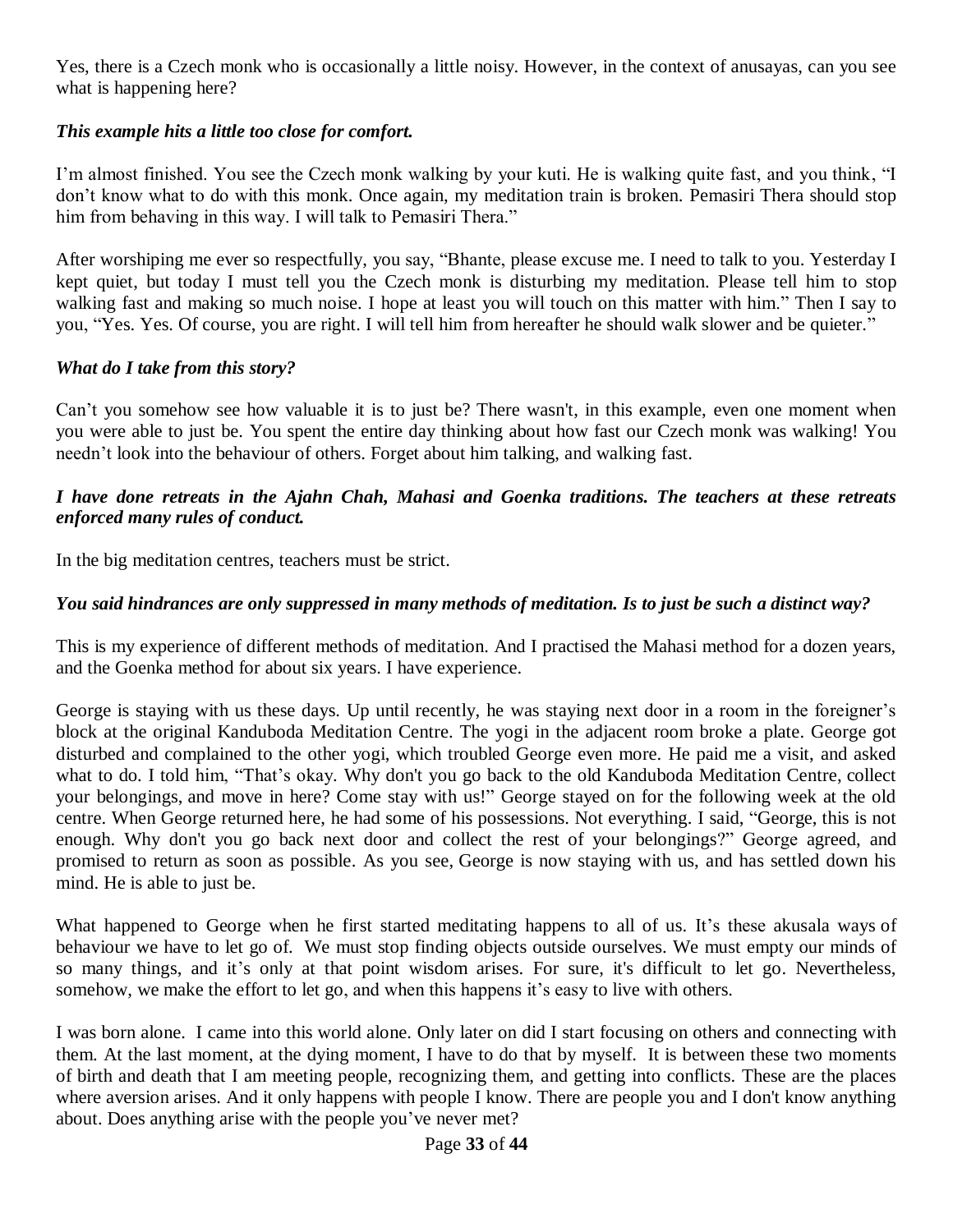*No.* 

There are millions of people in the world. The number of people you don't know is far greater than the number of people you know. Is there any form of attachment to all these people you don't know?

# *Nope.*

It's always with the people we know that the craving and aversion arise. Why can't you be with the people you know in the same way you are with these millions of people you don't know?

# *Not sure.*

Let's think about this. We might go mad! Say you live with your child in the village of Delgoda. This daughter or son is the nearest and dearest person in the world to you. A servant also lives in your household. You come into contact with these two more so than with anyone else. You notice this. Then a family moves into Delgoda. You don't know anything about them, save they came from somewhere else. They're not originally from Delgoda. Since you can't just be, you wonder, "Who are these newcomers? Are they good people? Or bad? Maybe they're connected to the LTTE." You get assorted thoughts about these newcomers.

Another example. A newly arrived yogi moves into the kuti next to yours. As you don't know he is only staying for one day, worry arises, "Will he become a problem?" You speculate on whether or not this new yogi will eventually become a disturbance. These types of thoughts come all too often into our minds, and are a hindrance.

Parinibbāna is the culmination of systematically eradicating all akusala thoughts. Methodically, at the age of thirty-five, the Buddha put an end to acting in unwholesome ways. After attaining to parinibbāna, he lived with others for the following forty-five years, though not in the sense of taking external objects as his business. He taught Dhamma. He taught Sikkhā. Sīla. The Satipatthāna.

The Buddha's teachings help us continue on this journey. We need these lessons. They explain how to live in harmony with others. Not how to break from others. We can easily live with other people. In that state without external objects, the mind is pure, and simple for wisdom to arise. It was to this end the Buddha taught Dhamma.

# *No matter how much I try to follow the training, it doesn't seem I'm getting there.*

A thought arose this morning, "I feel like going to the dining hall." Then another thought came along, "I don't want to go to the dining hall." This was followed with, "I might help Sugath." A worker then told me the office needs 6,000 rupees to cover the cost of 1000 bananas. Bananas are grown in the garden on the property of this meditation centre, and they're grown without pesticides. These bananas are regularly used for dana. I asked the worker, "Why does the centre have to buy so many bananas?" He said, "A man organizing a dana for Vesak asked kitchen staff to pick up these bananas. The dana is not for our centre. It's for a different place." I asked the worker, "Is it possible to buy 1000 bananas from the local market?" That's all I asked. The worker went off somewhere. Our conversation ended.

The same worker returned a little later. He was happy, "There's now no need to buy bananas from outside! We plucked about 1000 bananas from the garden, and can if necessary pluck more than 3000 bananas." I told the worker, "Give those 1000 bananas to the man organizing the dana." This transaction is complete.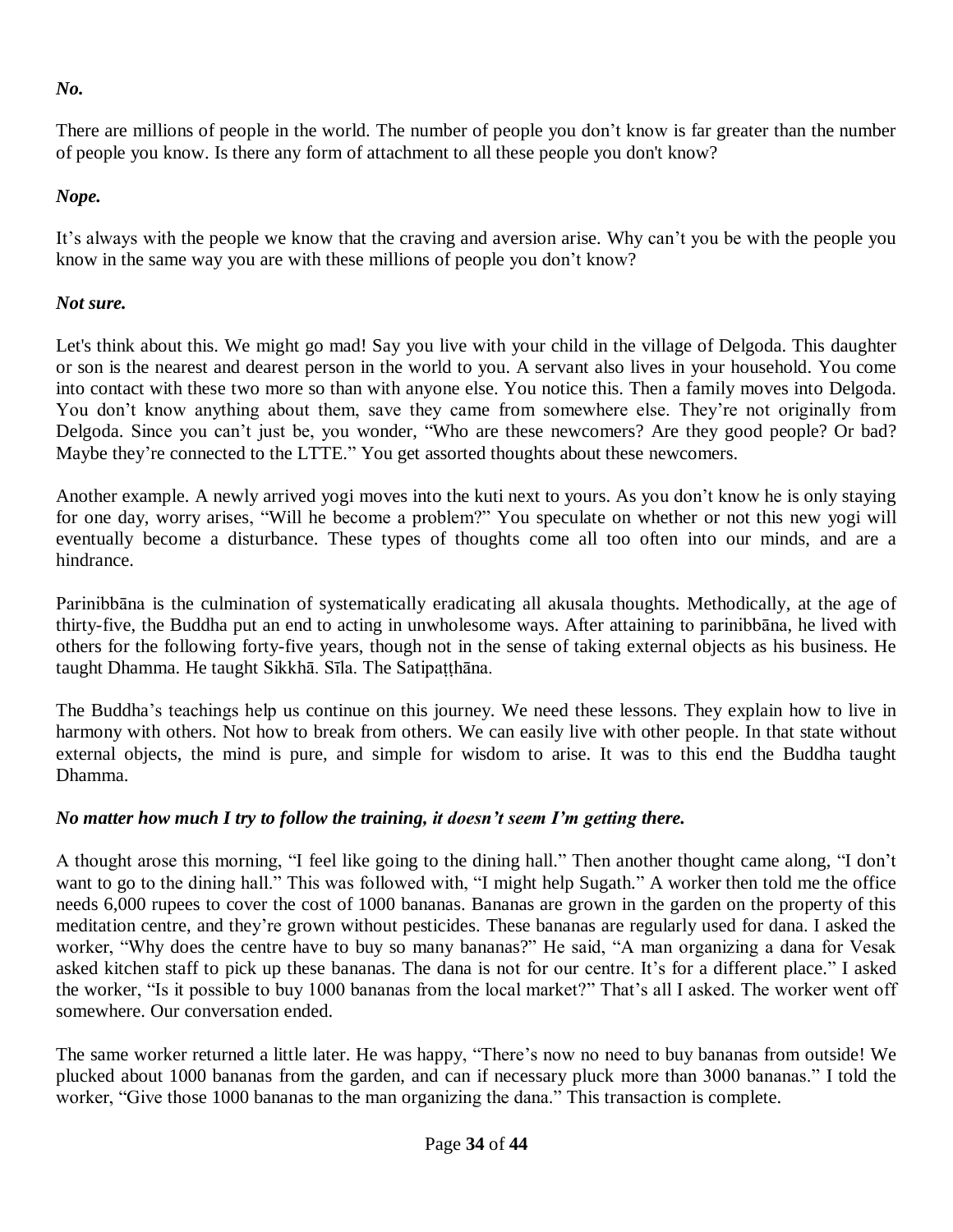In due course the organizer arrived with his 1000 bananas. There are now too many bananas! This man brought high priced bananas. And they are tiny. Their weight comes from the stems, and sellers in the market make excessive profits. They're expensive. I was then informed it was a long time ago when the man asked staff to pick up bananas, and I am of the opinion the centre shouldn't be incurring this cost. Who then will pay for these bananas? In the end, I accepted the centre paying out the 6,000 rupees.

This is an example of how we come into conflict with others. We could get into a really good fight. Even you might choose to hold onto this incident, and start living with it. If we allow the holding onto any object to happen, perhaps get into events surrounding the bananas, there is no extinguishing the flames in our minds. There will be fire. It's marvelous when fires are burning! I yell, "This fire should teach you a lesson. In the future, don't behave in this manner." Getting involved in these situations is useless. It's of no use. Who did what with the bananas is an empty object.

This afternoon, a good number of us watched a film about the life of the Buddha. Two people didn't like the film, "Look here Pemasiri. This film is inappropriate. It's no good what you're doing." Their fires were scorching. I said, "This is no more than a film and there is nothing for you to come into conflict with. It's a made-up story." As I didn't tell them to watch the film, they had no reason to complain. I only showed it. Had I insisted that these two watch then it would have been okay for them to get angry.

All these anusayas are within us, and arise without an object. It's when an anusaya comes up that we find the object to put the anusaya into action.

#### *What you say is puzzling, and perhaps useful. It reminds me of the chicken and egg [causality](https://en.wikipedia.org/wiki/Causality) [question.](https://en.wikipedia.org/wiki/Dilemma) Which comes first? Sense contact with the object, or the arising of the anusaya? It's not clear which of these two events is the cause and which is the effect. Does my kāma-cchanda and vyāpāda come first or second?*

Anusaya means sleeping. Lying dormant. It is an unwholesome tendency at rest within us. From time-to-time, one of the anusayas sleeping in our minds wakes up. There are conditions at work for the arousing of an anusaya.

Parinibbāna means there is nothing left to rouse. All the anusaya fires have been systematically and thoroughly extinguished. The future Buddha worked hard on himself for a long time. As declared in the Ratana Sutta, at the age of thirty-five, he totally destroyed his fires and attained. We too should get rid of these akusala tendencies sleeping in our minds.

The Buddha in the Ratana Sutta compares quenching a lamp's flame to attaining to parinibbāna. You sometimes help set out coconut oil lamps around the Bodhi Tree. All lamps for the pūjā have flames, and are burning away. And then one of them always goes out. There's still oil in this lamp, and its wick is fine. Nevertheless, this lamp is no longer burning. Its flame somehow went out. A breeze may have blown it out. If there are no obstacles, the lamps with plenty of oil and wicks in good shape continue to burn.

# *The lamps are beautiful. What are the obstacles?*

Similar to delighting in the fires of lamps around the Bodhi Tree, we delight in our inner fires. Do we try to extinguish these fires within us? No. We make no attempt at all to restrain anusayas from arising.

#### *Back to amata, what's the difference between parinibbāna and death? What is death?*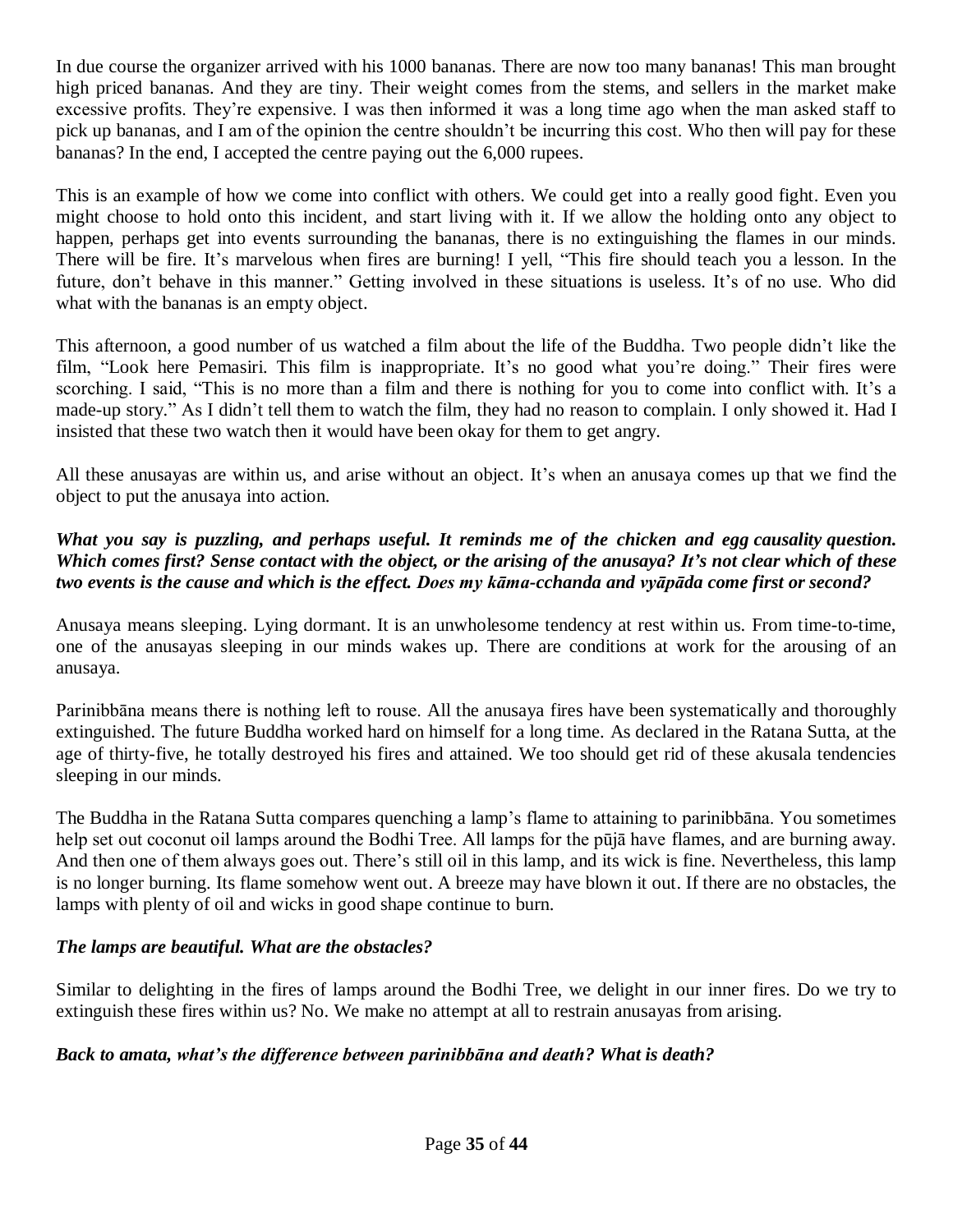Parinibbāna and death are entirely different. Death means we were born. It is conception in the womb, and what was conceived dies. Therefore, the Buddha also died in this way. But without fires, there's no question of him being born elsewhere. Death is not an end. Parinibbāna is the end. Is there any need for us to attain this?

#### *I can't say.*

Every day people with wildfires burning out of control feel the need to visit me.

#### *And what follows?*

I put a little more oil in their lamps, and I pull on their wicks! I found this to be most effective, as their fires burn all the more intensely! I endorse each and every one of their views and protests. The next day, or whenever we meet again, they always say, "Venerable. You are very clever!" For those who carry on in this manner, intransigent and grumbling, fires never go out. All these objects come up because they are not extinguishing fires. Nor are we. Our fires are all-consuming. Even though we say it's bad to let these fires burn, that isn't happening. It's all there in cittānupassanā. Whatever object arises in our minds, we must just see it. And let it be.

#### *Do I let go, as in the Ajahn Chah tradition?*

No. It's not let go, as taught by Ajahn Chah. You recognize the object. Recognize is the word here. And see what arises in your mind with proper perception. Do not connect one object of mind with any other object. Finish it off at the point it arises. And when practising in this way, in time, you extinguish the flames. Fires need fuel. Without fuel, they go out.

These vipassanā stories are also found in Zen. Upon hearing, good yogis sometimes, suddenly, gain insight into the workings of their minds. A relevant story puts out fires.

#### *My fires are burning.*

The way we are at the moment, fires never go out. I too am adding oil to my lamp, and making subtle adjustments to the wick. If I were ever to stop adding oil, completely rip out the wick, then throw away the lamp ― most everyone would be angry with me. They would leave me.

#### *I'm still not sure about this death business.*

It is a good question. That's okay. Don't worry. Let death occur. In this lifetime, when you come to the point where there is no death, you come into the state of parinibbāna. In this life. I repeat. Parinibbāna is not for the next birth. It is for this life itself. You should be able to do it in this life. Come to the point where you do not die.

#### *Sounds difficult.*

It is difficult. You might die right now! One way or another, make the effort to attain to parinibbāna before dying.

Instead of a lamp, say your body is a chunk of wood. This wood is here, and it's burning, precisely because previous fires were not extinguished.

#### *Why is my body here?*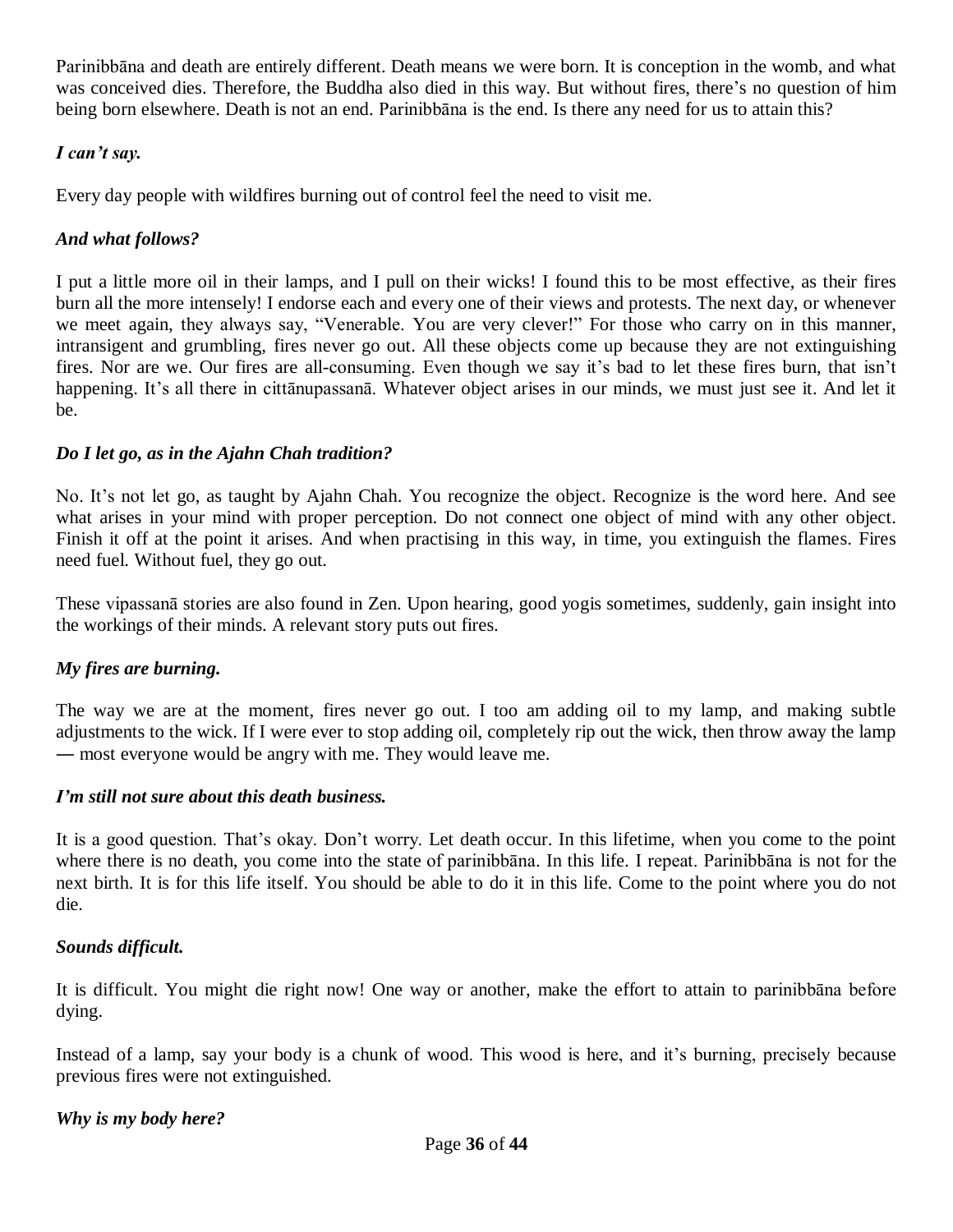You are going to die one day. Your body will be thrown away in much the same way an old piece of wood is thrown away. And if you don't put out the fires, more wood is going to start burning somewhere. There is another place where flames will come up. However, if you do put out the fires, when your wood is thrown away at death, there is nothing to light up.

Imagine this chunk of wood is burning away. It's on fire. There are flames. Now imagine another piece of wood leaning against the first piece. As the first piece of wood burns off and finishes, the second piece catches fire. There's a third chunk of firewood. It is close to the second, but kept a little distance away. There is a space between second and third pieces. Since there's no connection between second and third, the third piece doesn't catch fire. This gap is where the fire goes out.

When pieces of firewood are connected, they can still burn. But after a gap, there's no burning. The more connections made between pieces of wood, the greater the fire.

This is what we're doing. We're always connecting pieces of wood. I am looking for firewood from morning until night! I've found countless pieces of firewood, connected them into a series, and they are all burning. I don't want anyone to come along and create a gap in the series because I want to keep it burning. This is an example from the Buddha.

#### *I too should keep a little distance away, and mind my own business.*

It's okay. The piece of wood that is burning at the moment ― let it burn. We must let it be. Just be with the wood that is already ablaze. Let it be on fire. But the next piece? Do not connect it. Push it away. If you are able to do that, the wood presently on fire will burn itself out, and finish. And there's nothing more to catch fire.

#### *This is a nice simple example.*

It's a very simple example. Easy for us to understand when seeing things in this way.

#### *Smokey Bear says, "Only you can prevent forest fires."*

There's something to what you say. I can draw on it.

#### *Smokey is a cartoon character used in U.S. Forest Service advertisements.*

I am now using what you said for firewood. I lean it against the wood already on fire. The moment my first pieces of wood finish their burn, this additional piece, what I have taken up with you, starts burning. And when that finishes, I find another piece of firewood, and keep it next to the fire. It also catches.

Somebody makes a remark. What I hear of something from somewhere, I take on as yet another chunk of firewood. It might be views from a yogi. These also make for good firewood. I rest them against other pieces of wood that are, as we speak, on fire. People tell me stories.

#### *How do you cope?*

I generally take a short rest in my room after lunch. I close the door and lay down on my bed for awhile. A man called out to me today while I was resting, "Venerable. Venerable Pemasiri Thera." I called back, "Who are you? What do you want? Why are you calling?" No answer. I said, "Open the door!" The man did not open the door. I got up, and opened the door. Nobody there. What to say now? Two workers were resting nearby on the

#### Page **37** of **44**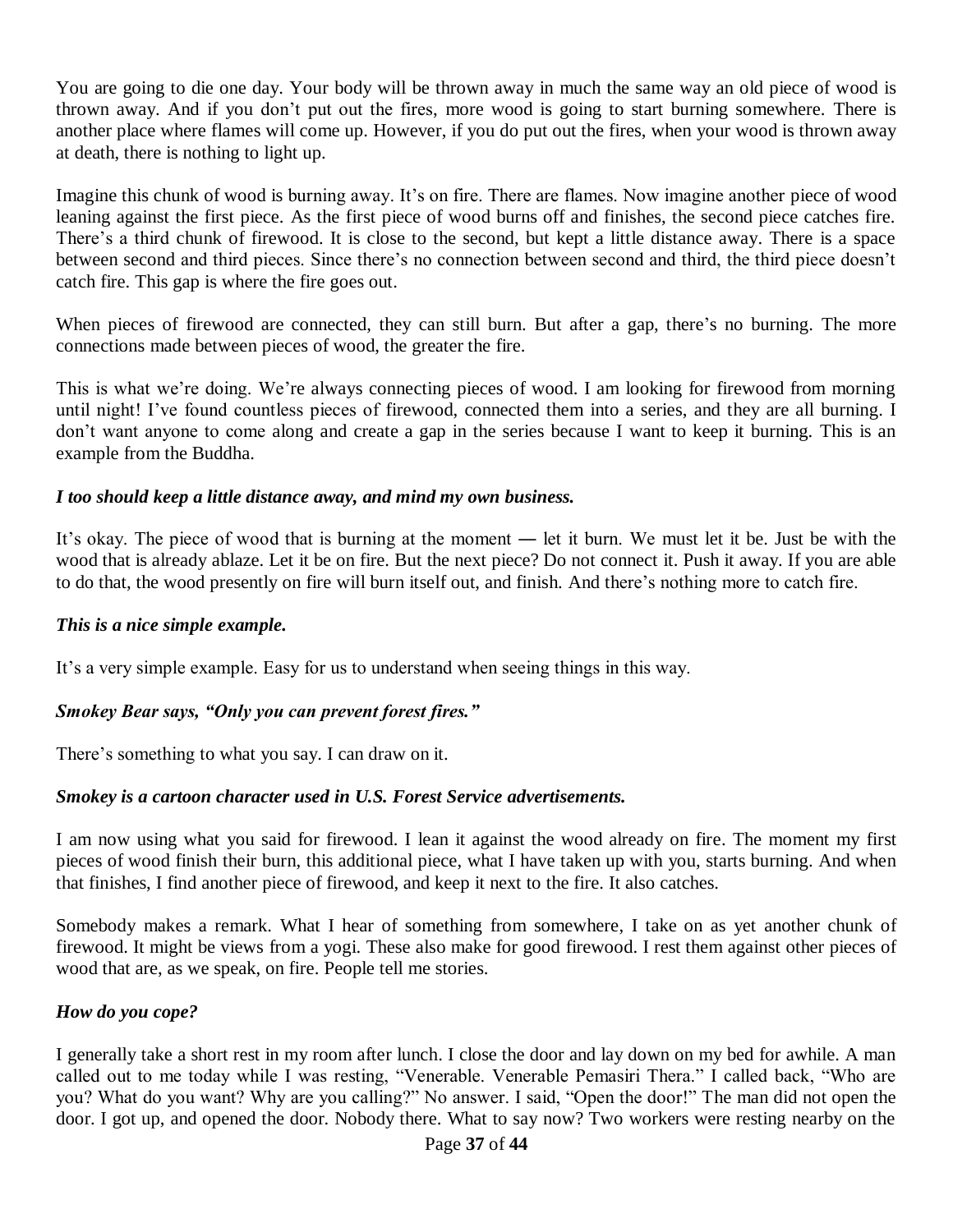veranda, and I asked them about this man. One worker said, "We didn't call you. And there hasn't been anyone visit in the past hour." I feel somebody did come and did call me. There were two workers. The second worker also said. "No. Nobody was here." Since both workers maintained that not one person had dropped by, I accepted the situation. I had to accept.

What am I to think? I feel someone came to my door and called out my name. This was not a dream, which is why I asked the man to open the door. No answer. I felt these events to be real. I got up, went to the door and opened it. No one was there. And I asked those workers about my visitor, and both insisted nobody visited. This is an occasion where I can start a fire. What did you understand?

# *I don't know what happened.*

An earlier object may have come into my mind. I also cannot explain it.

Theruwan Saranai.

Recording Title ~ 110516\_001

May 16th, 2011 Sumathipāla Na Himi Senasun Arana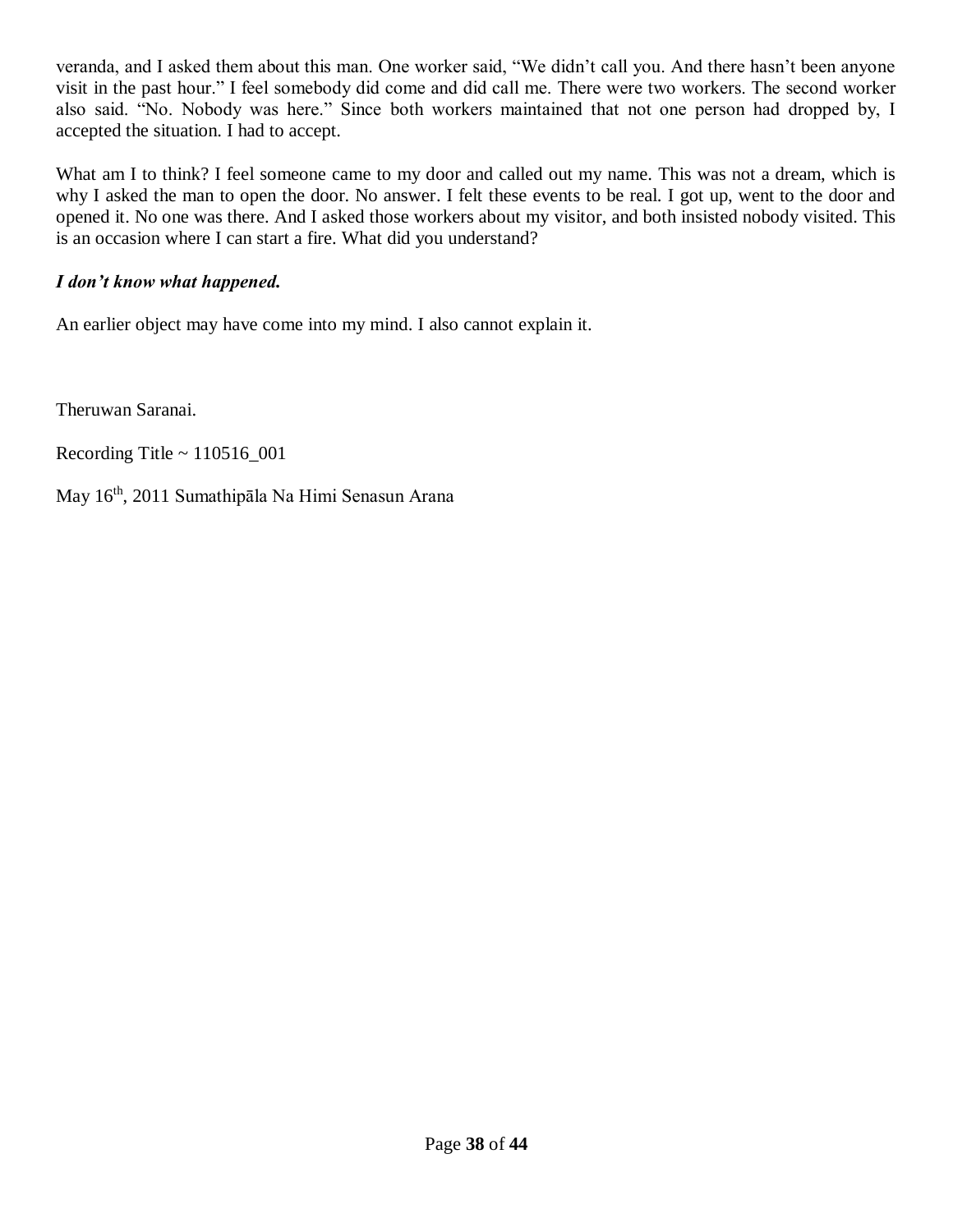*"Of course you are uncertain, Kalamas. Of course you are in doubt. When there are reasons for doubt, uncertainty is born. So in this case, Kalamas, don't go by reports, by legends, by traditions, by scripture, by logical conjecture, by inference, by analogies, by agreement through pondering views, by probability, or by the thought, 'This contemplative is our teacher.' When you know for yourselves that, 'These qualities are unskillful; these qualities are blameworthy; these qualities are criticized by the wise; these qualities, when adopted & carried out, lead to harm & to suffering' — then you should abandon them."*

*The Kalamas Sutta*

# **Chapter 6 Abhiññās**

#### *I recently read a book on the American psychic Edgar Cayce. Can you explain his power of clairvoyance to heal the sick?*

Super-normal abilities, abhiññās, have nothing to do with Buddha-Dhamma. Well before Buddha, there were people with abhiññās. These days, we find many deformed men and women with super abilities. There are animals with abhiññās. Stories of people and animals with abhiññās are big news. If you consider abhiññās as great, you don't know Buddha-Dhamma.

People are born with these abilities. A young boy in my village, who in his day-to-day life was a fool, could accurately predict the future. He didn't go to school, or complete any formal education. Yet, he would say in detail on such and such day this and that would happen. Nobody took him seriously. When the mentally or physically disabled speak of such things, no one believes them. Nonetheless, this foolish young boy correctly predicted the future. He was always right.

On Sumathipāla Na Himi's visits to a senior monk at the Gampola Temple, he came to know a blind man with an extremely high level of abhiññā. And though blind from birth, this man helped around the temple. He drew water from the well for washing and bathing. Gampola is upcountry and wells are deep. Drawing water from a deep well is hard work.

This blind man was also a teacher. In traditional temple education, in Pirivena schooling, the Pandita level is equivalent to a university degree. He had learned enough Dhamma to teach one level below Pandita. He was strict, and wouldn't tolerate students making a mistake with a single letter in their essays. The full stop of a period had to be in the right place.

There are enough blind people preparing horoscopes. Based on time of birth, they predict the person's future. This man's predictions were exceptional. To test the blind man's ability, a shrewd villager of the Potavil area asked the blind man to prepare a horoscope for a newborn from his village. Instead of giving the blind man the mother's piece of paper with the birth time of her newborn, he gave the blind man a piece of paper with the birth time of some puppies.

The blind man said, "It's impossible for a human child to be born at this time. It has to be a four-legged animal, say a puppy. It can't be a human baby." After two days, the villager gave the blind man the correct time, who then said, "Yes, this is a male child, and …" The blind man then told the villager of the newborn's previous lives. Nobody believed him. He also applied his super abilities of seeing to the comings and goings of visitors to the temple. And he correctly identified people who were beyond the normal range of sight. Those met on the street, he greeted by name.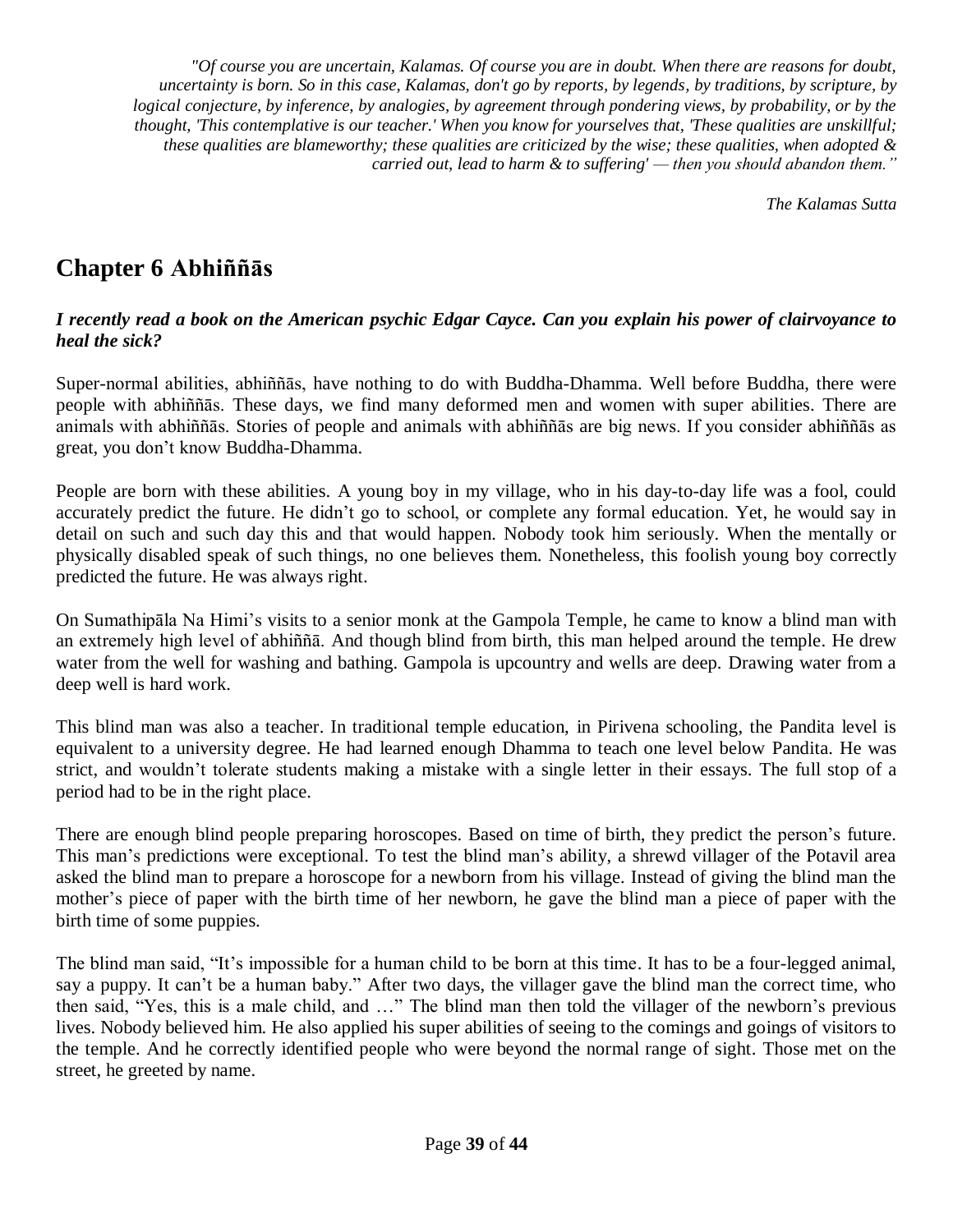As a young boy, I had the ability to see what was on the other side of a wall. One day, I told my sister something like, "The man working behind this building is tall and dark and wearing a red checkered sarong." After confirming this was indeed the case, my sister said, "You liar. You must have looked first!" Back at home, I was warned, "Don't say anything to anyone of these experiences." I was afraid of being severely punished and stopped sharing out of the ordinary experiences.

And then there was the time, similarly beyond the normal range of sight, I knew an enraged elephant was charging towards the place where I was staying. I knew it was going down a hill and felt it would definitely end up at that place. I warned the others. And this dangerous animal soon arrived.

# *It's too bad I didn't meet the blind man.*

You wouldn't want to meet him. So bad in his behaviour you wouldn't be keeping to the five precepts. At the same time as having abhiññās he was committing countless immoral acts.

He set fire to a house in the Potavil area, which is a rough area full of hills. To get to the house, he had to hike up and down several steep hills. It is difficult hiking for sighted people. And he managed to burn the house to the ground in a way he wouldn't get caught. I am quite sure he is the one who set fire to the house. This is a high level of abhiññā. Edgar Cayce's abilities are modest when compared to this man's abilities.

# *How can a man living an immoral life have powerful abilities?*

I also wondered how he could keep these abhiññās. He may have been complete, had all faculties intact, in the early stages of developing in his mother's womb. And then sometime while still in the womb, he lost the faculty of sight.

Sumathipāla Na Himi told the blind man, "Stop doing bad. Do not do immoral things." The blind man had been using black magic. During the latter part of life, he lived in a temple in Nugegoda. I met him at Sumathipāla Na Himi's funeral. He was crying. Write about this man's life and his abilities, and you will have a best seller!

Many Sri Lankans value what is written in English more than what is written in Sinhala. So, when English language books on abhiññās are published, Sri Lankans are impressed and start talking about them. Amongst our monks, books on abhiññās are found. They are discussing the various types of abhiññās, and arguing. I feel sorry for them. They are acting like fools. With Buddha-Dhamma in mind, abhiññās are of no value whatsoever.

Now a story about a blind man who was good, and didn't do anything immoral. In the days of my youth, father ran a grocery shop in our village, and one of his workers was this good blind man. He could be trusted to protect the shop's inventory as well as any worker with sound eyesight. He knew exactly who walked into the shop. Could have been a child or an elderly person or whoever, he wouldn't let them touch anything without his permission. During the New Year's season, when father sold sky-rockets and crackers, this blind man knew when a child had quietly entered the shop and was thinking to steal a few of them. He was like one of those bloodhounds searching for drugs at airports. Though its eyesight is poor, the bloodhound has a remarkable sense of smell.

One day while the blind man was alone, a man entered the shop and asked to borrow fifty rupees. Our blind man knew it was the blacksmith. Fifty rupees was a considerable sum of money in those days, equivalent to five thousand of today's rupees. The blind man gave the blacksmith fifty rupees, and asked, "When will you return the money?" The blacksmith said, "What are you talking about? I didn't borrow any money."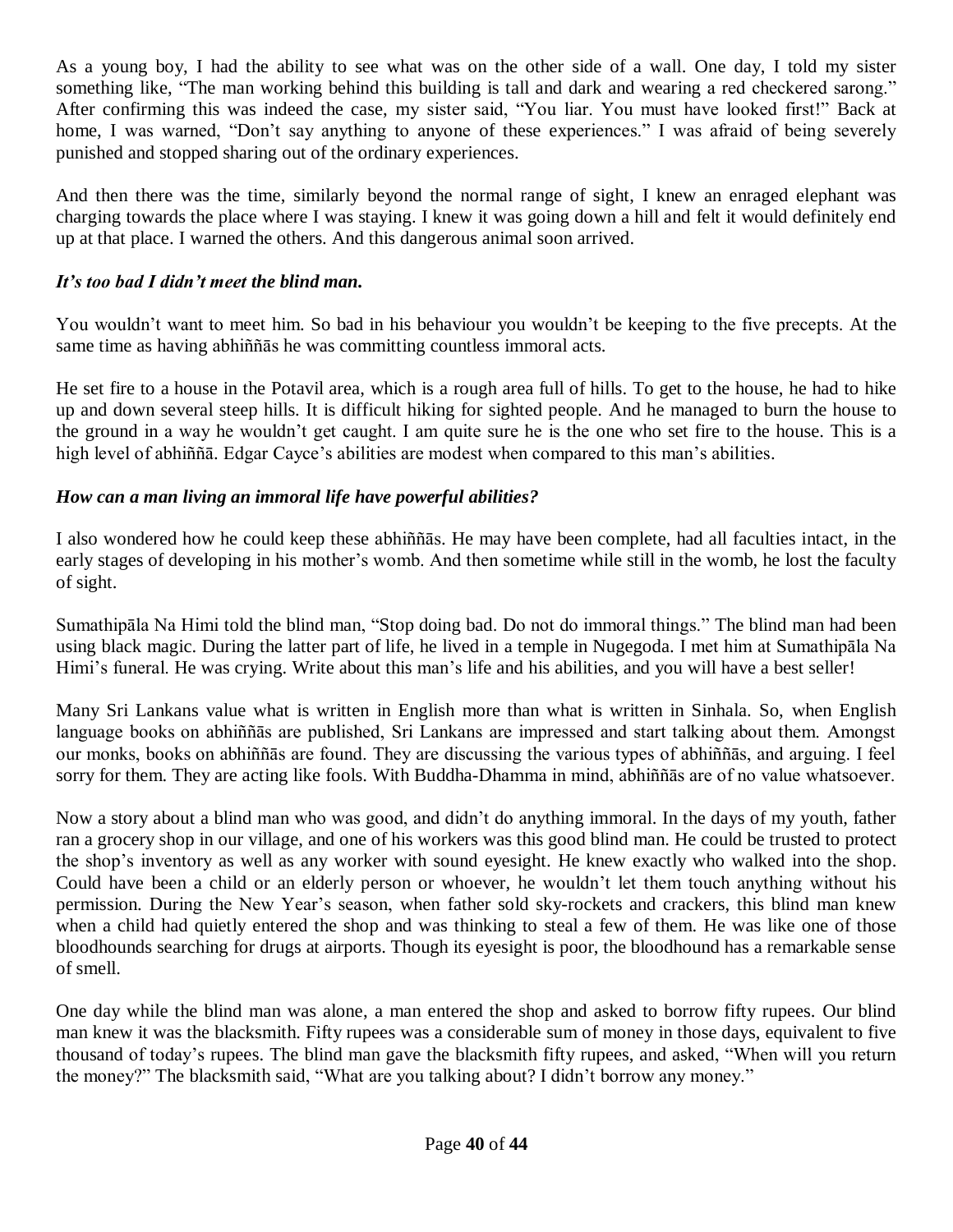When father returned, the blind man said, "The blacksmith was in the shop today and borrowed fifty rupees. He now denies borrowing the money. I am absolutely sure it was the blacksmith." Father said, "Look, forget it. If he denies it, what can we do?" The blind man said, "No. No. No. I will definitely get that money."

A few days later the blacksmith walked again into the shop, and in front of father the blind man said, "Didn't you borrow fifty rupees the other day?" The blacksmith said, "No. You didn't give me any money." The blind man said, "Fine. If you won't return the money, I will visit your smithy tomorrow night and take your anvil." The blacksmith took the threat seriously. He went home to his smithy, put some planks on top of the anvil, and the following night slept there on his bed of planks.

The blind man kept his promise to visit the smithy. And in spite of the blacksmith sleeping on top of the anvil, the blind man raised the bed of planks, probably using coconut husks on either side of the anvil, and ever so gently removed the anvil. The blacksmith didn't feel any disturbance. He didn't wake up. The blind man took the anvil away in a gunny sack. And he then dropped the anvil into a deep hole, covered it with more coconut husks, and planted a banana plant on top. The blacksmith awoke following morning to a missing anvil!

The blacksmith was angry. He went to father's shop, and demanded, "Where is my anvil?" The blind man, feigning innocence, said, "What are you talking about? I didn't visit your smithy." Then added, "I am blind. How could a blind man take your anvil, and in the night too? Do what you like. Report me to the police." The blacksmith went home.

On the day the blacksmith returned to the shop both father and the blind man were working. The blacksmith said to father, "Yes, I took the money and here is your fifty rupees. Please tell your blind man to return my anvil." The blind man said, "No. I can't trust you. Put the fifty rupees into his hand. Once the money in the hand of my boss, I will tell you the location of your anvil." Only after the blacksmith had put the fifty rupees into father's hand, the blind man said, "I buried your anvil over there, underneath that banana plant."

# *I wouldn't be able to take the anvil.*

This is a super-normal ability. People with sound eyesight would find it near impossible to take this anvil.

The blind man's abhiññās were due to the kamma with which he was born. If he had sound eyesight, I don't think he would have had abhiññās. Same for the boy who generally behaved in a foolish way. If he had been a typical boy, it's unlikely he could have predicted the future. There are stories in the commentaries<sup>4</sup> of the wealthy householders Ananda, Citta, and Sodaya. After their deaths, all three took downward births ― Sodaya was born as a dog; Ananda and Citta were born as humans with deformities. All three took downward births, and all three had abhiññās. Kamma is simply there.

Dogs generally have abhiññās. Fifteen years ago, a little boy stayed for two weeks with the owners of the home across the road from the old Kanduboda meditation centre. During the little boy's brief stay, the owners took in a puppy and the little boy fed and played with it. The little boy was sent away from that home for some reason, and the puppy stayed. That little boy is now a young man, and I met him recently at a funeral.

The young man said, "I returned to the home across the road, and the dog remembered me! My little puppy is now an old dog. He jumped into my lap, and licked and nuzzled. We were so happy to see each other."

It was fifteen years since the puppy lived briefly with the little boy, and now as an old dog it immediately recognized the young man. The dog showed gratitude, love and affection for the man. It revealed joy. To recognize someone after such a long time is a super ability. If you develop this ability, you will be better than Edgar Cayce.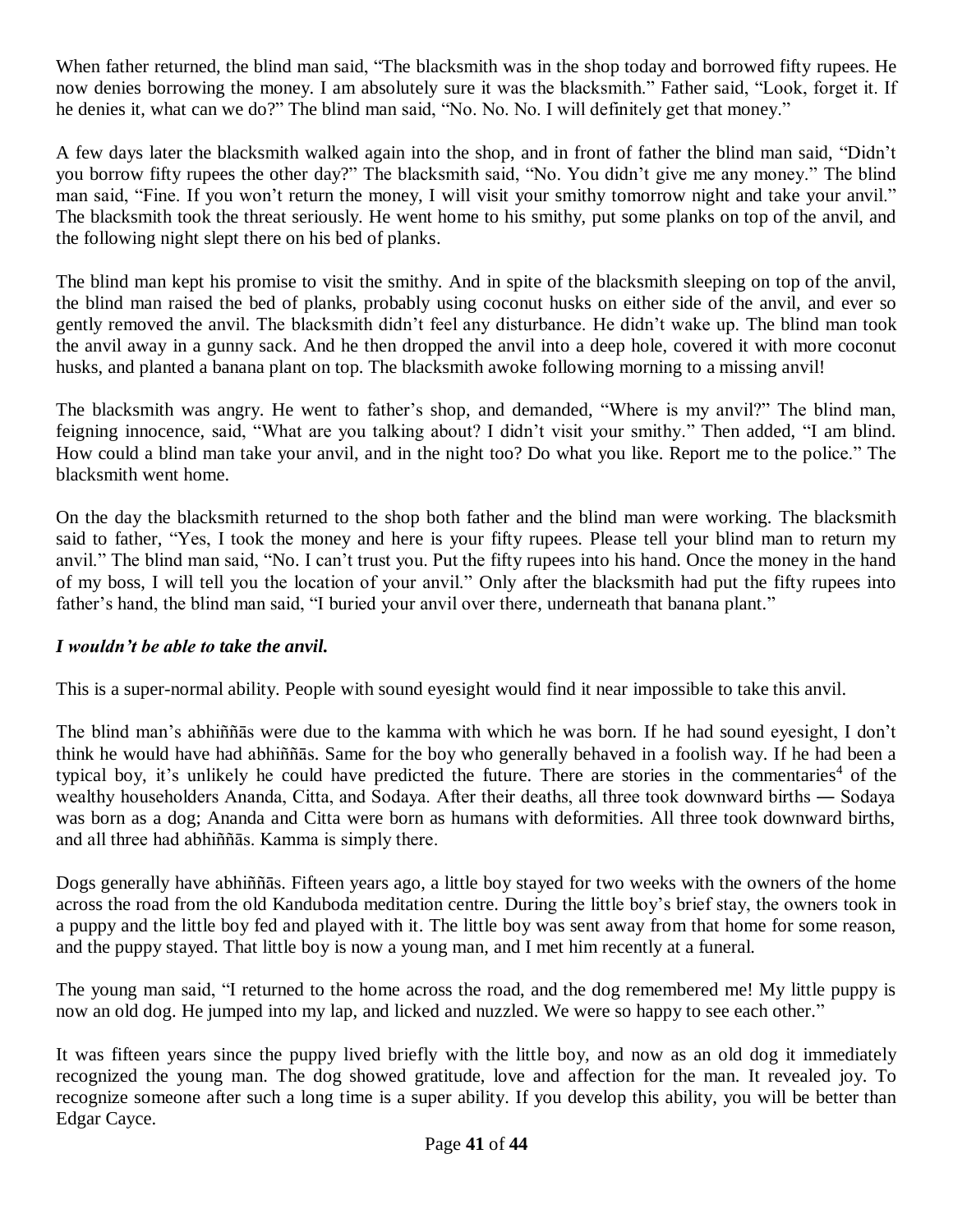#### *Edgar Cayce could sleep on a book, and remember its contents in the morning.*

Those who fully develop that abhiññā needn't sleep on the book. I knew a man living at the Pokunuwita Hermitage who quickly and effortlessly absorbed the contents of books by looking at them. All the Dhamma in Rerukane Chandavimala's books, this man quickly absorbed.

Until the age of twelve, I too could absorb the contents of a book by looking at it. I did not have to sleep on the book, nor did I need to read it. Though warned not to say anything to anyone about these sorts of experiences, I showed this ability to siblings, and was severely scolded, "You know what's in this book because you studied this book. Don't lie about studying." After twelve years of age, I lost the ability to absorb books by looking at them.

The ability, however, to easily absorb what I read continued for another twenty years. Over by our pond, there is a rock outcrop where monks during Sumathipāla Na Himi's time got together to study. The closest kuṭis, at that time, were over by our new stupa and down by the new office. Sitting on this rock far away from kutis we didn't disturb anyone with our reciting of verses and chanting of gathas.

Around the time of my bhikkhu ordination, we were asked to memorize the Dhammapada. I would glance for a few minutes in the early morning at twenty-five verses and then carry on with my daily cleaning and raking and other duties. I memorized verses quickly and without effort. My fellow monks had a different kamma. They took a lot of time and effort to memorize verses.

We got together at the end of the day to recite verses. Many of the monks recited two or three verses. I recited twenty-five. The monks who had with great effort memorized two or three verses did not like that I had easily memorized twenty-five. They were angry and found fault, "You don't show that you're studying, but you remember everything."

#### *Why do some people have super-normal abilities?*

Due to past kamma, people are born with super-normal abilities. I remembered those verses because of my mind. Plain and simple. I had that ability because of my birth. It's kamma. If I had a conceit, "I have a superior ability to memorize. I don't need to learn from anybody." ― what a serious disadvantage that would be.

I put my good memory to use on the Buddha's teachings. My memory was so good I was being constantly asked what the Buddha said about this or that. I'd be asked where to find something in the suttas, and was able to tell them exactly where to find it. If you were endowed with a similar good memory, you would not be sitting in class with me. You'd be sitting in the clouds!

My good memory led to problems for teachers. In Venerable Sīvalī's class, I expressed ideas at a level of understanding beyond the level of other students. Venerable Sīvalī, wanting all students to learn, sometimes took me by the hand, and put me at the back of the classroom. "You stay here until class is finished." There were times he said, "It's better you don't attend today. When you're here, other students don't get a chance to gain." With fellow students suffering when I attended class I often stayed away, and instead grasped the subject material on my own. Or I went to Venerable Iriyagama Punnarama, another senior monk living at Kanduboda, who taught me separately.

I lost the ability to easily memorize at about thirty years of age. Super-normal abilities are due to the power of kamma with which we are born. They are nothing to be proud of. Do you remember the woman from Lebanon?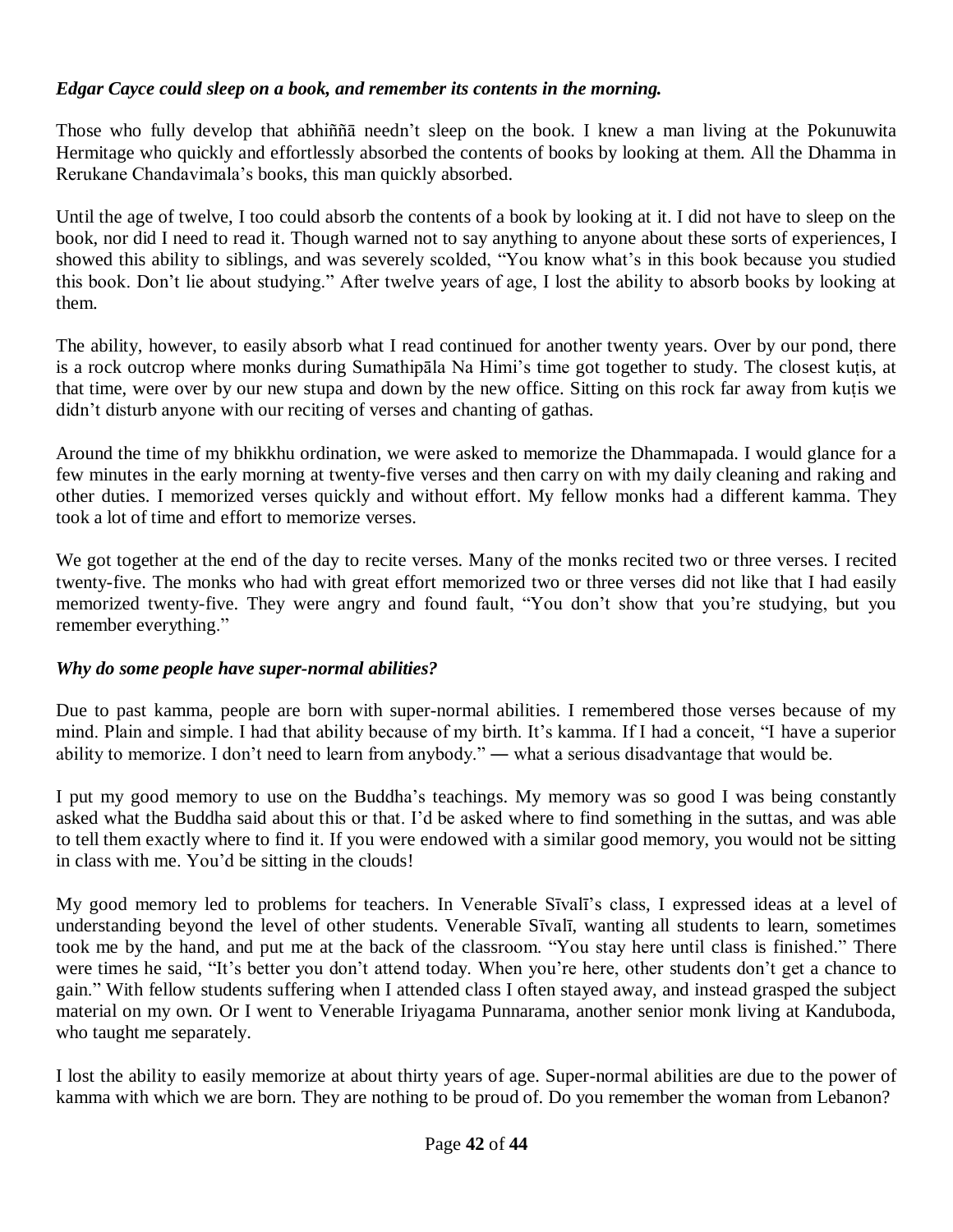#### *Fida. She knows many languages.*

When Fida first came to Sri Lanka, she knew eight different languages. Second time, she knew twenty. And the third time, twenty-five including Sinhala. It is not that Fida merely speaks the language, or says a few words. She knows those twenty-five languages with complete grammar, which is an unimaginable super ability. She teaches languages in a French university. I asked, "How did you get this ability?" Fida said, "I don't know. I think it was due to kamma." That is how she answered. She only needs to see the alphabet of a language.

After the tsunami Fida called from France to ask me about the people she knew in Sri Lanka. She mentioned all their names, which was difficult because I couldn't remember those people! She considered ordaining as a tenprecept nun. I said, "Don't worry about ordaining. You continue teaching." She persuaded her mother and elder sister to study the Buddha-Dhamma.

#### *What about people who remember their past lives?*

The ability to remember past lives comes through either Jaathis Marana or Pubbe Nivasanussathi.

Jaathis Marana is a common ability that people, often the deaf and blind, as well as animals get from their births. For its first few months or years of life a child might have memories of previous lives, and then later on lose that ability. Sodaya, the wealthy householder I mentioned before, had Jaathis Marana in his subsequent life as a dog, as did the wealthy householder Ananda in his following life as a human with deformities.

Pubbe Nivasanussathi is a rare ability that people get through wisdom. Arahats, and those who develop jhānas and get into abhiññās, see their previous lives. Unlike Jaathis Marana, once developed, this super-normal ability isn't easily lost.

In childhood, Sri Lankan Dhamma-Ruwan remembered living in the city of Anuradhapura during ancient times. He would point out the spot where his kuṭi was located, which was apparently next to Venerable Buddhagosa's kuti. Dhamma-Ruwan, as a child, chanted from memory the Dhammacakkapavatana Sutta, and many other suttas. He remembered all those suttas when he was a young child and without any support whatsoever chanted them in the old Sinhala style.

#### *There are videos of Dhamma-Ruwan on YouTube.*

Dhamma-Ruwan also remembered being a man called Naviya, who lived at the time of the Buddha's cremation in Kusinara. Dhamma-Ruwan is now an adult working as a tour guide in Kandy, and has forgotten everything about previous lives.

#### *Edgar Cayce had psychic powers for decades.*

I'm a bit suspicious of stories about people with abhiññās. I accept children having the ability to remember past lives and then losing that ability when they are a bit older. And I don't doubt that Edgar Cayce had Jaathis Marana for decades, which is a much longer time than the children who have this ability for a few months or a few years. Edgar Cayce was special in that way. There is some truth in these stories of children and people like Edgar Cayce.

However, when stories about people with super-normal abilities go public in books or on the Internet, the abilities are exaggerated and embellished. For example, if an older child, way beyond his or her first few months or years of life, is remembering details of past lives, I start wondering about the story. I suspect adults are coaching the child. Suspicion is my problem, possibly an illness inside of me. Buddha told the Kalamas,